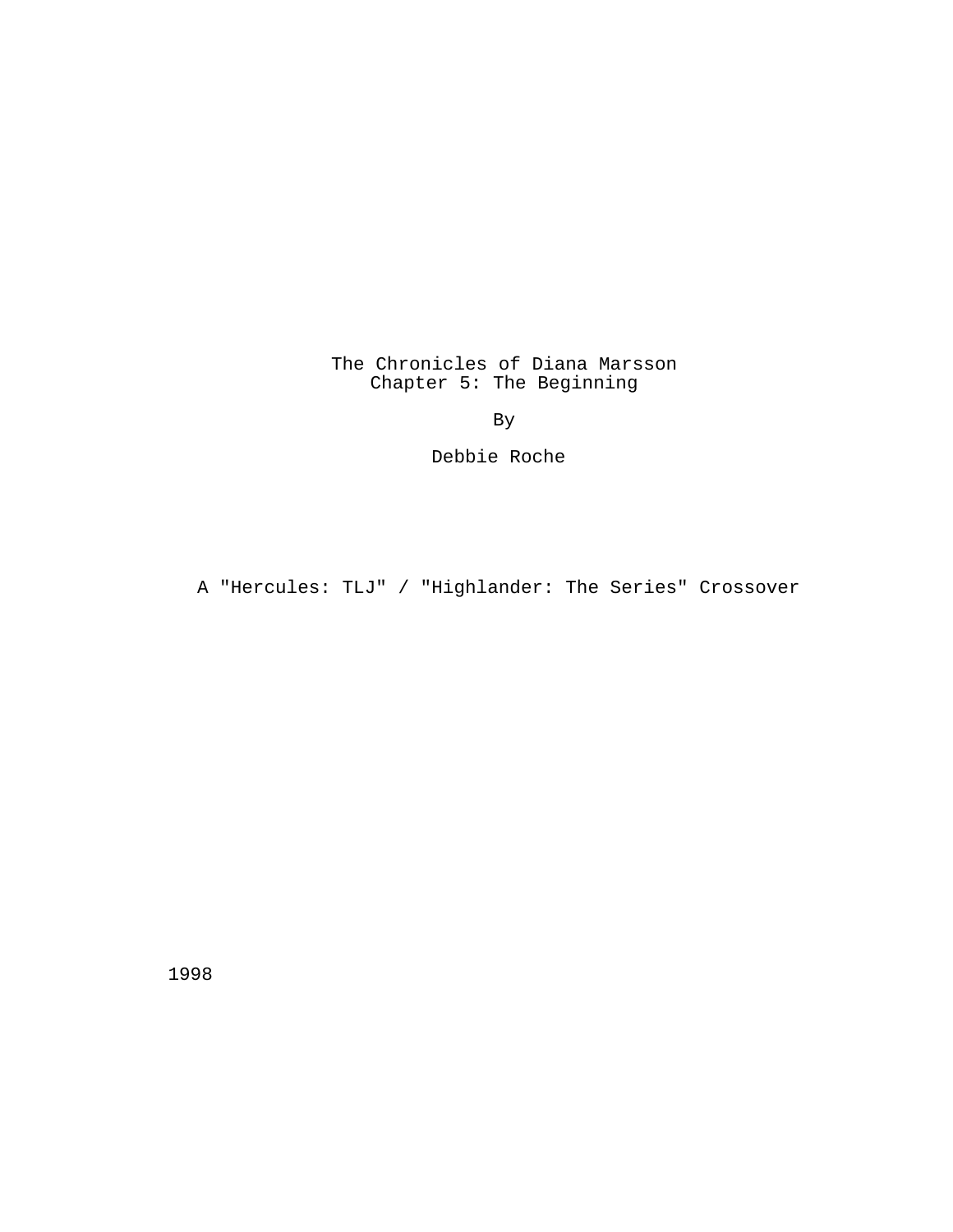## **SUNDAY FEBRUARY 16th 1997**

## 1 INT: THE DOJO 1

DUNCAN's alone. He is working out. He stops. His sixth sense issues a red alert. He heads to the office to get his sword. The buzzing in his head is getting louder and louder. He shakes his head, trying to make it stop. He picks up his sword, and heads back to the gym area. The buzzing is now starting to hurt his head. He raises one hand, the one not holding the sword, to his head. He stops near the wall, and leans against it. His head is throbbing. The sword falls from his hand, and he falls to his knees in pain. He raises both hands to the sides of his head. He is holding his head between his hands, looking at the floor, when he hears someone walking across the floor. He tries to look up. He slowly raises his head. The CAMERA PANS up from the floor. (We see first a pair of feet, then legs, etc.) DUNCAN finally gets his head raised, and he can see who is approaching. He sees a beautiful woman. She has long blond hair, and is the most beautiful woman he has even seen. She stops in front of him.

#### WOMAN

# Hello Duncan.

DUNCAN is confused. If his head didn't hurt so much, maybe he could think straight. She doesn't look familiar to him. But she seems to know him. He realizes that she is the source of the pain. She is the Immortal who is making his head throb. DUNCAN is confused. If she is the one, why is his head still throbbing?

#### DUNCAN

Who are you?

DUNCAN tries to look calm and collected, but the woman can tell he is in pain.

> WOMAN Don't worry, the pain will go away shortly.

DUNCAN looks at his sword.

WOMAN You won't be needing that. Yet.

DUNCAN looks at her again, and notices that she isn't carrying a sword, and from what she is wearing, he doubts that she could be concealing a sword.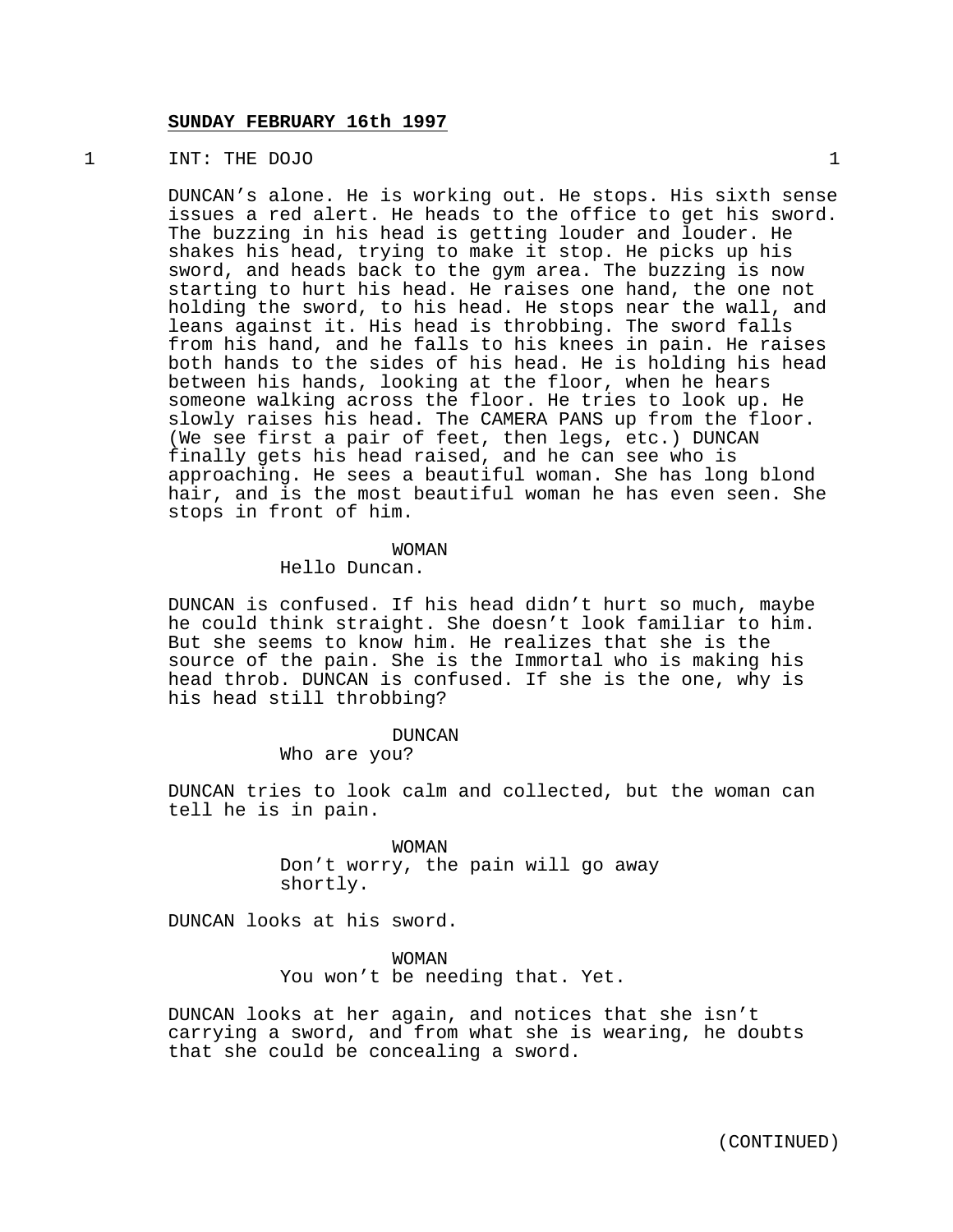WOMAN

We have much to talk about.

The woman can see that DUNCAN has confusion written all over his face.

> DUNCAN You still haven't answered my question.

The woman looks around, then looks back at him.

WOMAN Is there somewhere we could go to talk?

## DUNCAN

Upstairs.

The woman offers him her hand.

WOMAN Here, let me help you up.

He takes her hand. The moment their hands touch, the throbbing in his head stops. He stands up, and looks at her.

# DUNCAN

It's gone.

The woman flashes him a smile.

WOMAN I told you it would be.

DUNCAN But it usually stops once...

WOMAN ...the source has been identified. Yes I know. But we are from two different eras.

DUNCAN I don't understand.

WOMAN All will be explained. (beat) Once we get upstairs.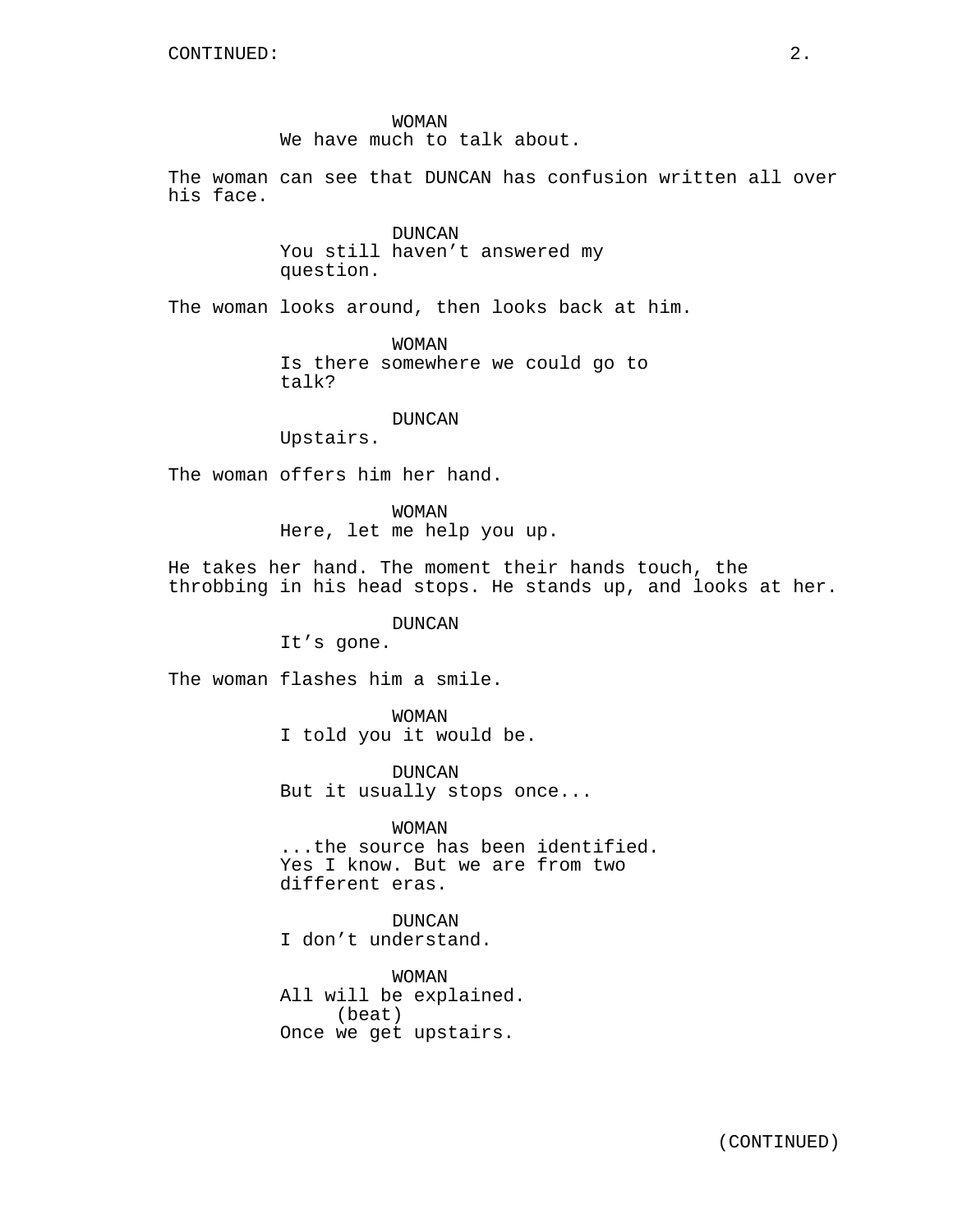DUNCAN I'm not going anywhere with you, till you've answered my question. (beat) Who are you?

The woman looks at him. She has to get him alone. She can't risk someone overhearing what she has to say.

> WOMAN I've been known by many names throughout the millennia. (beat) To the Greeks I was Aphrodite, to the Romans I was Venus, to the...

DUNCAN looks at her with a raised eyebrow. Did he hear her right?

> DUNCAN Wait. Aphrodite? As in, the Goddess of beauty and love?

She flashes him a smile.

APHRODITE One and the same sweet cheeks.

DUNCAN gives her a look. This can't be happening? She can't be the real Aphrodite! But, he is curious.

DUNCAN

Why are...

APHRODITE Like I said, all will be explained, once we get upstairs. So let's...

DUNCAN

This way.

DUNCAN picks up his sword and leads her to the elevator.

JUMP TO:

2 INT: THE LOFT - UPSTAIRS 2

DUNCAN and APHRODITE step out of the elevator.

DUNCAN Would you like something to drink?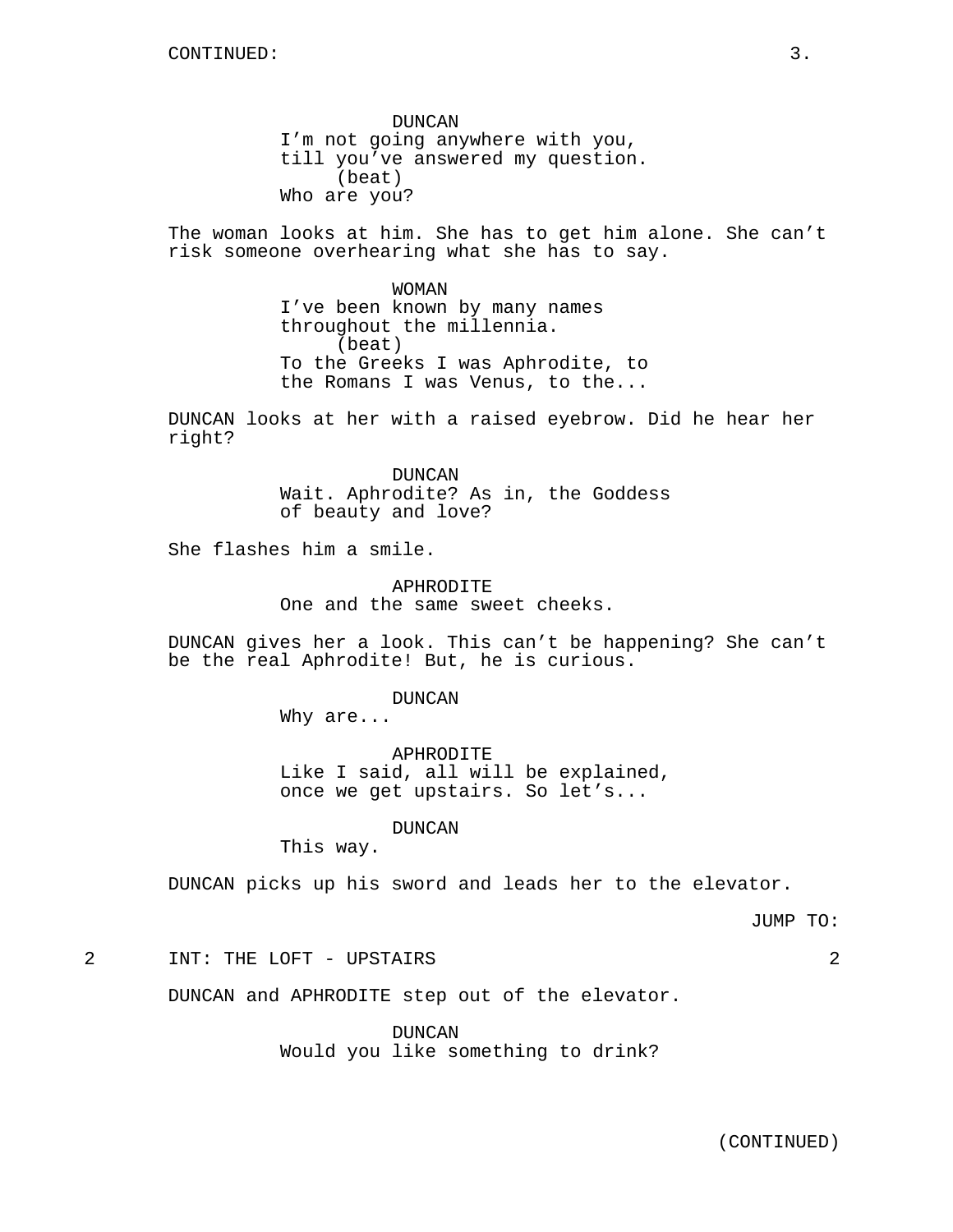APHRODITE

Sure.

DUNCAN Anything in particular?

APHRODITE Whatever you're having will be fine.

DUNCAN Have a seat, I'll be right back.

APHRODITE goes over to the sofa and sits down. While DUNCAN is getting the drinks, she thinks to herself.

> APHRODITE (VO) Do I tell him that I am the only one who will have this effect on him? (beat) Do I tell him why? Is he ready for it? (beat) What would he say if I told him the only reason my presence is so strong is that I received a Quickening that contained the Quickening of my father?

DUNCAN returns. He sits down beside her, and hands her a glass.

APHRODITE

Thank you.

Momentary pause. She takes a drink of her drink, and then looks at him.

> APHRODITE I've been watching you, Duncan. (beat) For centuries. (beat) Even before you crossed over.

DUNCAN is surprised. How is that possible? He would have sensed her.

> DUNCAN But I never sensed you. (beat) How is that possible?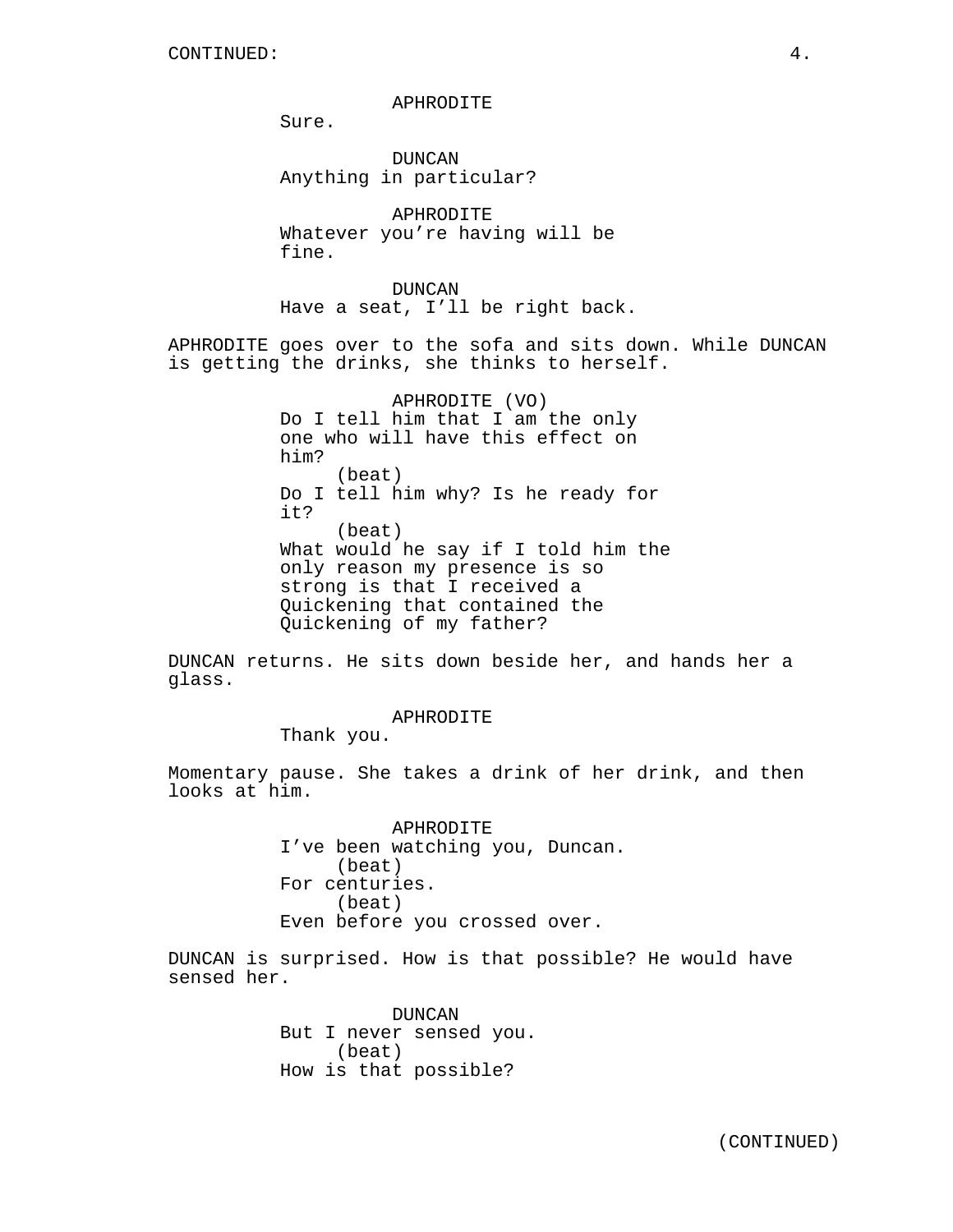APHRODITE I watched you from a safe distance once you crossed over. But... (beat) We did meet once before you crossed over. Don't you remember?

Momentary pause. He thinks. She wonders whether or not she should tell him about that encounter if he doesn't remember.

> DUNCAN I'm sorry. I can't.

Momentary pause. She decides not to remind him of it.

APHRODITE Well, it's not important.

Momentary pause. She takes a drink of her drink. He wonders why she'd bring up a past encounter and then brush it off.

> APHRODITE You are an honorable man, Duncan MacLeod. A man of your word.

> > DUNCAN

Thanks.

Momentary pause. He takes a drink of his drink. He wonders what that has to do with anything.

DUNCAN

So...

DUNCAN looks at APHRODITE.

DUNCAN What can I do for you?

Momentary pause. She takes a deep breath, then looks at him. DUNCAN is taking another drink of his drink.

APHRODITE

Kill me.

DUNCAN almost chokes on his drink.

DUNCAN

What?

## APHRODITE

You heard me.

DUNCAN gives her a "you're not serious" look.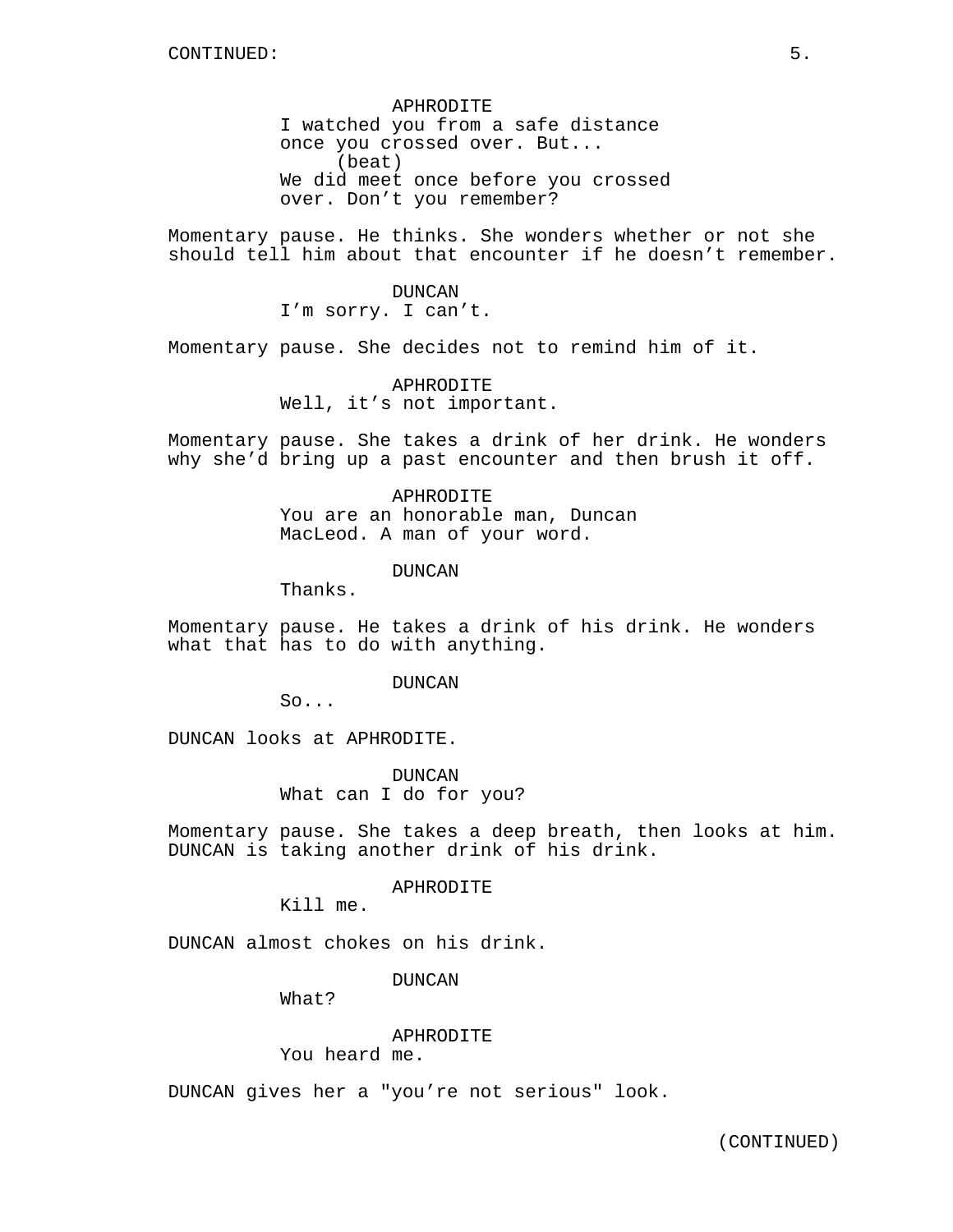APHRODITE I want you to take my head. I want to die.

DUNCAN looks at her, confused.

DUNCAN But, why?

APHRODITE I'm tired of living, Duncan. (beat) I've seen everything. I've done everything. Twice. (beat) I'm bored with life.

Momentary pause.

DUNCAN Why me? APHRODITE I told you. (beat) You are an honorable man. You're the only one that I believe to be worthy enough to have what I have to offer. (beat) I don't think you realize what my Quickening will give you. You will get knowledge and power beyond your wildest dreams. (beat) Most men wouldn't know what to do with it. They'd use it for their own gain, they'd use it for evil. But not you. (beat) You'd use it the way it was meant to be used. You'd use it the right way, for the betterment of mankind. Momentary pause. DUNCAN seems to be absorbing what she has said.

> DUNCAN I still don't understand how you could be one of us. I mean... (beat) If you really are the Aphrodite of mythology...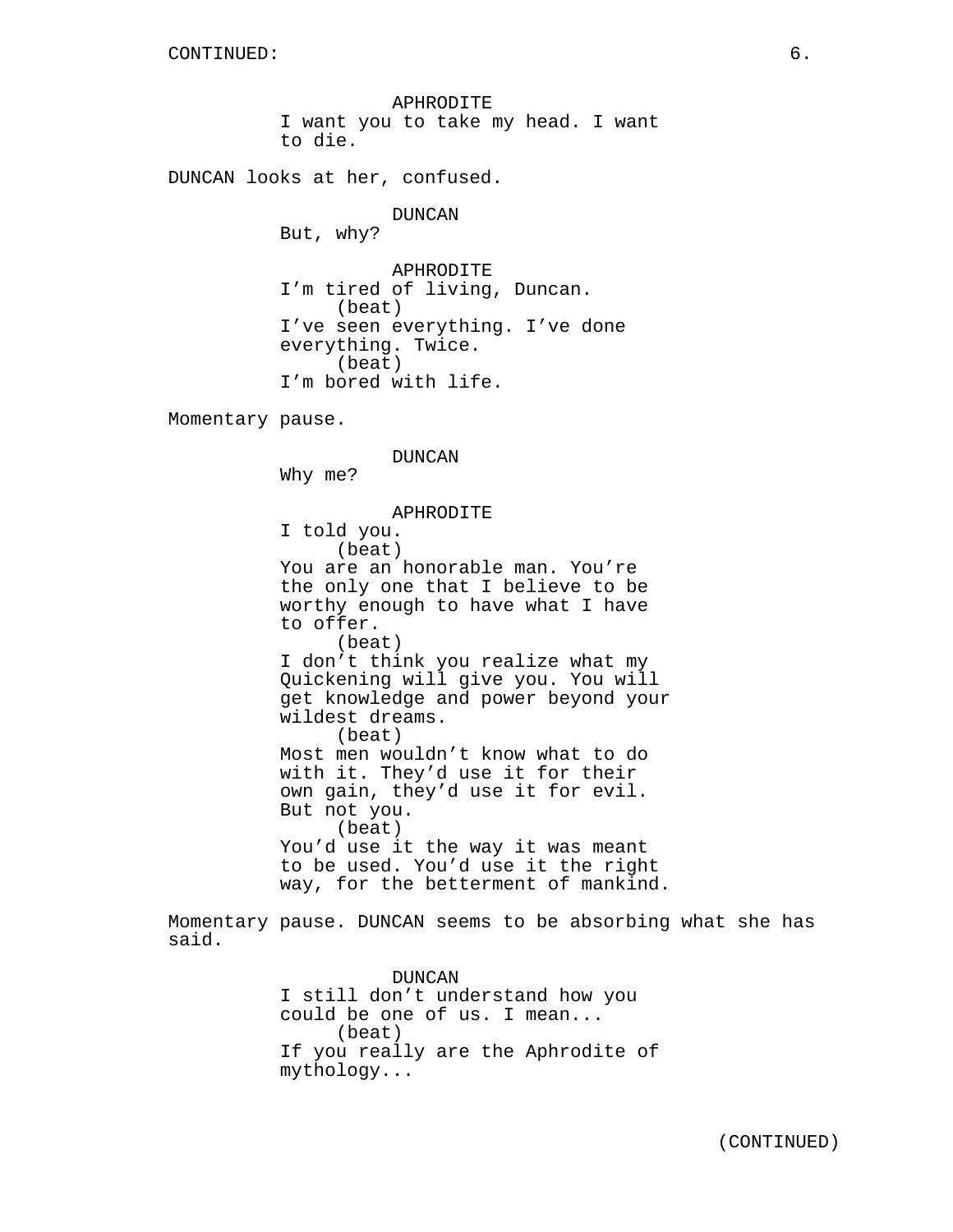# APHRODITE

I am.

DUNCAN (beat) If I remember my mythology correctly... (beat) The Ancient Gods had numerous offspring. Both mortal and immortal. But we...

APHRODITE It's a long story.

DUNCAN I'm not going anywhere.

APHRODITE Where should I start?

DUNCAN How about the beginning? (beat) That's always the best place to start.

APHRODITE The beginning.

Momentary pause. She rises off of the sofa, and starts pacing around the room. DUNCAN sits back in the sofa, and watches her.

> APHRODITE How much of mythology do you know?

> > DUNCAN

Not much.

Momentary pause. DUNCAN thinks of DIANA.

DUNCAN I have a friend who loves it though. (beat) In fact, one could say she immerses herself in it. She's always babbling about the Gods. Most of what D has told me, has gone in one ear and out the other. Why?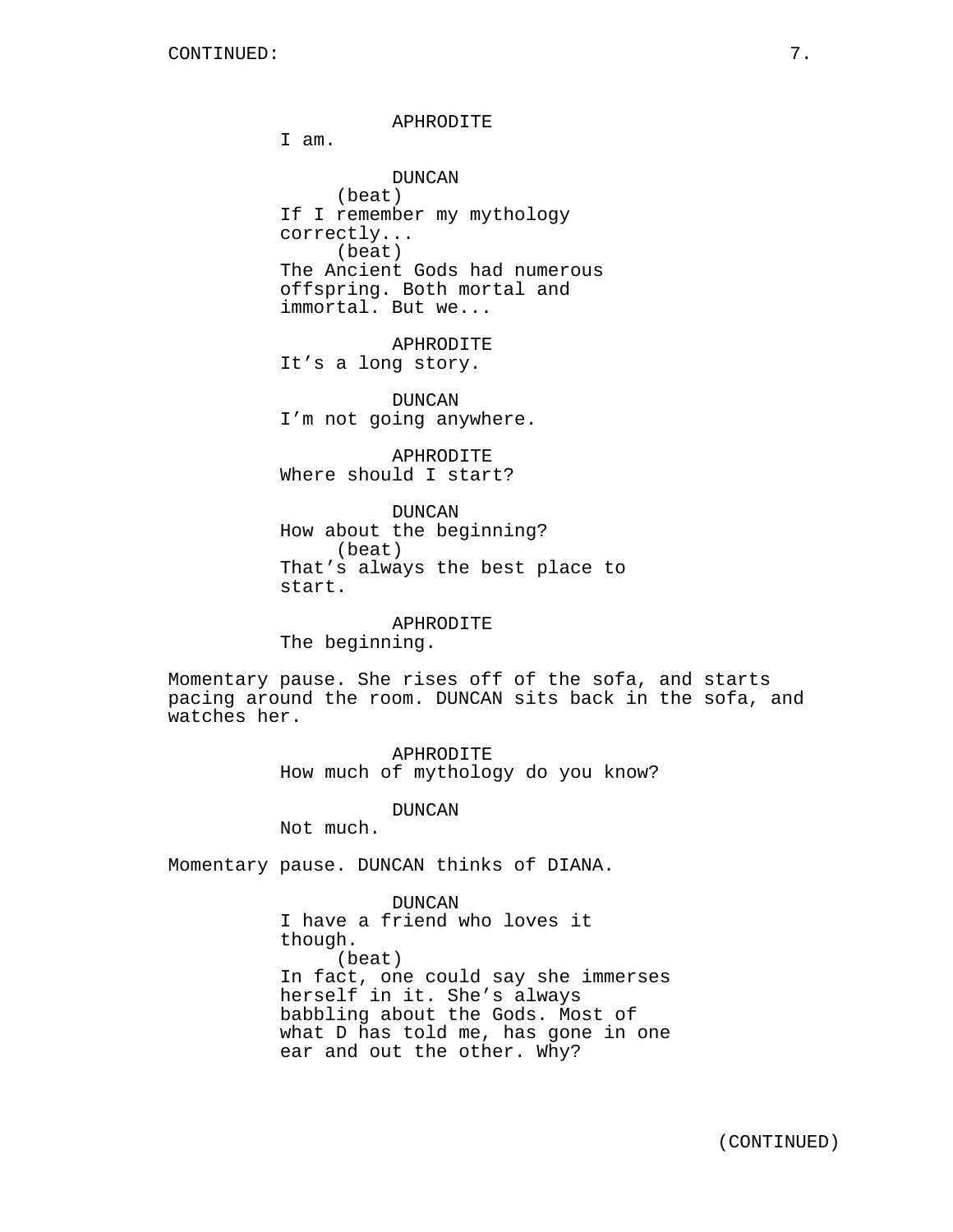APHRODITE Do you now the story of Cronus and Rhea?

# DUNCAN

Part of it.

Momentary pause. APHRODITE looks at DUNCAN. He tries to recall the myth.

# DUNCAN

I know they had six children, and that Cronus ate all of them, or so he thought. Rhea gave him a stone instead of his last son - Zeus. Zeus grew up and then killed his father, freeing his siblings - Demeter, Hera, Poseidon, Hades, and Hestia.

#### APHRODITE

Well my father, Zeus, and his siblings, were the last of a race of Immortals. (beat) They had powers that to the mortals of that time made them seem god like. (beat) Only gods could appear and disappear at will, they said. (beat) So, the mortals started worshiping them as gods. And they loved it. They interacted with the mortals, and had numerous affairs with them. (beat) The children they had with mortals, wouldn't know if they were mortal or immortal. There was only one way to find out - by dying. The children they had with other Immortals, were of course immortal. (beat) By the time I was born, they were, for all intents and purposes, real gods. They'd become so accustomed to thinking they were, that none could remember a time they weren't. (beat) Only the original six - Zeus and his siblings - were around in the time before they were gods. The rest of us never knew we weren't.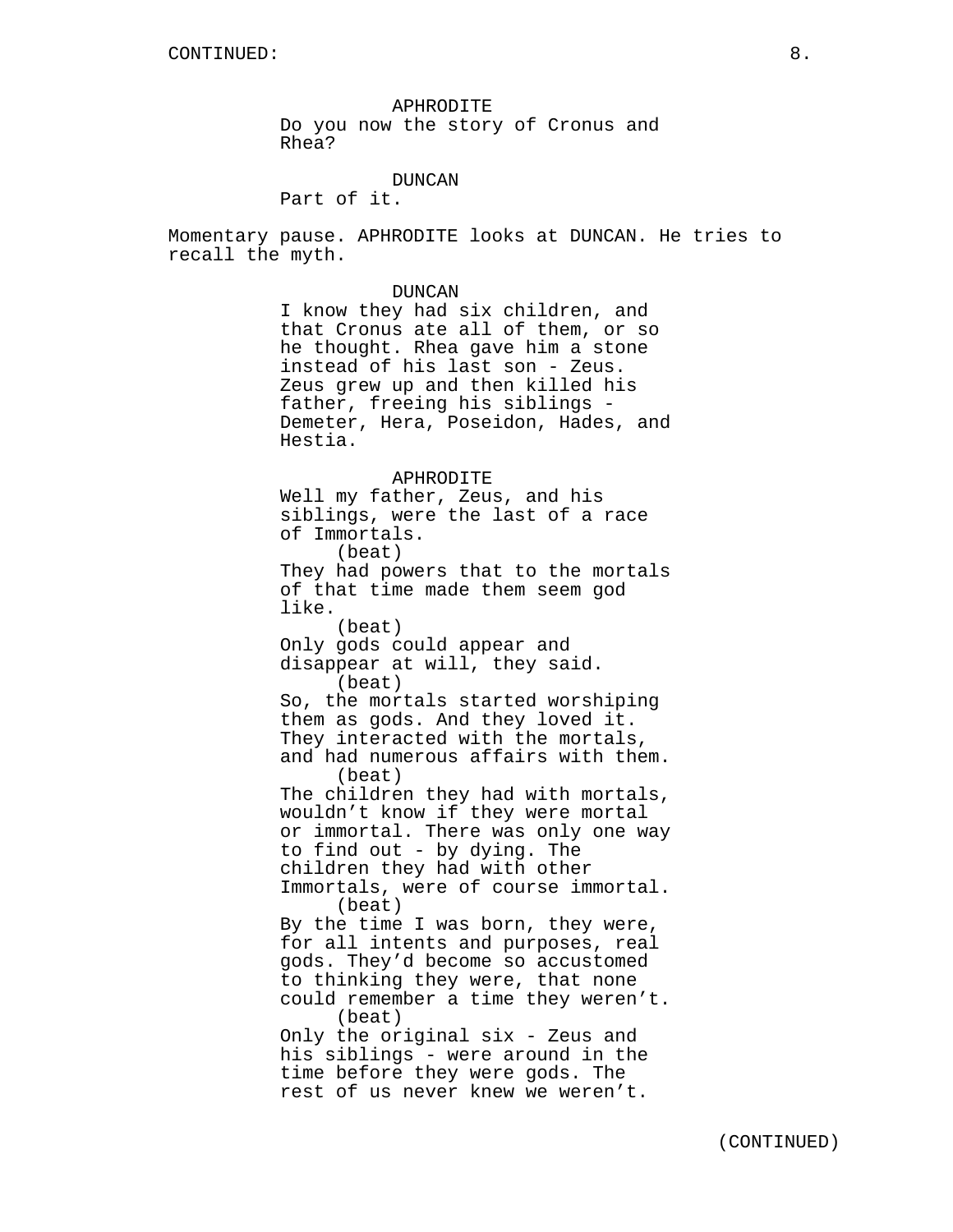(beat) We would later learn that all our powers were a result of Ambrosia. Whatever was in it, gave us our powers. And, the tiniest piece of Ambrosia, could make a mortal, immortal. Every ounce you consumed could add years to your life. (beat) Then one day, it happened. The mortals grew up. They stopped worshiping us. They turned away from us. APHRODITE falls silent. DUNCAN jumps in. DUNCAN So, what did you do? APHRODITE We scattered all over the earth. We decided to see the rest of the world. (beat) To see what else was out there. (beat) But, after a while, we all got bored. (beat x3) Word must have reached Zeus, because one day Hermes appeared on my doorstep and told me that Zeus was holding a meeting of all Immortals at Stonehenge on the day of the next full moon.

APHRODITE's story continues in a flashback.

#### FADE TO:

# 3 FLASHBACK - EXT: STONEHENGE 3

Every Immortal on the face of the planet has gathered. They are all talking amongst themselves - catching up with each other, and wondering what the purpose of this meeting is. Wondering why ZEUS has ordered them all here. ZEUS takes center stage and addresses the crowd.

#### ZEUS

Can I have your attention, please?

The crowd falls silent and forms a circle around ZEUS.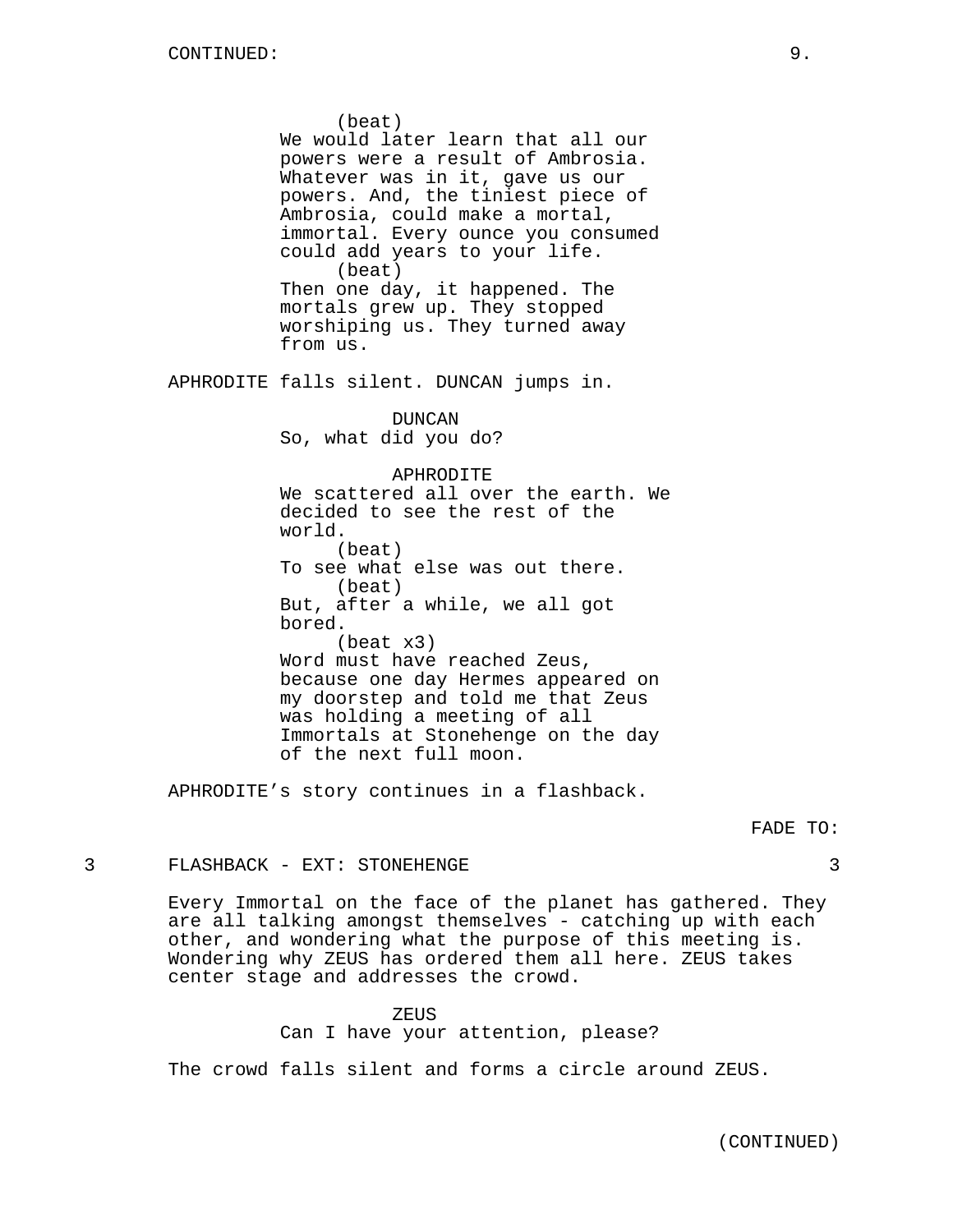ZEUS Thank-you. (beat x3) It has come to my attention, that we need some, excitement in our lives. The crowd responds by cheering. ZEUS motions for quiet. Once the crowd is quiet, ZEUS continues. ZEUS After much consideration. I believe I have come up with a solution. (beat x2) A game. DISCORD A game? ZEUS Yes a game. (beat) But not just any game, daughter. (beat) The rules to this game, some of you will not like. But, the prize to be gained at the end will far outweigh any sacrifices you will have had to make. ARTEMIS Rules? (beat) What sort of rules? HADES Yeah, brother. (beat) What are the rules? The crowd gets noisy again. People talking amongst themselves. ZEUS motions for quiet. Once the crowd is quiet, ZEUS speaks. ZEUS Before we get to the rules, let me tell you what the game is. Momentary pause. ZEUS waits till he has the complete

attention of every Immortal.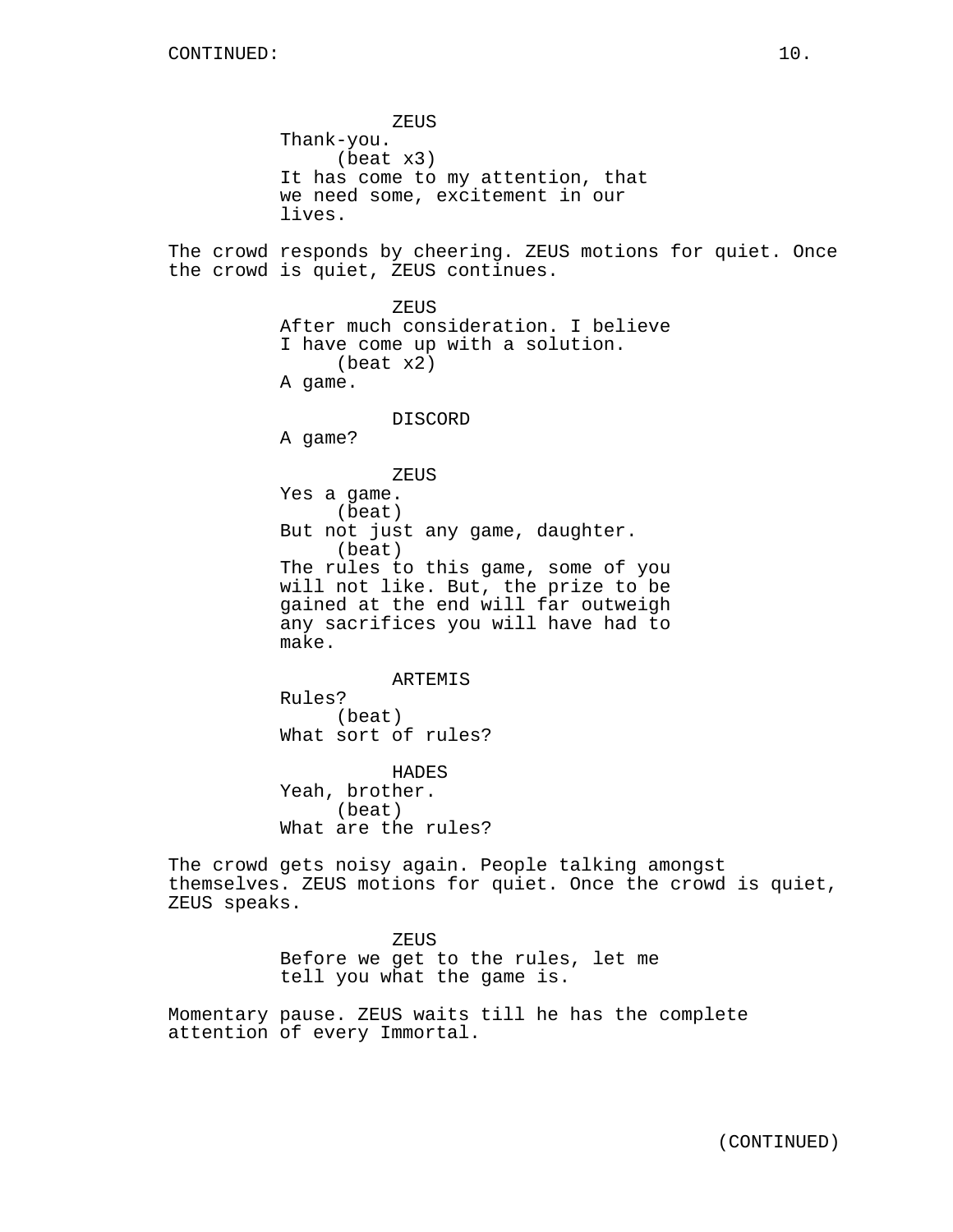ZEUS All of us here tonight, are Immortals. (beat) Some of us have been around for millennia, some centuries, and some only mere decades. (beat) The name of the game is, "There Can Be Only One". The object, is simple. (beat) We must fight each other until there is only one of us left.

The crowd gets noisy again. Was ZEUS really suggesting that they go around killing each other? ZEUS motions for quiet. Once the crowd is quiet, ZEUS is about to say something, when HADES interrupts.

> HADES Are you suggesting, little brother, that we kill one another?

> > **ZEUS**

Yes.

HERA steps forward to challenge ZEUS on breaking his own rule.

> HERA But what about the Golden Rule? (beat) "No God shall kill another God."

ZEUS That rule is no more. Times have changed, and...

HEPHAESTUS steps forward and interrupts ZEUS.

HEPHAESTUS But some of these people are our brothers or sisters, mothers or fathers, sons or daughters...

A voice cries out.

#### ARES

Wait!!!!

The crowd falls silent, as the man who cried out steps forward. It's ARES, and he looks confused.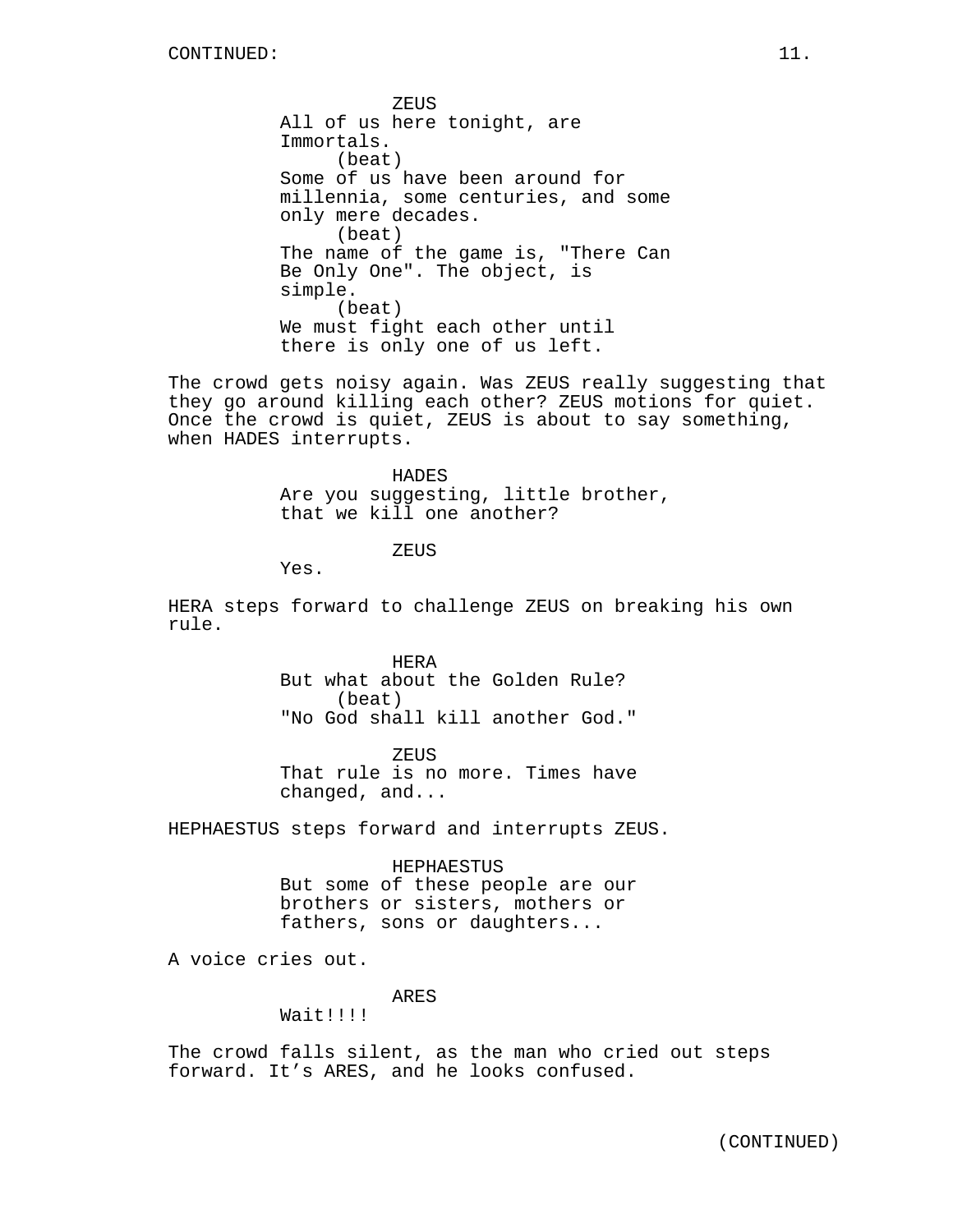ARES We are Immortal! We cannot die! (beat) So how do...

**ZEUS** 

Ah, but we can, my son. We can.

The crowd gets noisy again. ZEUS gives them a few moments to absorb that statement, then he motions for silence. ARES is intrigued. He raises an eyebrow, and once the crowd is quiet, he addresses his father.

ARES

How?

ZEUS takes a deep breath and addresses his son.

ZEUS There is only one way to kill an Immortal.

ZEUS addresses the crowd.

**ZEUS** To remove his or her head. (beat) Once their head has been severed from their body, they're dead. Any other type of mortal death, we recover from. But a beheading, well that's a permanent death.

APOLLO can't believe what ZEUS is saying.

APOLLO So this game, involves us going around beheading each other?

ZEUS

Yes.

APHRODITE But how are we supposed to fight each other, when some of us can't...

ZEUS makes a pile of swords appear - one for every Immortal present.

> ZEUS You will each be given a sword. (beat) (MORE)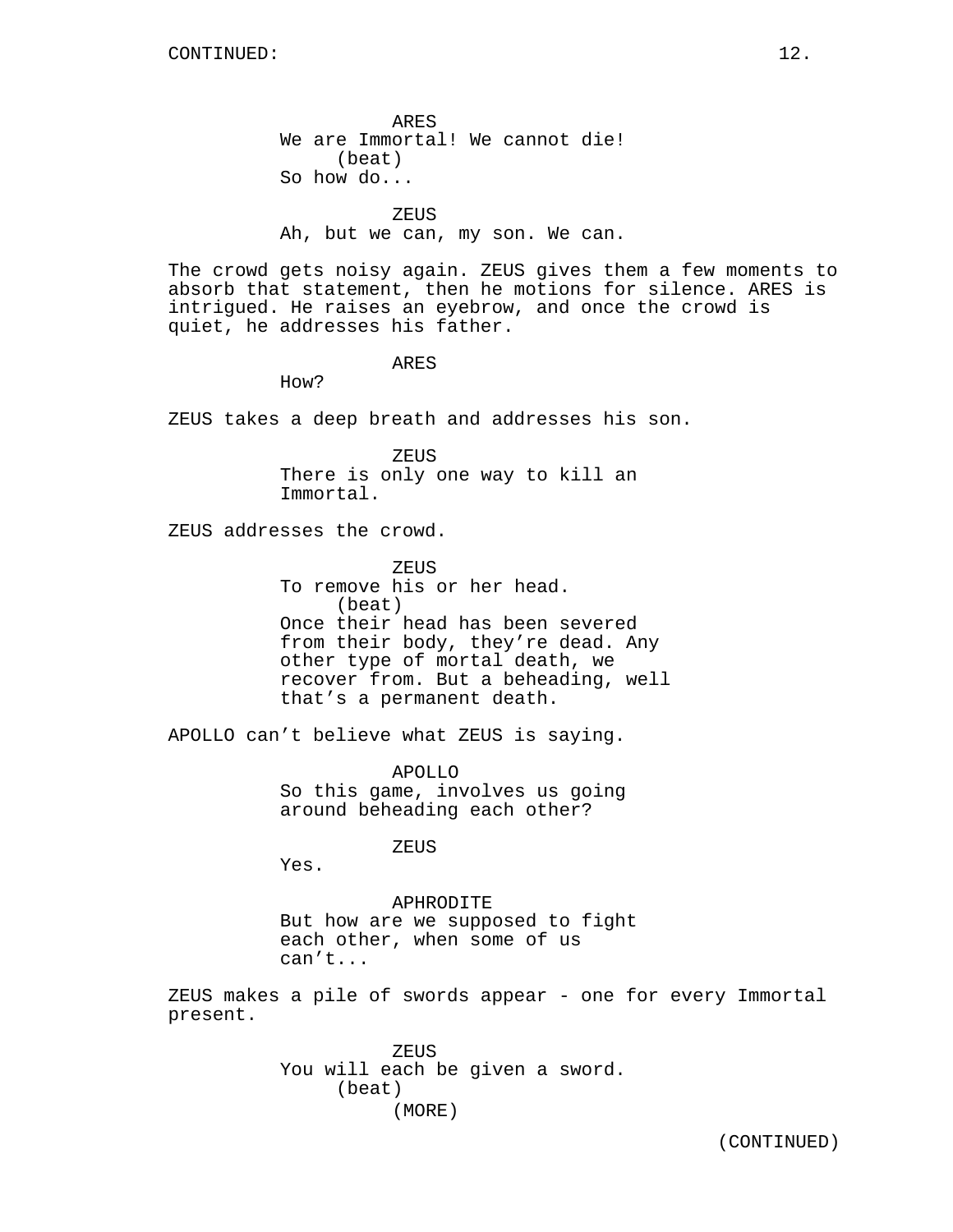ZEUS (cont'd) You will learn how to use that sword. Once you all know how to fight, the game will begin. (beat) You shall all be sent from this place, and then you must hunt each other down. CUPID addresses ZEUS with a very important question. CUPID There most be hundreds, no thousands of us here. How will we recognize each other? How will... ZEUS You shall all be given a sixth sense. (beat) It will sound like a buzzing, or humming noise, inside your head. (beat) If you hear this sound, it will mean that another is near. Once you've located the one that is causing the alarm, it will cease. (beat) You will approach each other, identify yourselves, and challenge each other by drawing your swords. (beat) You will fight each other, until there is a winner. The winner must behead the loser. HERMES speaks up. HERMES But there are some of us who are stronger, more powerful then others. It will not always be a fair fight. ZEUS That will change. (beat)

Once the game has started, you will

You shall all lose whatever powers

all be equals. (beat)

you currently possess.

ARES doesn't like this, and speaks up.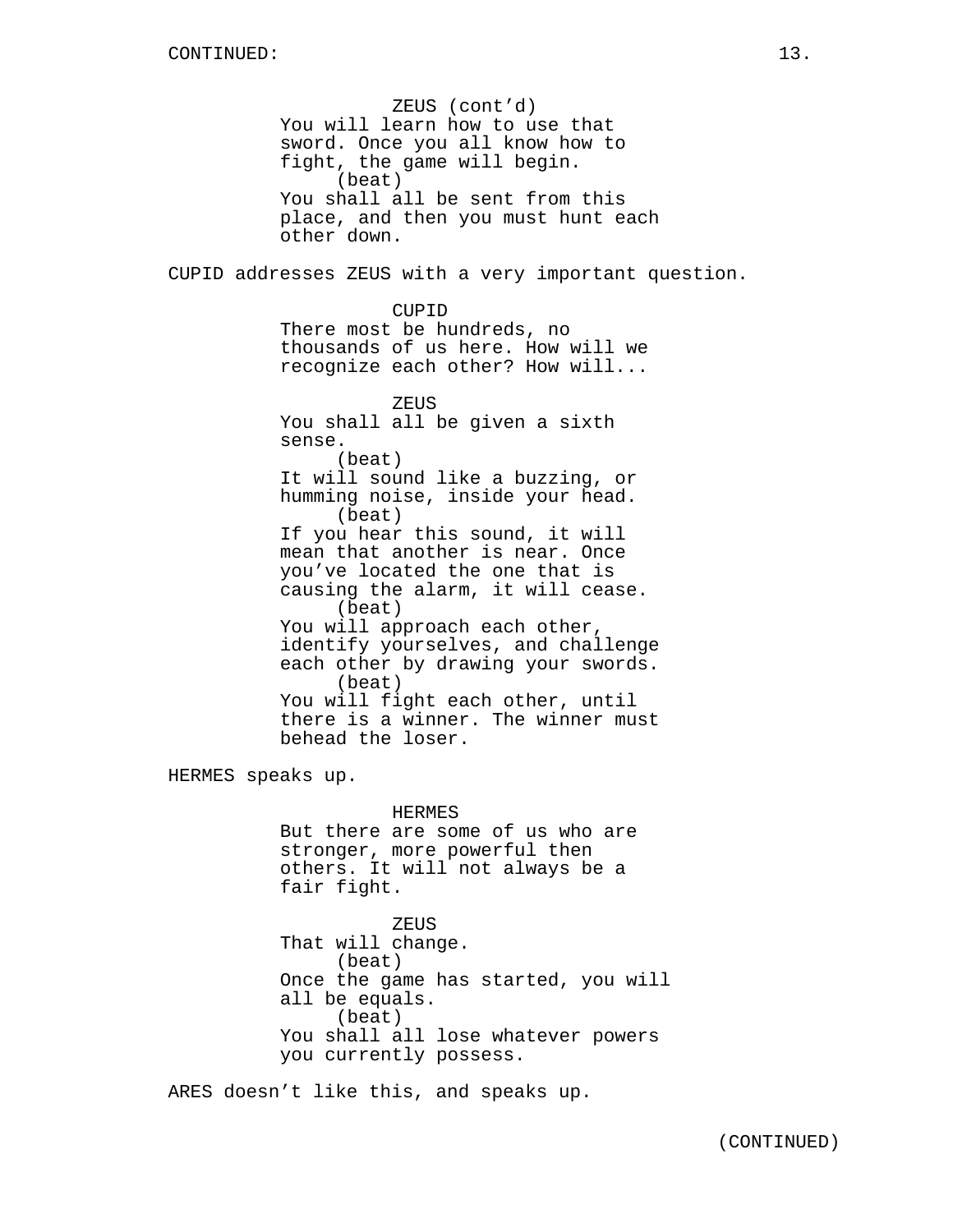ARES What?!?! ZEUS But... (beat) When a fight is won, and the loser beheaded... (beat) The victor shall inherit all the knowledge and wisdom of the deceased. He, or she, will also gain the dormant powers of the deceased. (beat) These powers will only be activated when the end of the game is reached, and the final battle won. (beat) The victor of that last battle shall, upon the beheading of his, or her, opponent, possess the knowledge, wisdom, and powers, of every Immortal that ever lived. (beat) He, or she, will see everything, be everything, be one with the universe, and gain the one thing that we all want at the moment - a choice. (beat) A choice between continuing on as the only living Immortal, or deciding to join the human race and become mortal. The crowd starts to mutter amongst themselves. DEMETER You mentioned rules earlier. What are the rules? ZEUS The first one is not really a rule, it is a necessity. (beat) In order for this game to be effective, everyone here, from the moment the game commences, will no longer be able to have children.

The crowd starts to mutter amongst themselves.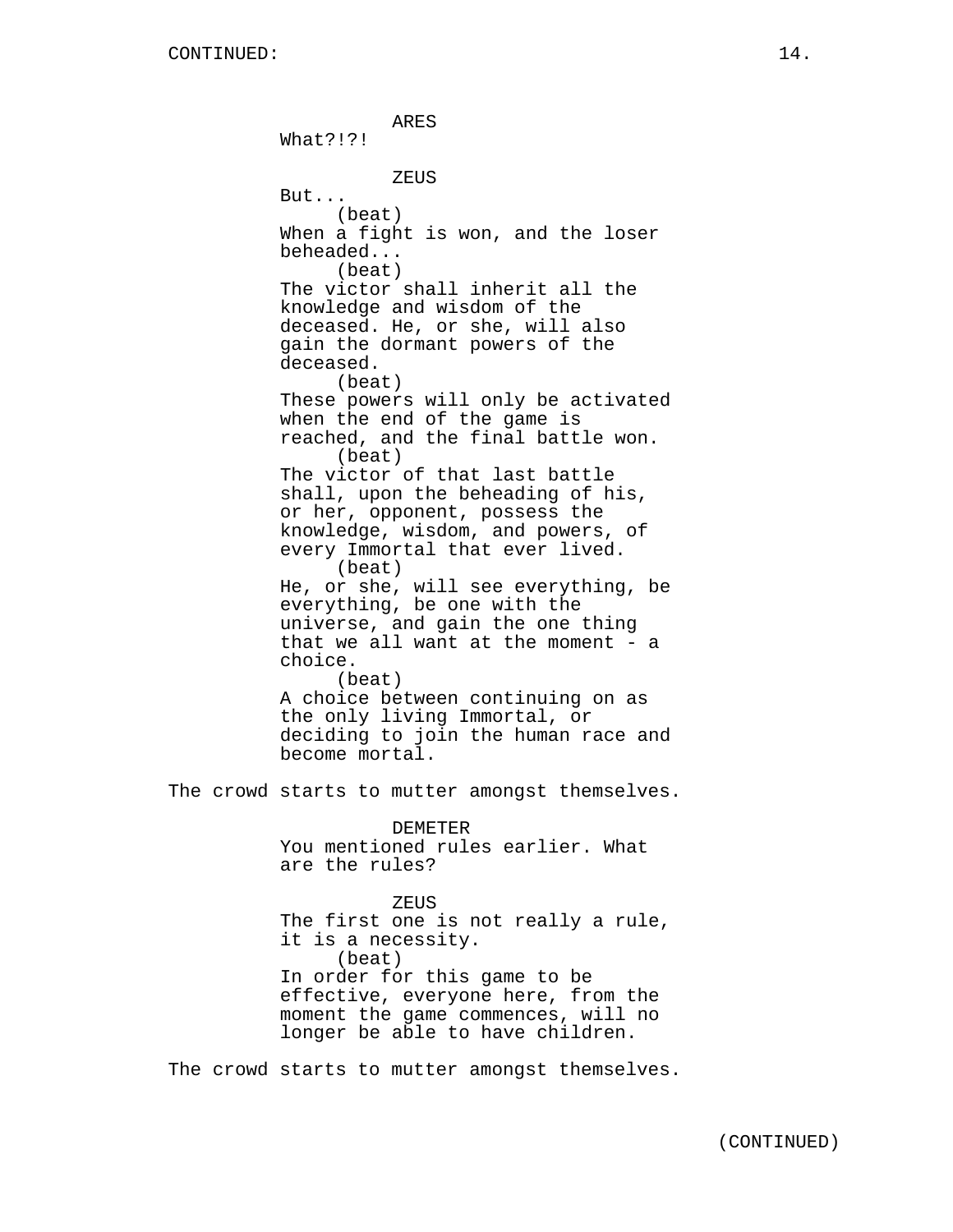#### ZEUS

But...

ZEUS waits for the crowd to fall silent before continuing.

# ZEUS

...any mortal offspring that any of you have at the moment, will still be carrying within them, the immorality gene. Therefore, any of their descendants could one day cross over and enter the game.

POSEIDON So, you're saying that new players can enter the game at any time?

ZEUS

Yes.

The crowd starts to mutter amongst themselves. ZEUS waits for the crowd to fall silent before continuing.

ZEUS

And, once a new player enters, the first Immortal to find them, must teach them the rules of the game, how to fight, be their mentor. (beat) Every mortal, who will one day cross over, will also possess the sixth sense. Only theirs will not be active until they cross over. (beat) To us, the sensation upon meeting one of them, will be different. You will know the difference between one who is already an Immortal, and a mortal who has not yet crossed over. (beat) If you should be so lucky, as to

find a new player before they cross over, you are now responsible for them. You must befriend them in their mortality. Let them into your world. Show them who you are. So that when they cross over, they will trust you.

ARES

Is there a time limit on this game?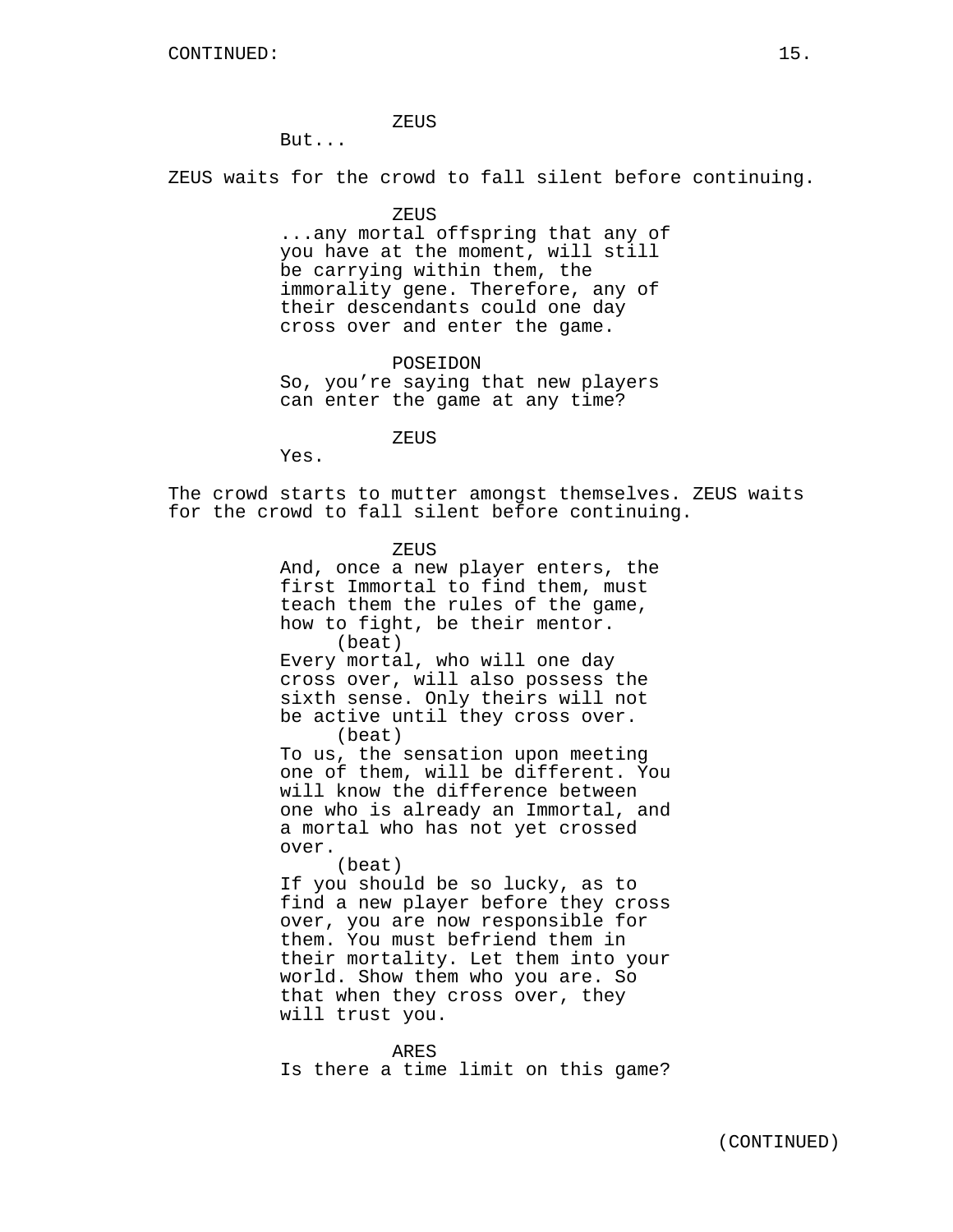ZEUS  $No.$ (beat) The game will go on until there is only one of us left. (beat) There is however, one golden rule. A rule above all others. A rule that must never, never, be broken. (beat) Holy Ground, any holy ground, is a haven, a refuge. You cannot kill, or be killed, there. HESTIA Why not? ZEUS Every game needs a refuge, a place that you can be free, have no worries, take a time-out. Momentary pause. HADES But why Holy Ground? ZEUS Why not? (beat) There is no way of knowing how long this game will last. (beat) But one thing that is bound to never change, is that man will always have sacred ground. And since it will be a constant in the years to come, it has been chosen. The crowd starts to mutter amongst themselves. ZEUS motions for quiet. Once the crowd is quiet, ZEUS speaks. ZEUS So, if there are no questions... ARES If new players can enter the game at any time, how will we know when

> ZEUS You'll know, my son. You'll know. (beat) (MORE)

the fight is the Final Battle?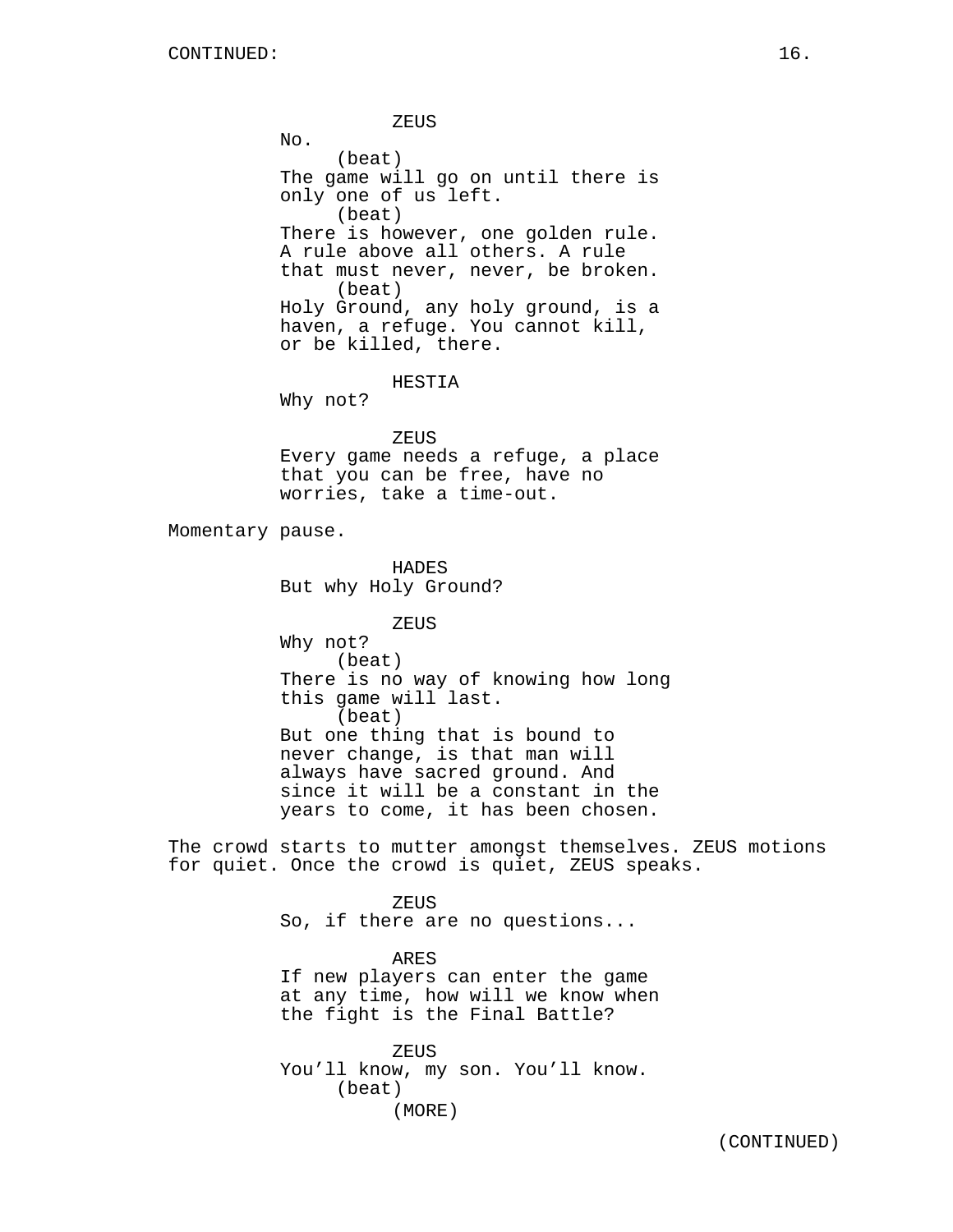ZEUS (cont'd) Are there any more questions?

ATHENA steps forward.

ATHENA Yes. I have one.

ZEUS looks to his daughter.

ATHENA Will you be playing this game? (beat) You keep referring to us! But, how can there be only one, if you remain?

Momentary pause. ZEUS looks to his daughter.

ZEUS

You truly are a smart woman, daughter. And, since you've asked the question, you shall have the honor of doing what must be done once the game begins.

ATHENA

Which is?

Momentary pause.

ZEUS You get to kill me.

Momentary pause. The crowd starts to mutter amongst themselves. ZEUS motions for quiet. Once the crowd is quiet, ZEUS speaks.

> ZEUS Before we move on to the next step, there is one important thing that must be done.

ZEUS waves his hand, and the crowd is covered in a glowing light. You can hear a few screams. After a few moments the light vanishes. All the Immortals who were not 100% human before, (Satyrs, Centaurs, etc.) are now. The former Centaurs and Satyrs take a while to rise up off the ground. The Centaurs will have to get used to two legs, and the Satyrs will have to get use to human legs. Both of them will have to learn everything they need to know about being human. CUPID is shocked to learn that his wings are gone.

(CONTINUED)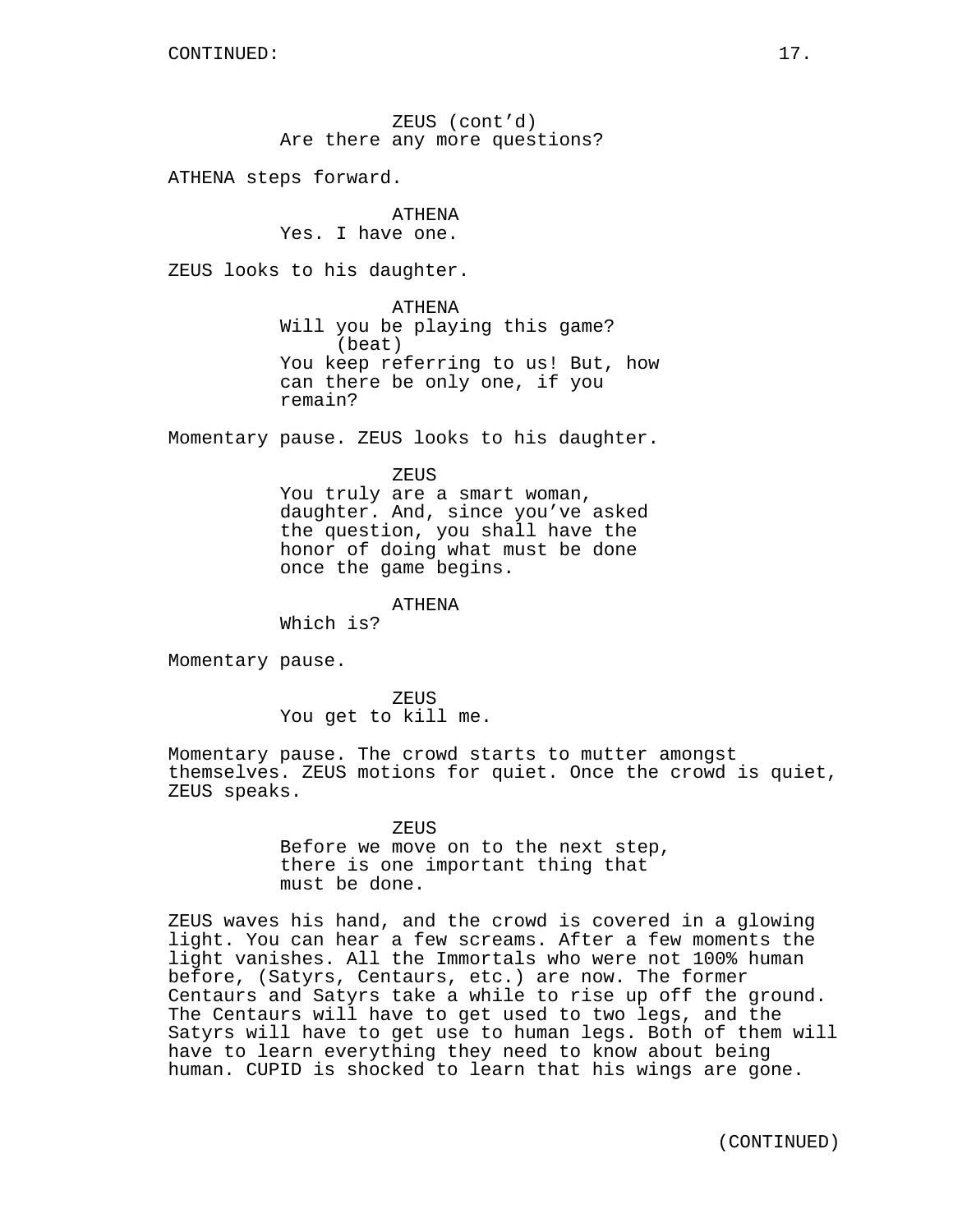CUPID My wings! You...

ZEUS looks to CUPID.

```
ZEUS
```
I'm afraid it was necessary. In order for everyone to be equal, everyone must have a human appearance.

ZEUS notices the trouble that the former "creatures" are having. He waves a hand, sending another flash of light that envelops every Immortal that was not 100% human before. ZEUS is giving them the knowledge they will need to be human. After a few moments, the light vanishes.

> ZEUS There. (beat) Now, on to the next step. (beat) I need to divide you all into two groups. Those of you that know how to fight, and those of you that don't. (beat) Would everyone who knows how to fight, please choose a sword from the pile and stand on my right. (beat) Those that don't know how to fight, choose a sword and stand on my left.

Momentary pause as everyone gets a sword and stands either to the right, or left, of ZEUS. ARES decides he doesn't need a new sword. He likes the one he has. ARES was the only one who came to the meeting with a weapon. ZEUS is surprised to see that the division is almost equal.

> **ZEUS** Okay. Starting tomorrow the ones that know how to fight, will teach those that don't.

With a thought, and a wave of his hand, ZEUS makes a castle appear.

> ZEUS I hope everyone has a good night's sleep, because training will start tomorrow.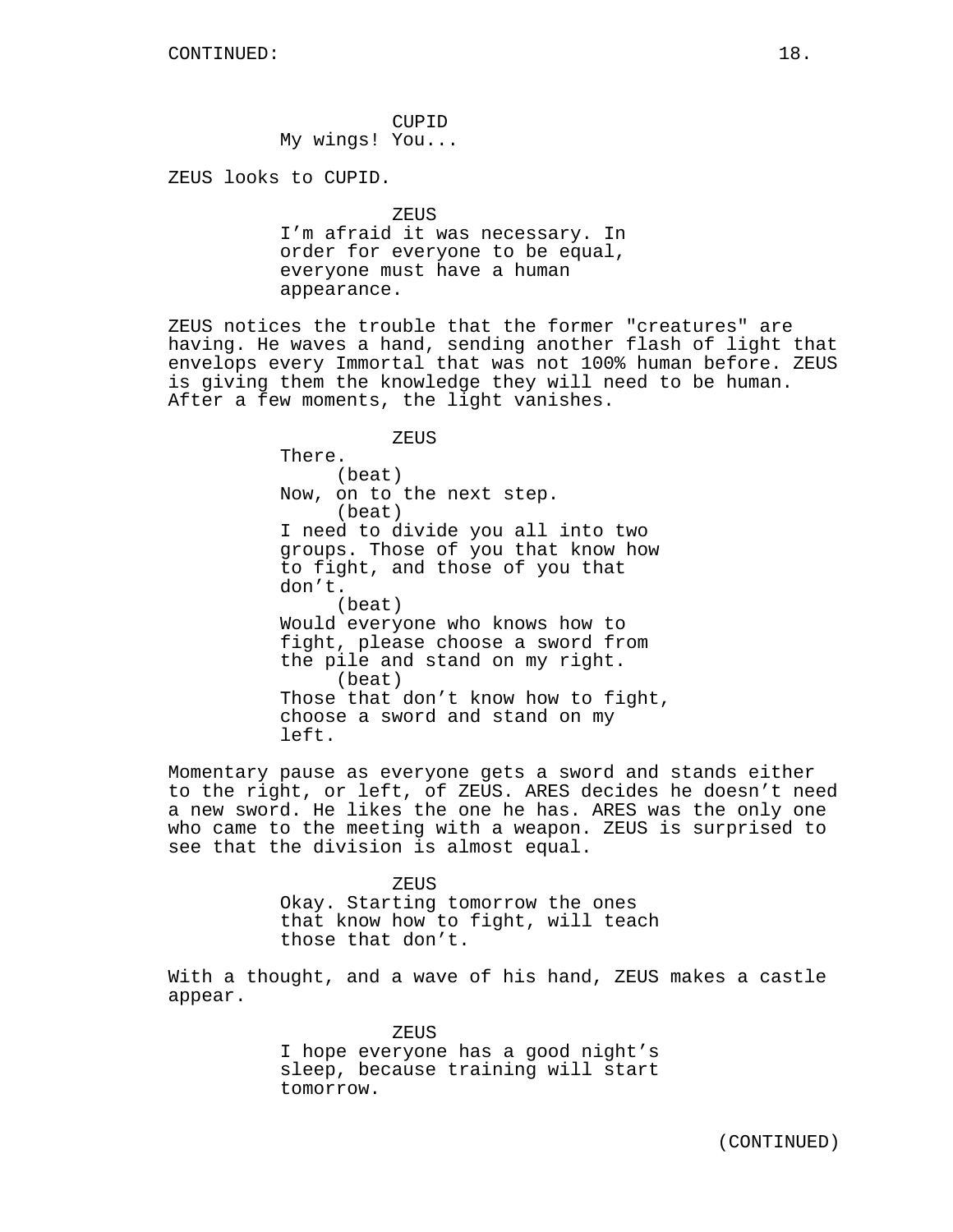ZEUS indicates that everyone should retire to the castle. ZEUS leads the way. The crowd starts to mutter amongst themselves, as they head for the castle.

## 4 FLASHBACK - TIME FLIES MONTAGE 4

**INT: CASTLE** -- They go to the castle. They enter the castle. They all head to rooms. They sleep. The sun rises and they all get up.

**EXT: STONEHENGE AREA** -- Training begins. The training goes on for weeks. Finally, once ZEUS is satisfied that the ones who did not know how to fight, know enough to be able to fend for themselves, the training comes to an end.

CONTINUE TO:

## 5 FLASHBACK - TIME RESUMES (EXT: STONEHENGE AREA) 5

The castle vanishes. Everyone has again gathered in a circle around ZEUS. This time they all have swords at their sides. The castle disappears.

> ZEUS You have learned fast, and now we are ready. (beat) Only one thing remains before we start.

ZEUS raises his hands. As he does, everyone falls to their knees in pain. They all raise their hands to their heads as their powers are stripped from them, and their sixth sense installed. After a few moments, ZEUS lowers his hands. The pain stops, and one by one they all slowly raise to their feet.

> ZEUS Are we ready?

Everyone raises his or her sword in the air.

EVERYONE There can be only one!!!

Momentary pause. ZEUS smiles.

ZEUS Let the game begin.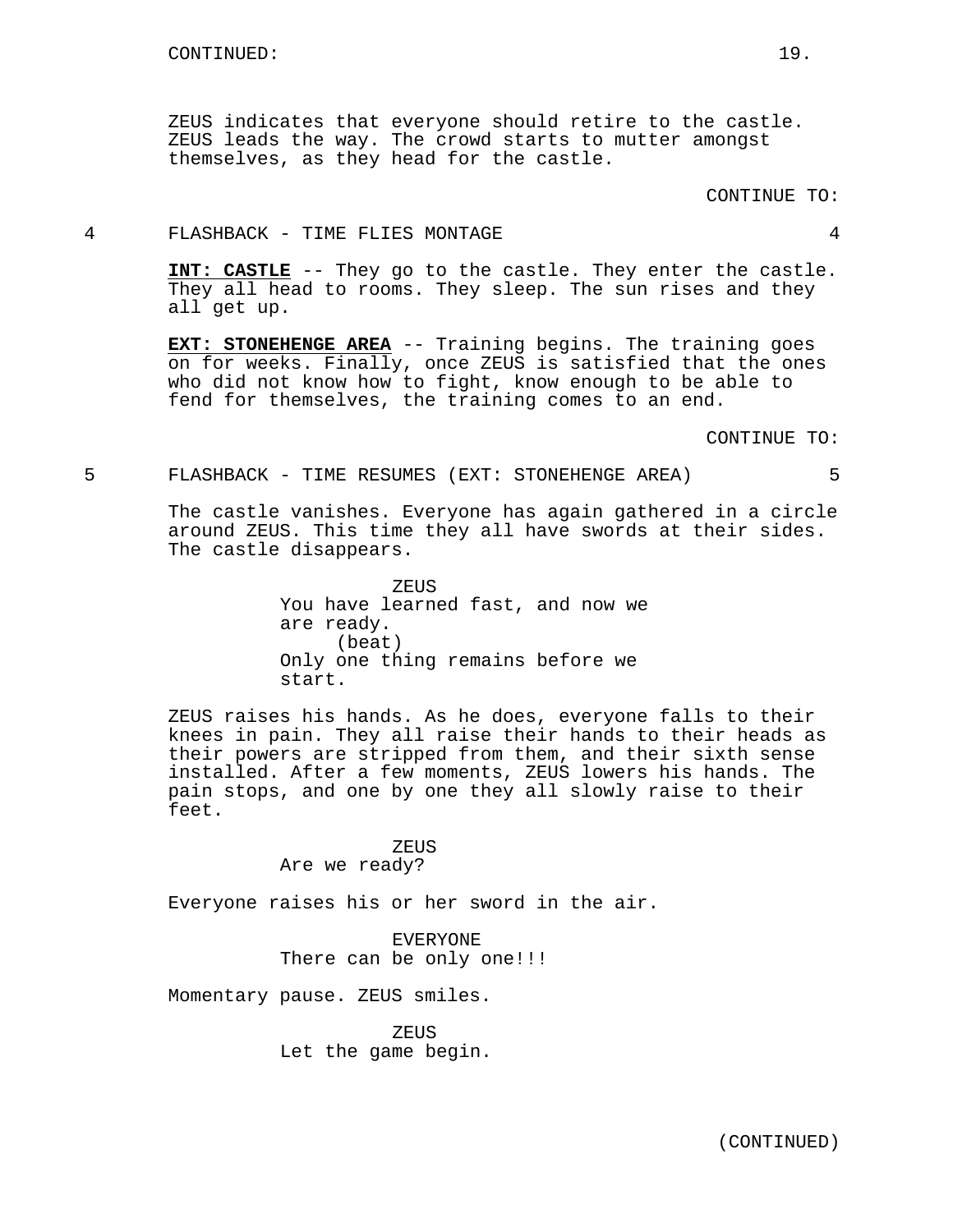ZEUS snaps his fingers, and everyone disappears. Everyone that is, except for ATHENA. ATHENA looks at her father, and approaches him. As she is approaching, he prepares himself. He cleanses himself of his powers, like he did with the others. She reaches him, as he is recovering from losing his powers. She stands beside him. He is still on his knees. She just stands there, looking at him. He looks up her.

#### ZEUS

Just do it, daughter.

ATHENA raises her sword high over his head.

#### ATHENA

(mutter) Forgive me.

ATHENA prepares herself to take her father's head.

#### ATHENA

There can be only one!

ATHENA brings her sword down fast, and removes ZEUS' head. As the first quickening happens, we...

6 INT: THE LOFT - LIVING ROOM 6

APHRODITE is still walking around the room. DUNCAN is still sitting back on the sofa.

> APHRODITE And that was it. The game started. (beat) We had no idea it would last this long.

Momentary pause.

DUNCAN Are you saying that all Immortals are related?

## APHRODITE

Yes. (beat) If you trace your family back to the beginning... (beat) All Immortals will end at the same place.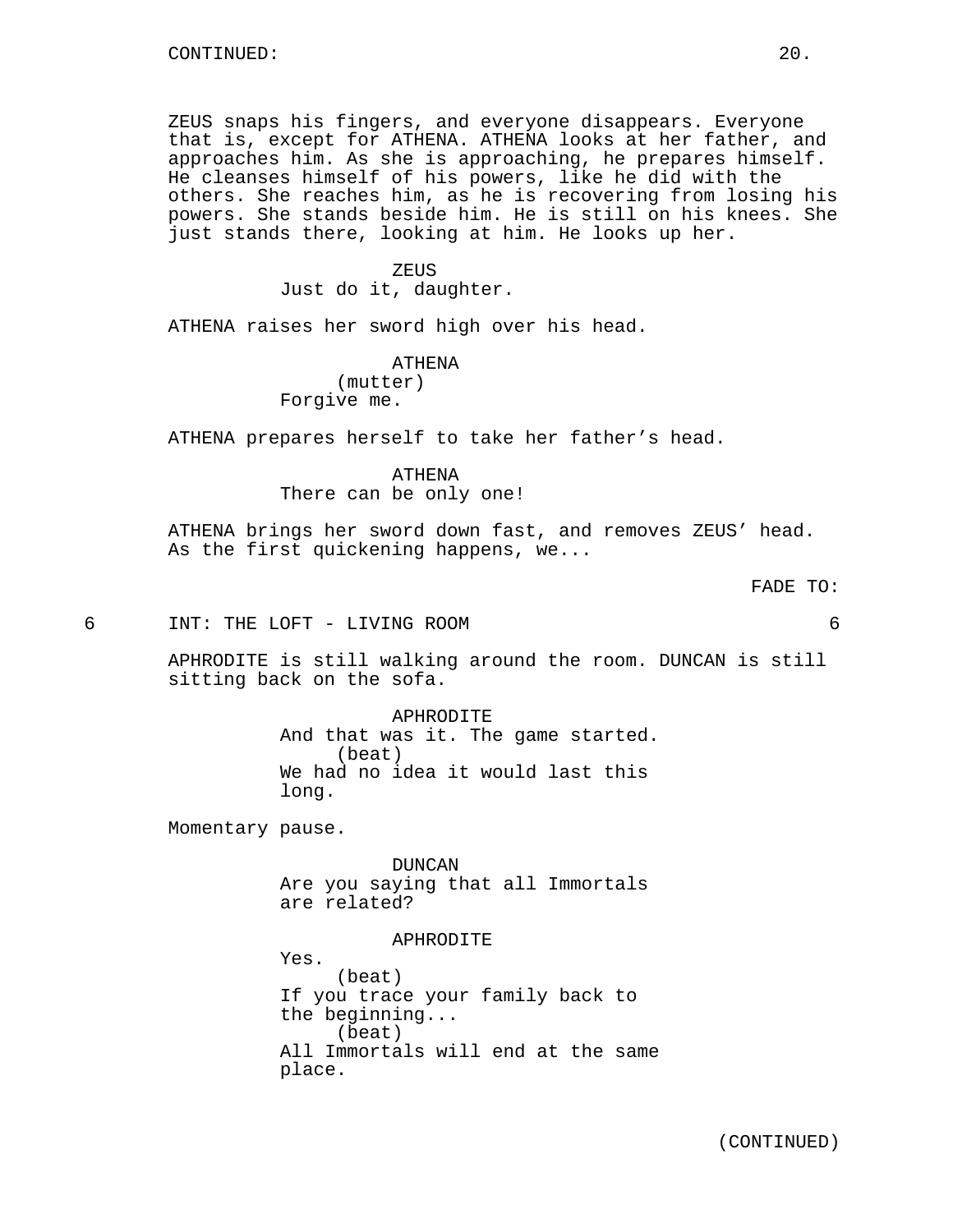DUNCAN Which would be Zeus.

DUNCAN line is statement. Not a question.

APHRODITE Actually, it would be Chaos.

DUNCAN looks at her with a raised eyebrow.

DUNCAN

Chaos?

APHRODITE Chaos was the father of Gaea, who was mother to Uranus. (beat) Gaea then mated with her son, and bore him many children. Two of who were Cronus and Rhea, the parents of Zeus.

Momentary pause. They both take a drink from their drinks. APHRODITE turns to DUNCAN.

> APHRODITE Now you see why I want you to be the one to take my head.

Momentary pause.

DUNCAN

I don't know. I'll have to think about it.

APHRODITE I'm not going to pressure you, Duncan. It's only...

DUNCAN I have one other question.

APHRODITE

Yes?

DUNCAN How many of those ancients are still around?

APHRODITE If you mean, which of the Gods, there is only one other who is still alive.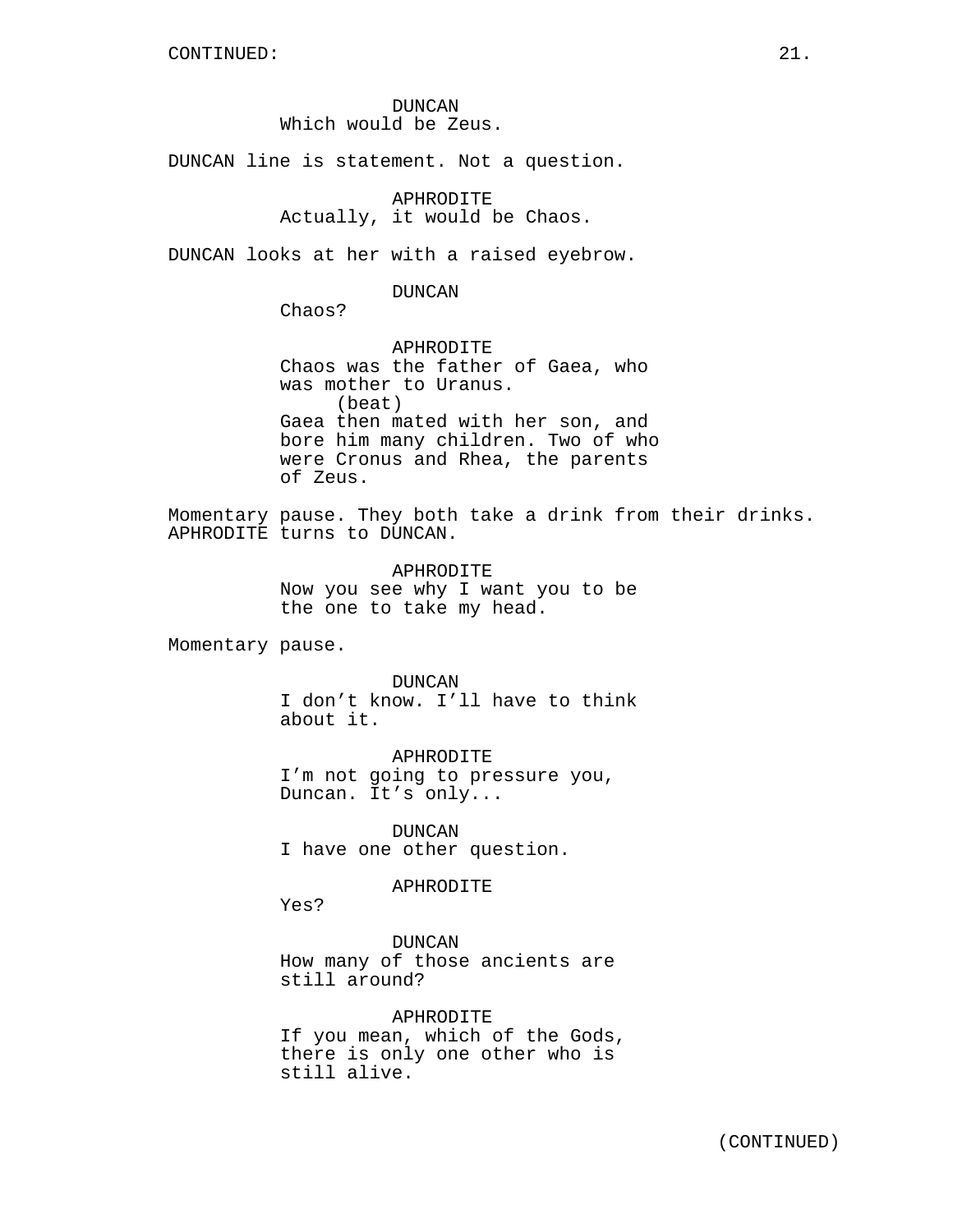## DUNCAN

Who?

APHRODITE looks into her drink.

APHRODITE He was my opposite.

Momentary pause. APHRODITE looks at DUNCAN.

# APHRODITE Can you not guess?

Momentary pause. DUNCAN thinks. APHRODITE gives him another hint.

> APHRODITE Look at the world we live in today.

Momentary pause. She looks DUNCAN, who still doesn't know who she is talking about.

> APHRODITE The only one left, besides me... (beat) Is my brother... (beat) Ares.

> > DUNCAN

Ares?

APHRODITE

Yes.

DUNCAN Well, I guess I should have been able to guess that. (beat) After all, he was the God of War, wasn't he?

DUNCAN looks at APHRODITE. She nods in agreement. Momentary pause.

> DUNCAN So, you and Ares have never... (beat) ...faced off?

APHRODITE There was a time, once. (beat) (MORE)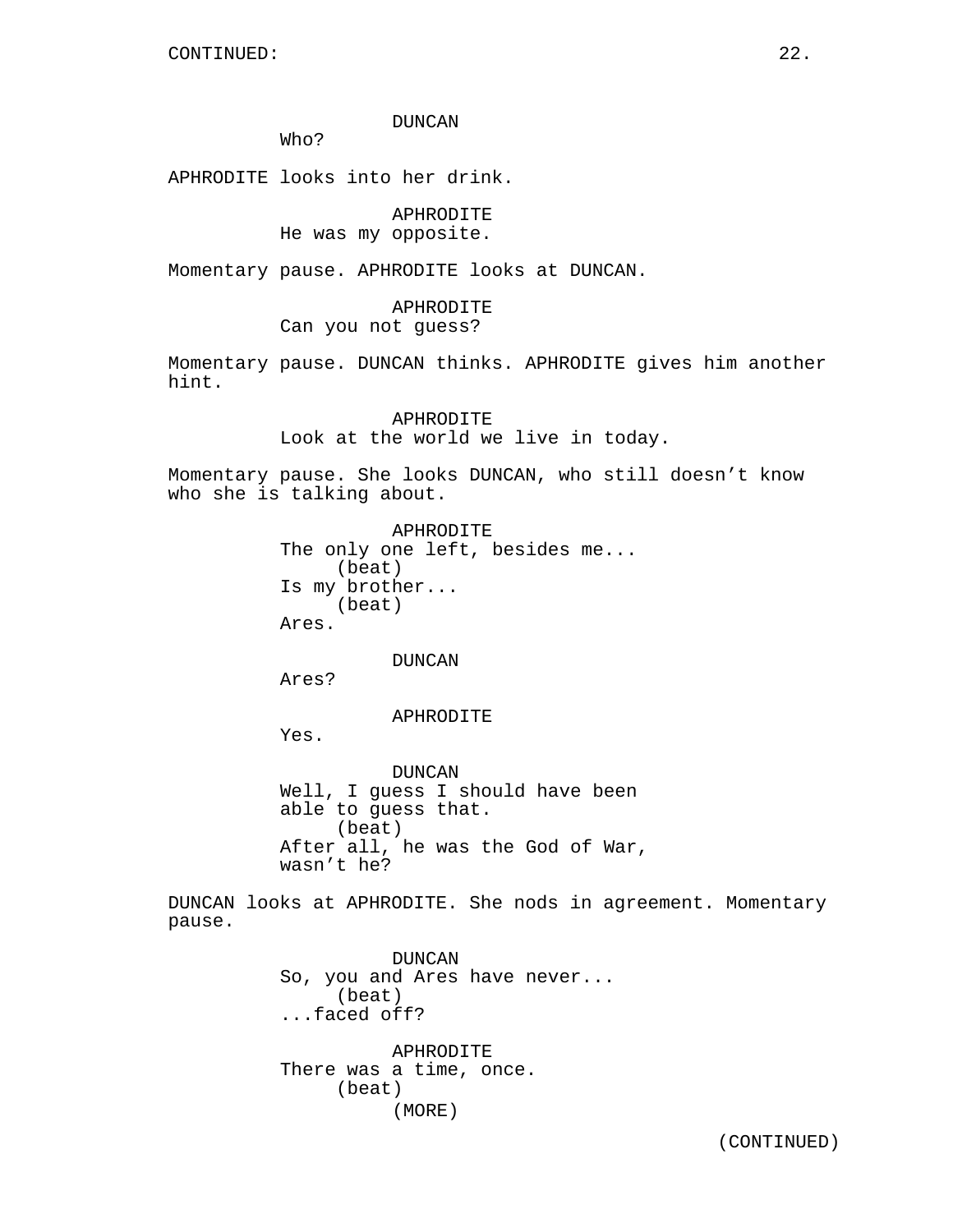APHRODITE (cont'd) But it was long ago. (beat) The Roman Empire had just collapsed, and the game was almost over. (beat) It had come down to just me and Ares.

DUNCAN You mean, you could have...

**APHRODITE** ...ended the game?

Momentary pause. DUNCAN nods a "yes".

APHRODITE

Yes. (beat) If we'd've fought, we could have ended the game.

DUNCAN How did you know it was just the two of you left?

APHRODITE When we met that day, there was this feeling in the air. (beat) A feeling that this encounter was different than any other. (beat) Zeus had said that we would know the final battle when it arrived. And this encounter felt different.

DUNCAN What happened? Obviously you two didn't...

APHRODITE Neither of us wanted to die. (beat) And, neither of us wanted to have to make the choice that we would be forced to make. (beat) Mortality vs. Immortality. (beat) So, we decided not to fight.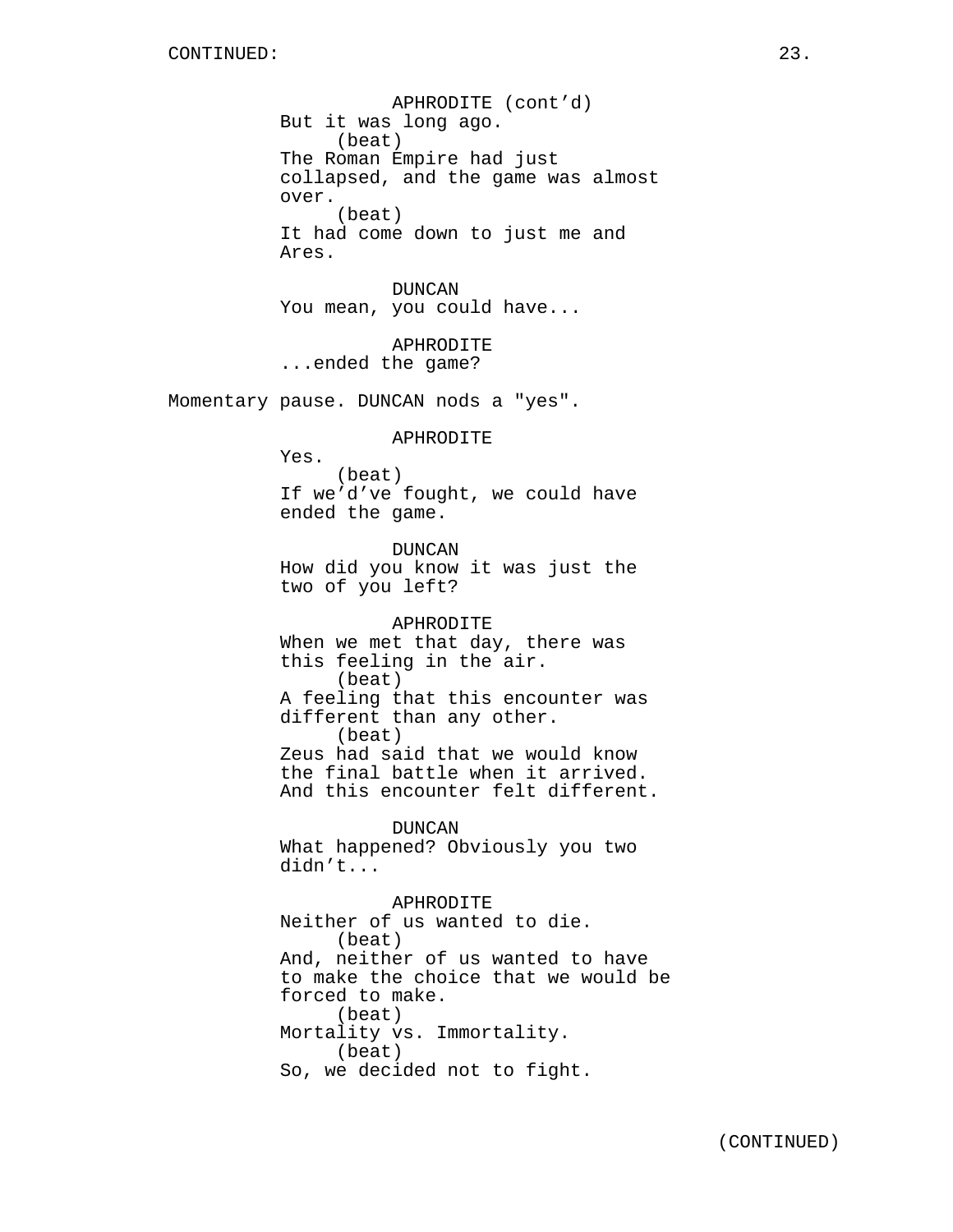DUNCAN But, now you want to die?

APHRODITE looks to DUNCAN.

APHRODITE

Yes.

DUNCAN Why not go to Ares?

Momentary pause.

APHRODITE If he takes my head, he'd possess the knowledge and wisdom of all the ancients. (beat) The Ares you read about in mythology, is not far off from the real Ares. (beat) The myths do seem to dislike him a lot though, which wasn't the case. (beat) Ares was one of the most influential Gods on Olympus. (beat) He had a lot of followers. (beat) If you think the world is bad now, just image what it would be like if the God of War made a comeback.

DUNCAN I see your point.

Momentary pause. They both take a drink from their drinks.

DUNCAN But I still need to think about it.

Momentary pause. APHRODITE looks to DUNCAN.

APHRODITE You have one week, Duncan.

Momentary pause. APHRODITE raises from the sofa.

APHRODITE If your answer is no...

She heads to the elevator door.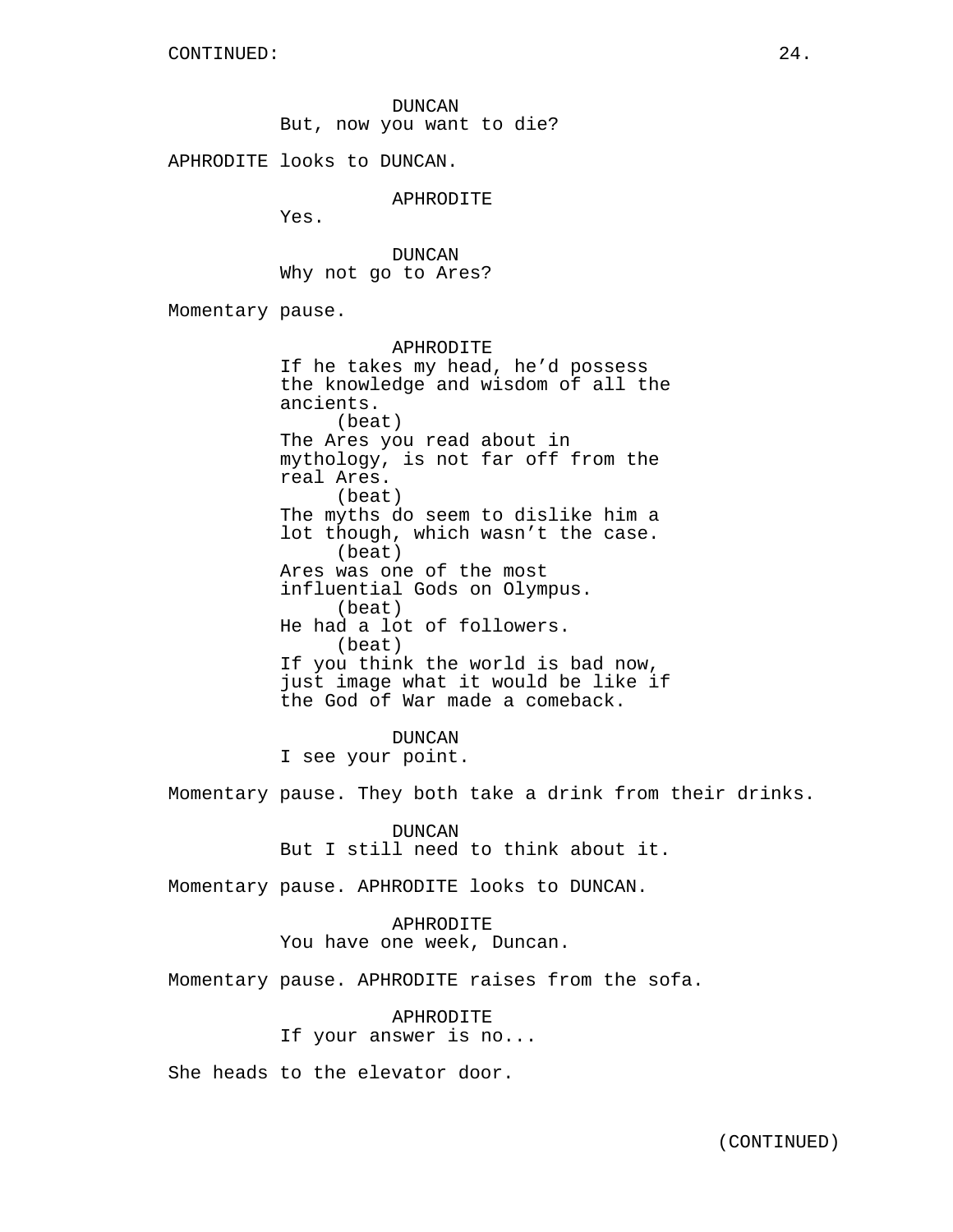APHRODITE ...then I will have to search for another. (beat) It may take years, even centuries, but...

DUNCAN You're leaving?

APHRODITE I'll see you in exactly one week.

APHRODITE enters the elevator, and leaves. DUNCAN leans back in the sofa, and stares at the ceiling.

JUMP TO:

## **MONDAY FEBRUARY 17th 1997**

7 INT: THE LOFT 7

DUNCAN picks up the phone and calls Diana. He gets her machine. When the machine beeps he leaves the following message.

> DUNCAN D, it's Mac. (beat) Call me when you get this message.

DUNCAN hangs up the phone.

JUMP TO:

## **TUESDAY FEBRUARY 18th 1997**

8 INT: THE LOFT 8

DUNCAN calls Diana and gets her machine again. When the machine beeps he leaves the following message.

DUNCAN

Diana. (beat) I have to talk to you about Ancient Greece. (beat) Please, call me when you get this message.

DUNCAN hangs up the phone.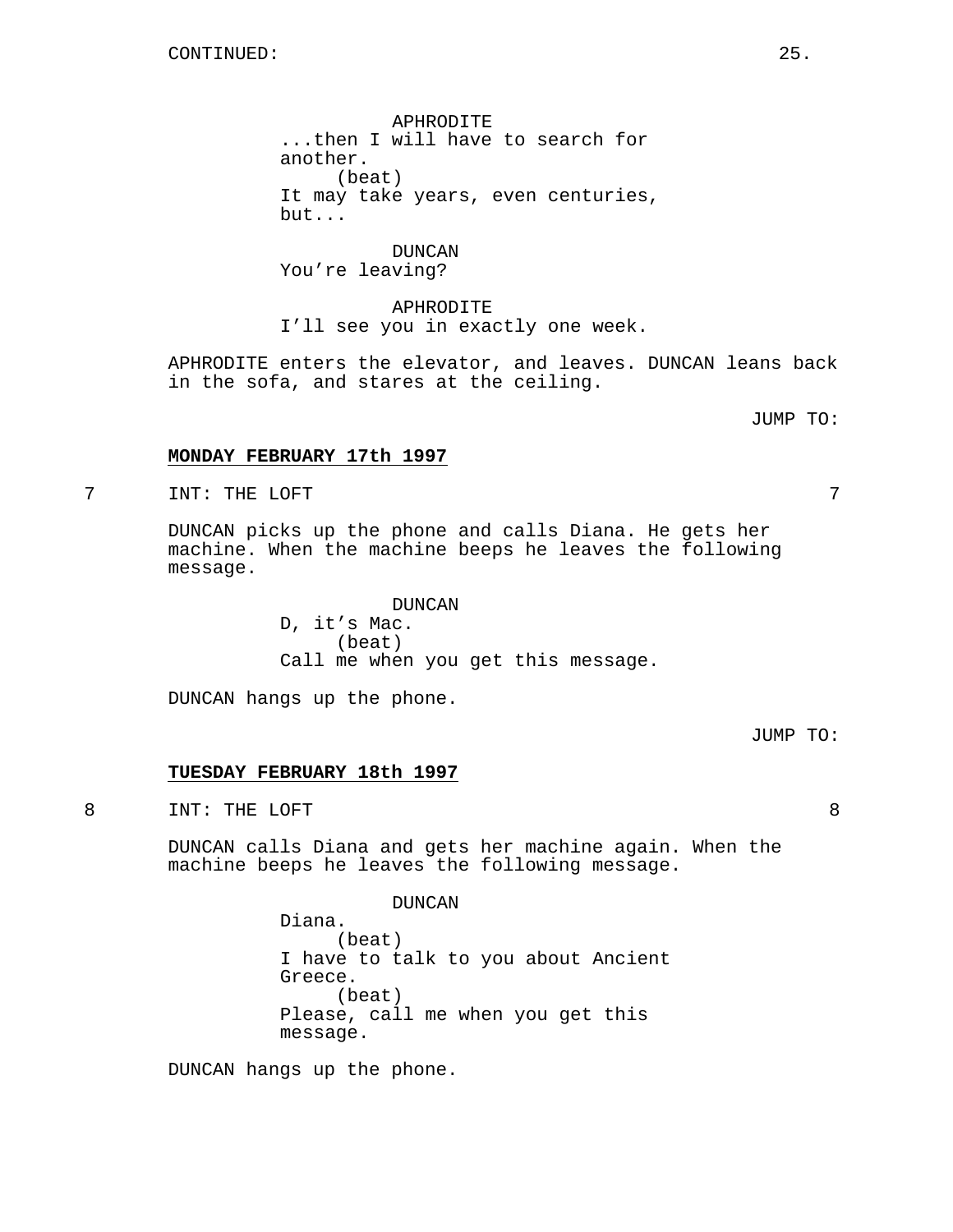#### **WEDNESDAY FEBRUARY 19th 1997**

9 INT: THE LOFT 9

DUNCAN calls Diana and gets her machine again. When the machine beeps he leaves the following message.

> DUNCAN Where are you? If I don't hear from you by the end of day, I'm coming up. I really need to talk to you.

He hangs up the phone.

JUMP TO:

### **THURSDAY FEBRUARY 20th 1997**

10 EXT: DIANA'S PLACE - DRIVEWAY (TORONTO ON, CANADA) 10

DUNCAN's rent-a-car pulls into the driveway. He notices her car is there. He gets out of the car and goes to the high wooden fence that is at the end of the driveway. There is a gate in the fence that leads to the backyard. He notices the gate is locked. He also notices a pile of flyers on the chair on the front porch.

CONTINUE TO:

#### 11 EXT: FRONT PORCH 11

He goes to the front door and knocks. No answer. He knocks again. Still no answer. He gets a feeling that something is wrong. He puts his hand in his pocket and takes out his key chain.

# DUNCAN Okay, where is it? (beat) I know it's here somewhere!

He searches his key ring for Diana's key. After a few moments, he finds it. He inserts the key in the lock, and opens the door. The first thing he notices upon opening the door, is the build-up of mail on the floor. (The front door has one of those slots to insert the mail into.) DUNCAN enters the house, careful not to step on anything.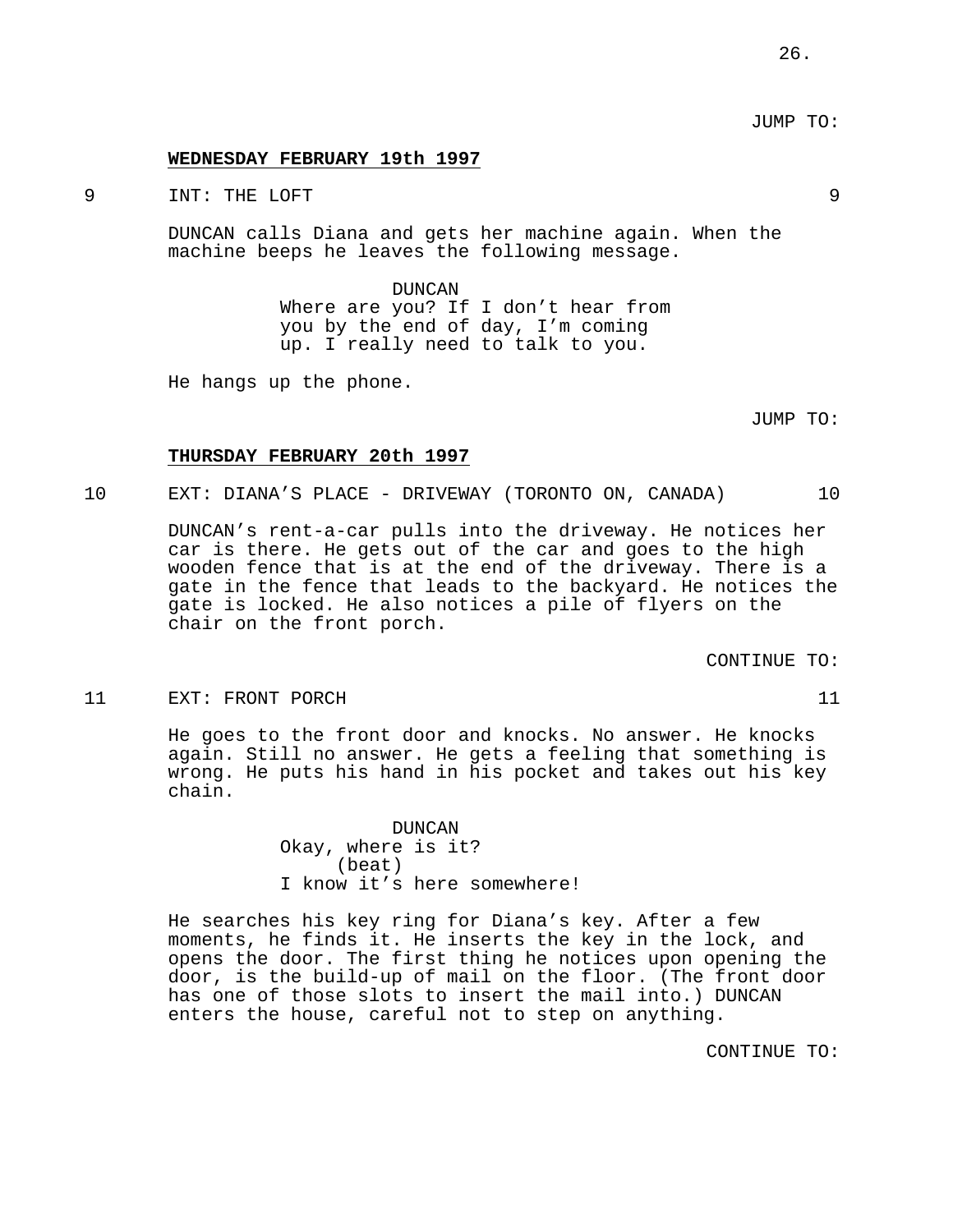# 12 INT: HALLWAY - INSIDE FRONT DOOR 12

DUNCAN closes the door behind him. He picks up the pile of mail on the floor, while calling for Diana.

> DUNCAN Diana? (beat) Diana? (beat) Are you here? (beat x2) D?

> > CONTINUE TO:

13 INT: KITCHEN 13

DUNCAN Where could she be?

DUNCAN places the mail on the table. A postcard slides out of the pile and becomes the most prominent thing on the table. DUNCAN doesn't notice it yet.

> DUNCAN It's not like her to just leave and...

DUNCAN notices the postcard. The picture on the postcard is Mount Olympus. Something is telling him to pick it up, so he does. He looks at the picture.

> DUNCAN Mount Olympus. Figures.

He finds himself turning over the card, and reading what it written on the back.

> POSTCARD June 13, 1996

Diana,

In case you're wondering how I got your address, my brother gave it to be before he... well, before he died. He asked me to look you up, around now. He said that today was the day that he took you to Greece. I don't know how long it will be before you return. It could be years, months, weeks, days, or (MORE)

(CONTINUED)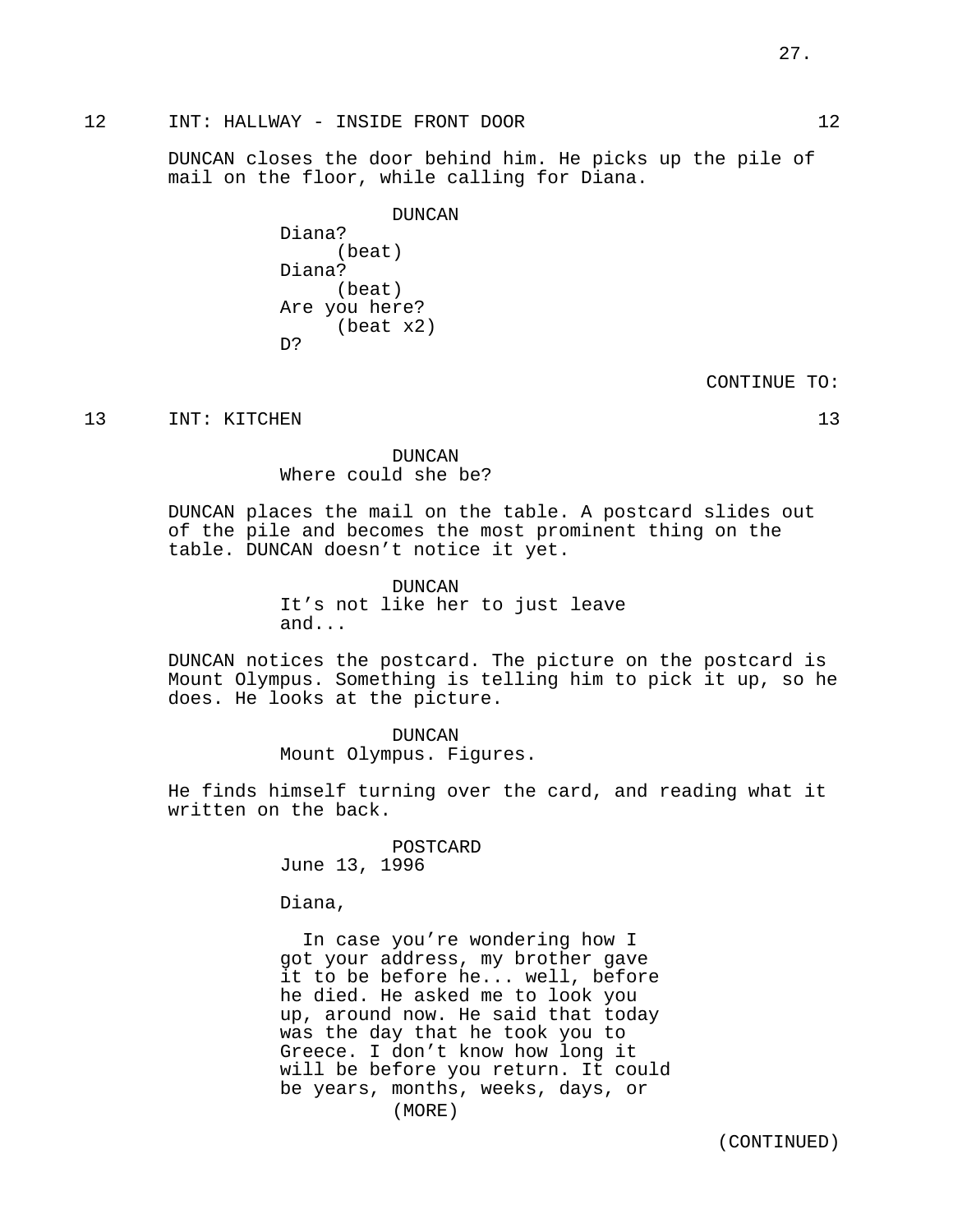POSTCARD (cont'd) even hours or minutes. Mother never was very good with time. Remember what I said to you the last time we met? I meant it, Diana. And I just wanted you to know that I'm still around. Our paths will cross.

A.

DUNCAN I wonder what that all means?

DUNCAN puts the postcard back on the table.

DUNCAN Greece. I guess that sort of answers where she is.

The date on the postcard doesn't sink in.

DUNCAN

But how long has she been gone? When will she be back? I can't afford to wait. Aphrodite needs an answer. And, I only have three days left till she comes looking for it. (beat) I need answers. And I need them now.

DUNCAN heads for the stairs leading to the basement.

CONTINUE TO:

#### 14 INT: BASEMENT 14

He descends the stairs, and heads straight for the computer.

CONTINUE TO:

# 15 COMPUTER 15

He turns it on and types "CAT" at the DOS prompt. Diana's library catalogue menu appears on the screen. The screen displays the follwoing info:

DIANA's LIBRARY CATALOGUE

Do you wish to search by:

[S]ubject [T]itle [A]uthor

Enter: \_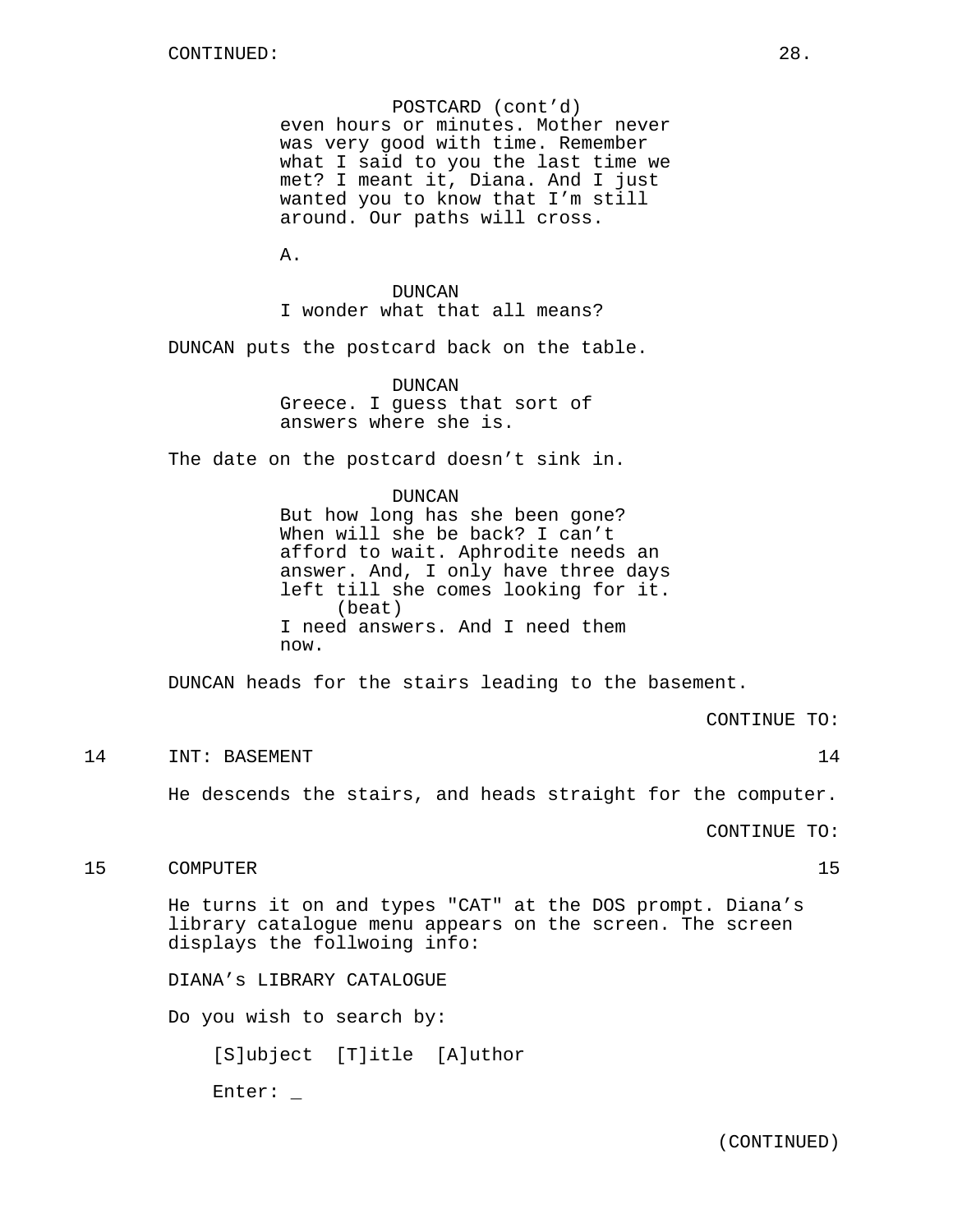DUNCAN enters "S", a "subject" line appears on the screen. The screen now looks something like this:

DIANA's LIBRARY CATALOGUE

Do you wish to search by:

[S]ubject [T]itle [A]uthor

Enter: S

Enter Subject: \_\_\_\_\_\_\_

DUNCAN types "Aphrodite" on the subject line, and then hits enter. The following line is added to the screen:

Searching, please wait...

After a few moments, the word "done!" appears at the end of the "searching" line, like so:

Searching, please wait... done!

Then another line is added as follows:

Do you wish to print to [P]rinter or [S]creen: \_\_

DUNCAN enters "P" for the print option. The printer prints a report. The layout of the report, is as follows:

Date: February 20th, 1997 Subject: Aphrodite

TITLE PAGE/COUNTER \*MEDIA

1.

2.

...

The report is a complete page. The footer on the page, is as follows:

\*[B]ook [V]ideo [D]isk [F]ile PAGE:\_\_ He removes the list from the printer.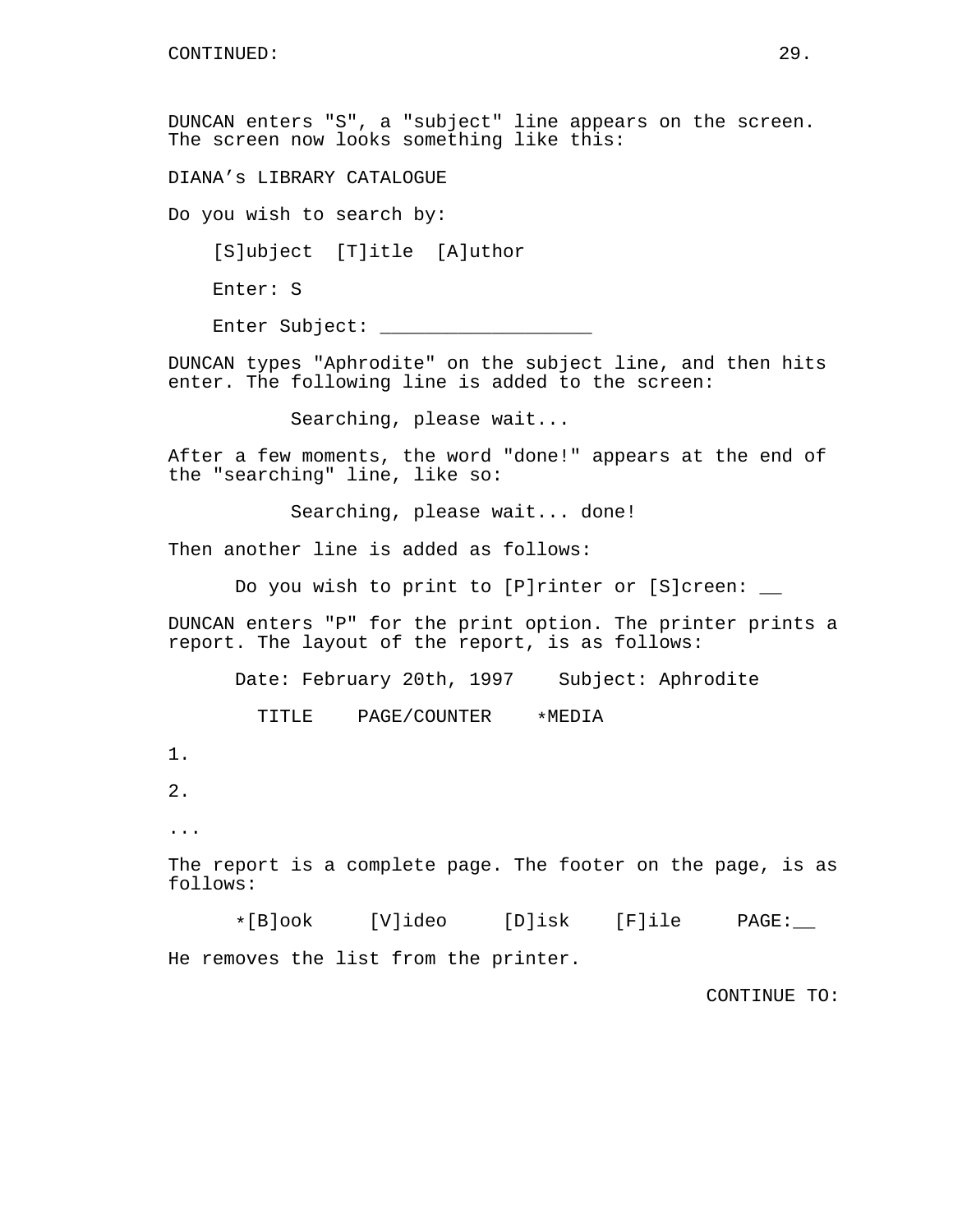# 16 TIME FLIES 2012 16

**BASEMENT** -- He gathers the items marked "B" or "V" on the list, and brings them upstairs.

**UPSTAIRS - KITCHEN** -- He places the items he brought upstairs on the kitchen table. He sits at the table and skims through the books that only have a few pages or less, on Aphrodite. Once he finishes with the book, he crosses it off the list. Before he tackles the other books, he decides to watch a few of the videos. He decides to get himself a drink before heading into the living room to watch the videos. So, he goes to the fridge and pours himself a drink. Then he returns to the table, picks up the vids, and heads to the living room.

**LIVING ROOM** -- He puts his drink down, and then inserts the first vid. He advances the counter on the tape to the spot indicated. He watches the vid. Then he moves onto the next one. There are a total of five videos. One is completely on Aphrodite, three only have a few minutes, and the last one has 1/2 an hour. DUNCAN watches the tapes in that order, and falls asleep watching the last one.

## **FRIDAY FEBRUARY 21st 1997**

**LIVING ROOM** -- He wakes up the next morning. The TV is still on. He turns it off. He decides to have a shower. He rises off of the sofa and exits the living room.

**HALLWAY** -- He walks down the hallway, heading for the bathroom.

**OUTSIDE BATHROOM** -- He enters the bathroom and closes the door. The sound of running water can be heard from behind the door. After about 20 minutes, he emerges from the bathroom.

**HALLWAY** -- He is completely dressed. He heads for the kitchen.

**KITCHEN** -- He enters the kitchen and makes himself a small breakfast, then heads to the stairs to return the books and tapes he has finished with.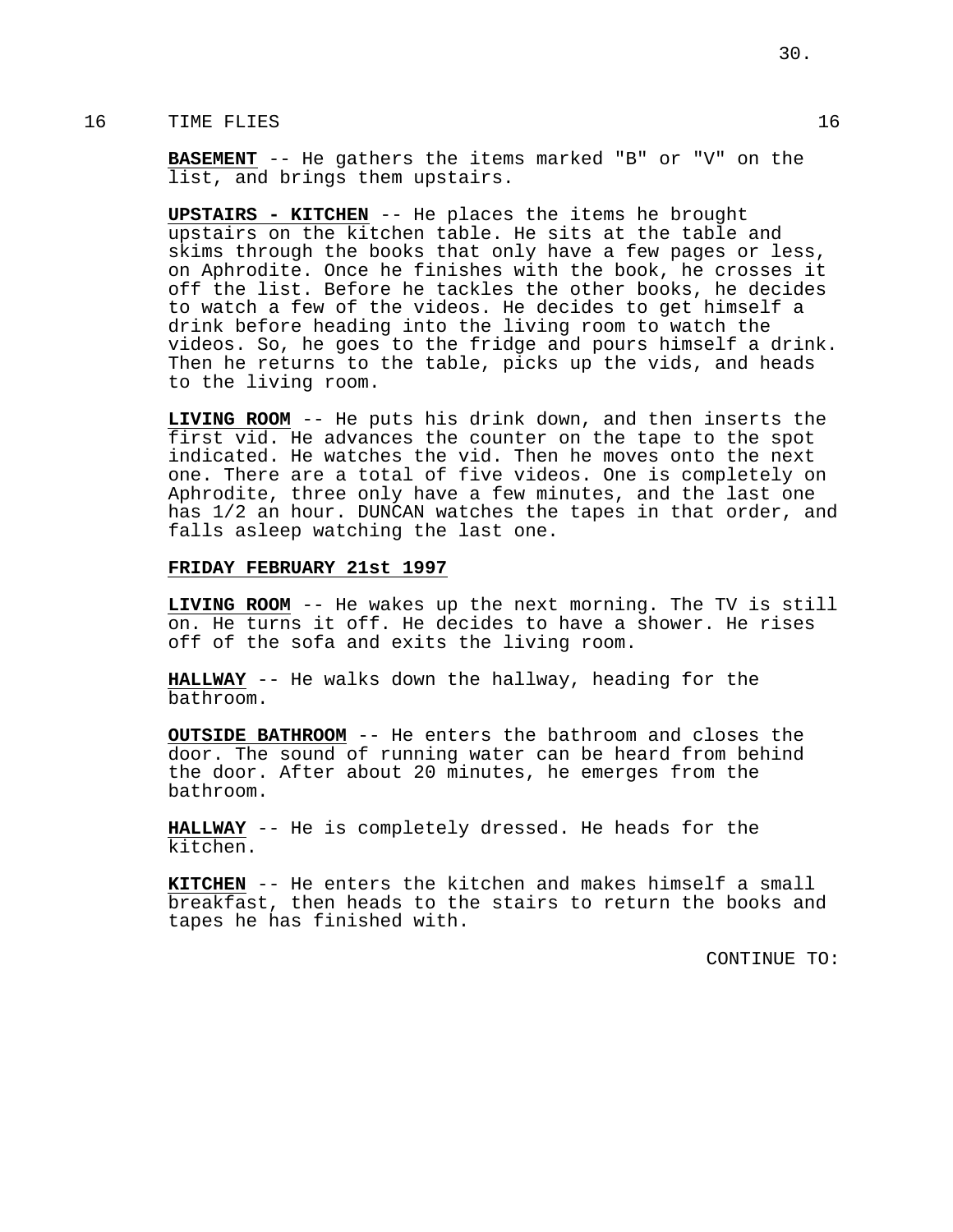17 TIME RESUMES (STAIRS) 17

He heads down the stairs.

CONTINUE TO:

18 BASEMENT 18

When he gets downstairs, he notices he left the computer on.

DUNCAN Oops. Can't leave that on.

He goes over to turn it off, and notices that there is a message on the screen. The message reads:

Do you wish to [C]ontinue or [E]xit?: \_\_

DUNCAN types "E". Then another message appears on the screen.

Are you removing any items [Y]es or [N]o: \_\_

DUNCAN stares at the screen for a moment.

DUNCAN Good question. Do I want to borrow some of those books I haven't read yet?

Momentary pause. He thinks. After a few moments, he addresses the computer.

> DUNCAN I'll be right back.

He heads for the stairs.

CONTINUE TO:

19 KITCHEN 19

He picks up the list and verifies that the books on the table are the only books not crossed off on the list. Once that is done, he heads back downstairs.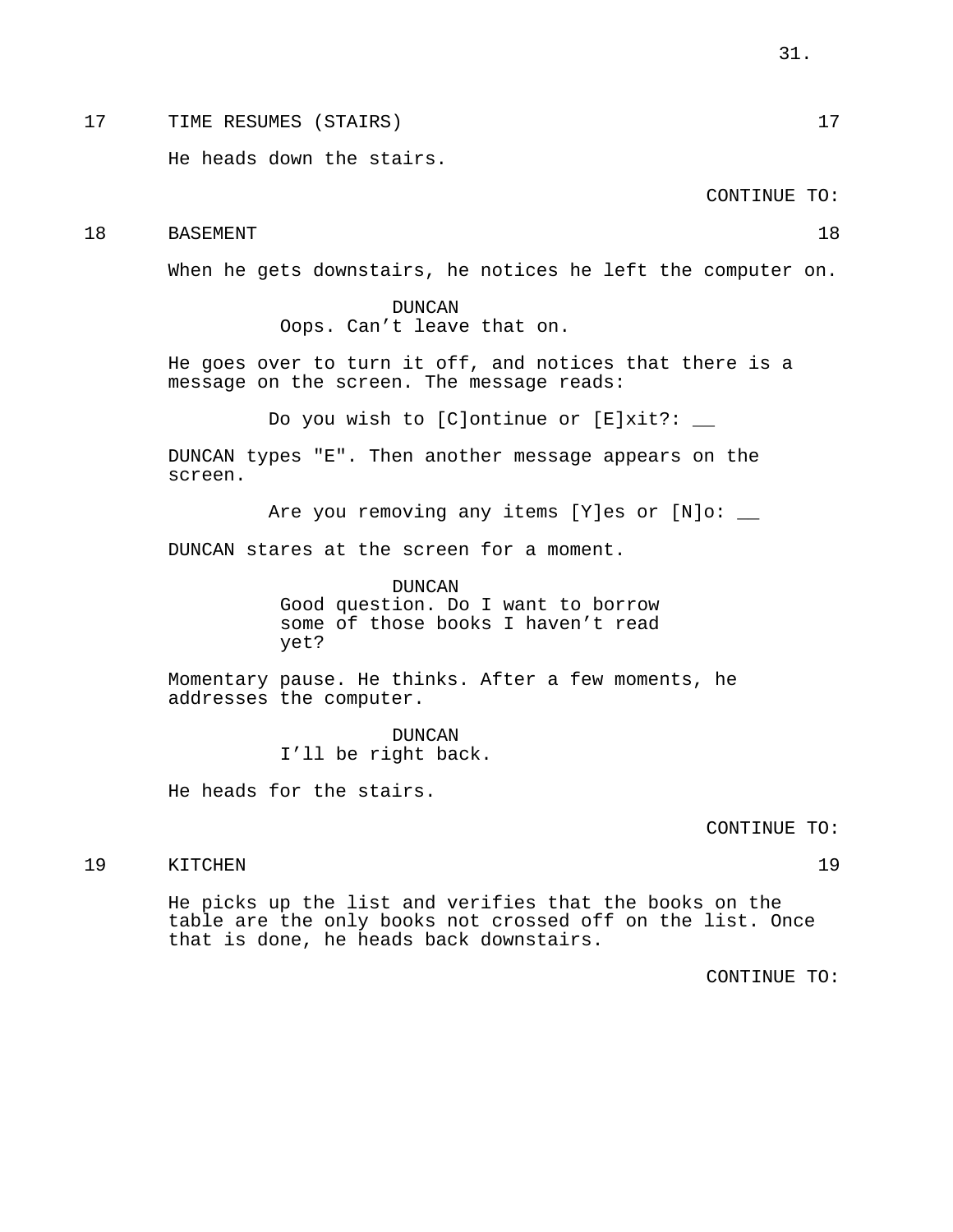20 BASEMENT 20

He returns to the computer and types "Y". The screen changes to the following:

|           | TITLE | DATE/TIME | <b>BORROWER</b> |
|-----------|-------|-----------|-----------------|
| $1$ .     |       |           |                 |
| $2$ .     |       |           |                 |
| 3.        |       |           |                 |
| 4.        |       |           |                 |
| $\ddotsc$ |       |           |                 |
|           |       |           | _____           |

Do you have [M]ore to enter, or do you wish to  $[E]nd:$ 

The "DATE/TIME" column is automatically supplied by the computer. All he has to do is enter the title of the book under TITLE, and his name under BORROWER, for every item he is removing. After he has entered the last record, he enters "E" for end. The computer displays the following message:

Thank you. The system has been updated.

The computer waits a few moments, then the program exits and returns to the DOS Prompt. DUNCAN turns off the computer, and heads back upstairs.

CONTINUE TO:

21 KITCHEN 21

He gathers up the books he is bringing with him, and then leaves the house.

CONTINUE TO:

22 FRONT PORCH 22

He exits the house. He closes the front door, and locks it. He goes to his rent-a-car.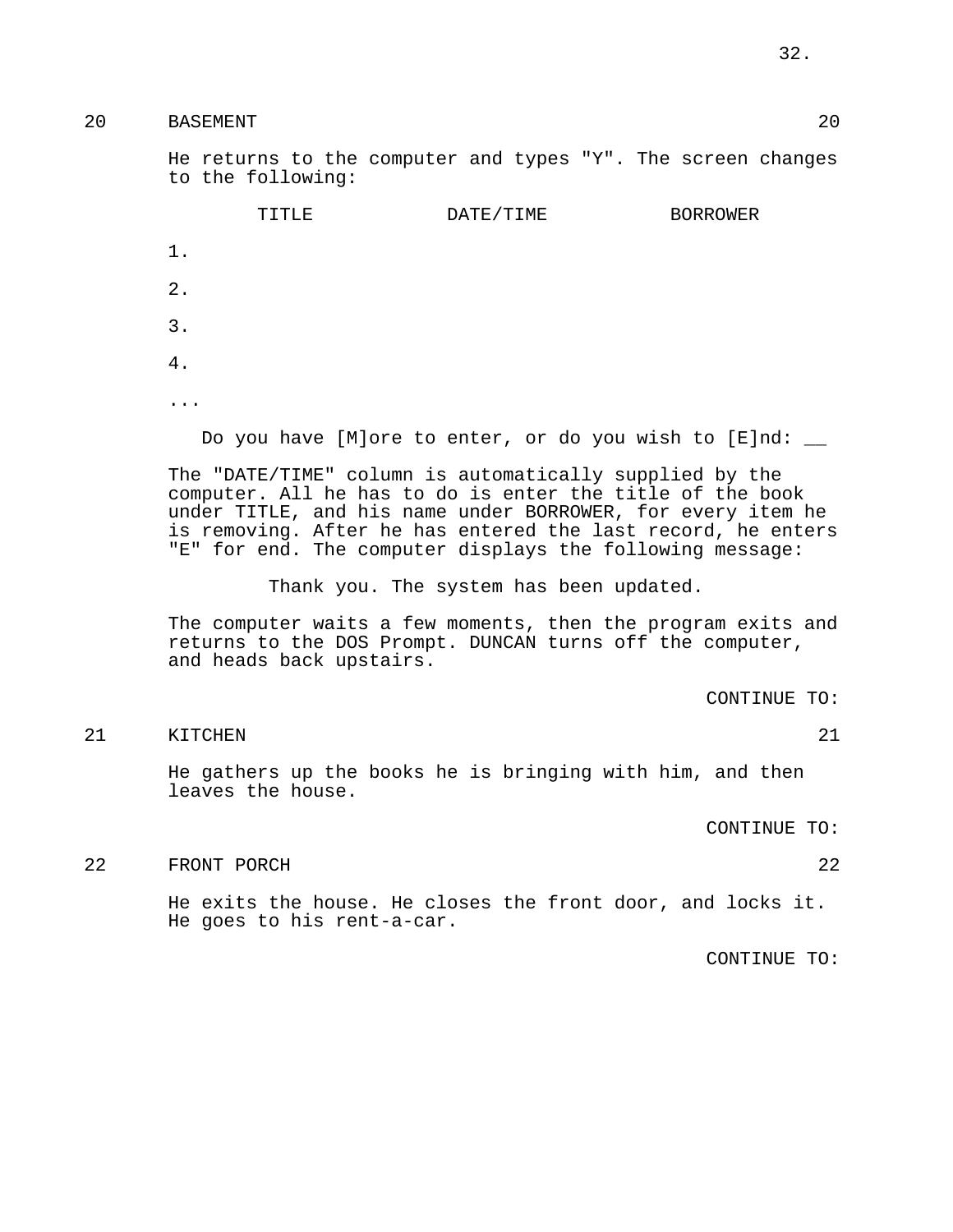# 23 INT: CAR 23

He opens the car. He puts the books on the backseat, and enters the car. He starts the car and drives off.

### JUMP TO:

## **SUNDAY FEBRUARY 23rd 1997**

24 INT: THE LOFT 24

Diana's books are on the table - opened to various places. DUNCAN is in the kitchen getting a drink. He is heading back to the table, with the glass in his hands, when his sixth sense issues a red alert. His head throbs. He drops the glass, and leans on the counter. The glass hits the floor, and shatters. He mutters the next line more to himself than anyone else.

#### DUNCAN

Aphrodite. It has to be. No one...

The throbbing has stopped. It seemed to stop the moment he said her name. He is thinking what it could mean, when the elevator door opens, and APHRODITE steps out. He looks at her.

# DUNCAN (VO)

She's even more beautiful then she was before - if that's possible.

She looks at him.

# APHRODITE

Time's up, Duncan.

She walks over to him, placing an envelope on the table as she passes it. She notices all the books. DUNCAN picks up the broken glass.

#### APHRODITE

I need an answer.

DUNCAN throws the glass pieces in the garbage as he says next line.

> DUNCAN I'm not sure.

APHRODITE How many times do I have to go through this with you? I...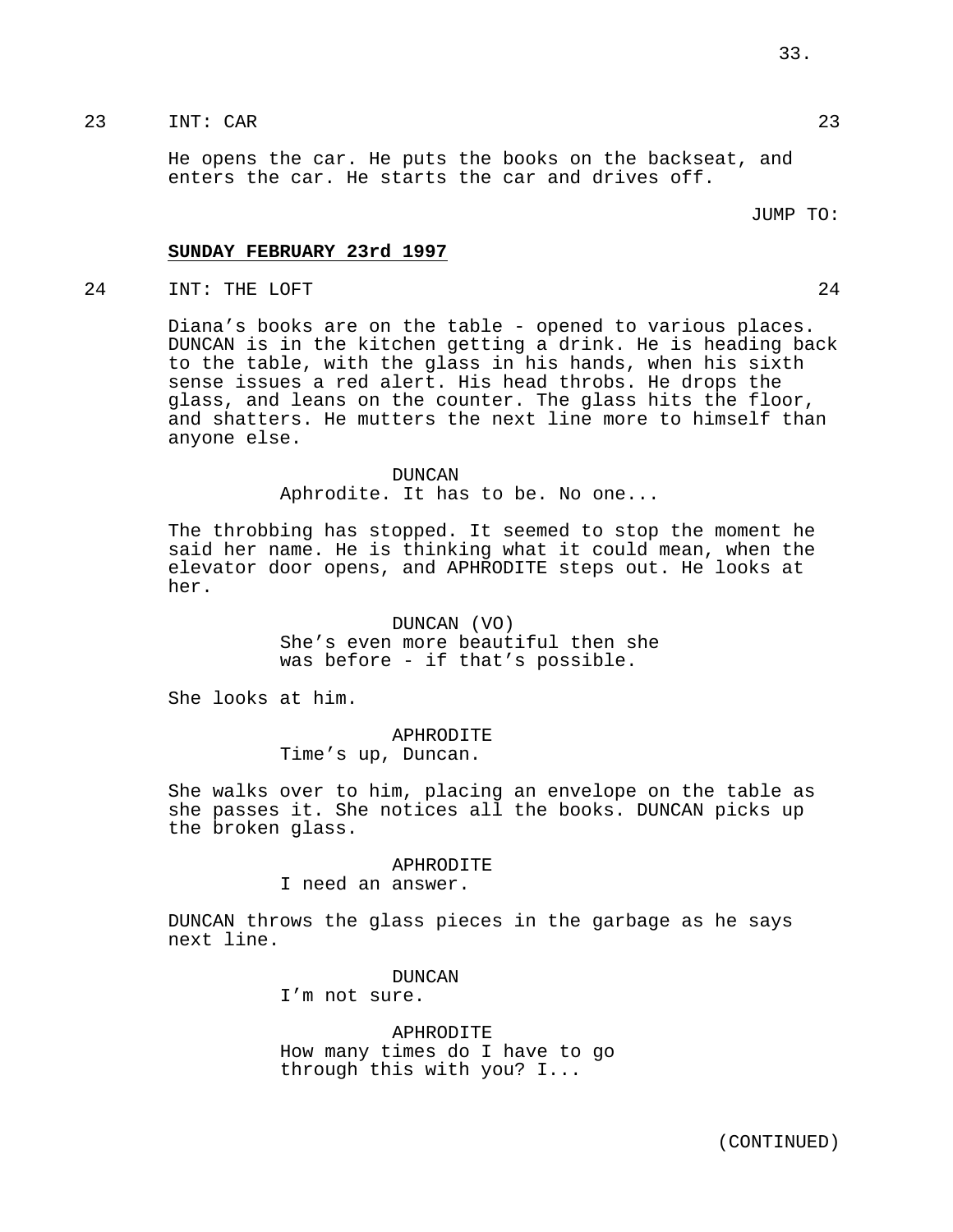DUNCAN I know. I know.

DUNCAN walks past her and heads to the sofa. He sits on it. She glances at all the books on the coffee table, then joins him on the sofa.

> APHRODITE I see you've been reading up on me.

> > DUNCAN

Yes.

APHRODITE Learn anything?

DUNCAN

A little. (beat) But, I didn't find what I was looking for.

APHRODITE And what was it you were looking for?

DUNCAN I don't know. (beat) But when I find...

DUNCAN lets his sentence trail off.

## APHRODITE

Kill me...

DUNCAN looks at her. She continues her line with only the slightest pause.

> APHRODITE ...and you'll know everything about me.

He rises from the sofa, and stands with his back to her. She looks at his back.

> APHRODITE Not everything is in those books.

She rises from the sofa, and removes a sword from her coat. She holds it, like a tray.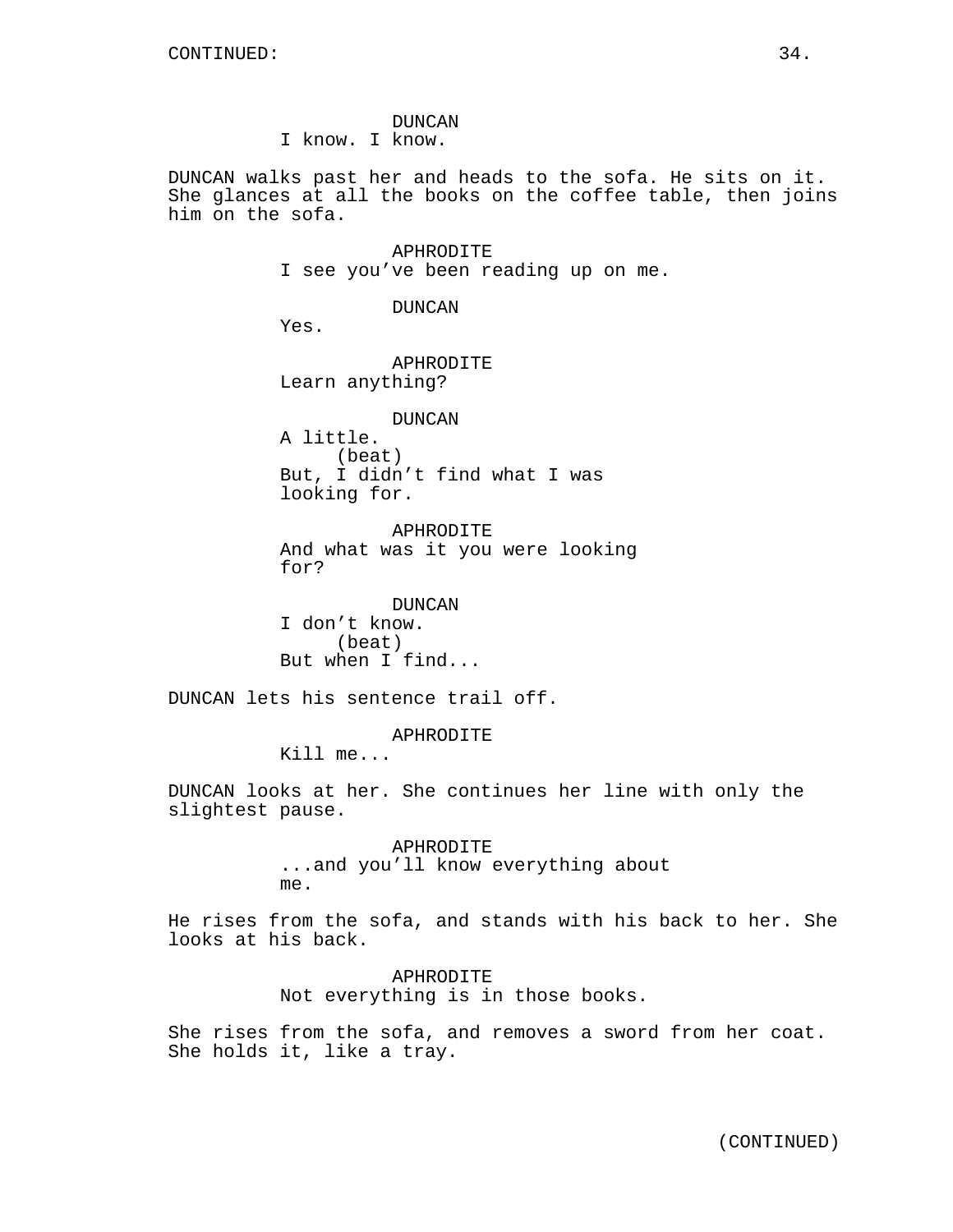## APHRODITE

Here.

Momentary pause. DUNCAN turns to face her. She offers him the sword.

#### APHRODITE

Take it.

He stares at the sword. It is beautiful. He's never quite seen any sword like it.

> DUNCAN It's beautiful.

APHRODITE It was one of the last ones Hephaestus made.

DUNCAN looks at her with a raised eyebrow.

DUNCAN Hephaestus?

APHRODITE It's as old as the game itself. (beat) It's yours.

DUNCAN reluctantly goes to take it. There is a small spark, glow, which goes through the sword when he touches it. APHRODITE smiles. She is smiling, because this is not just any sword. This is The Sword of Obedience. Which means that since she is offering it to him, and they are both touching it simultaneously, he is susceptible to her will. Anything she asks of him, he will do. Until she "releases" him from the spell.

> APHRODITE If you kill me. (beat) Here, hold it.

He takes it. He is surprised at how light it is. It looked a lot heavier. He examines it.

> APHRODITE You like it?

DUNCAN It's beautiful.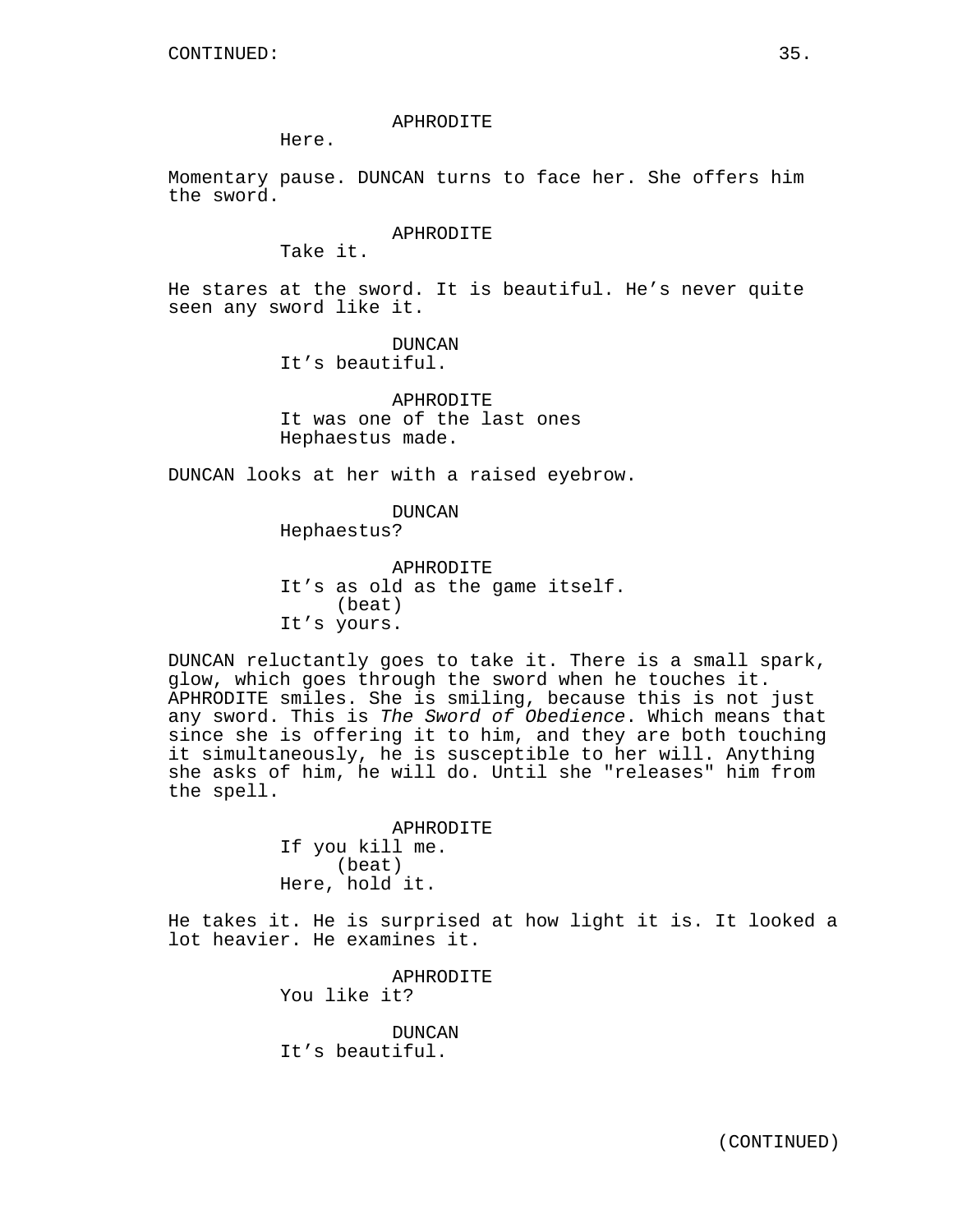APHRODITE (smile) You said that already.

DUNCAN

It's true.

DUNCAN looks over the sword - studies it, caresses it, spars with it. APHRODITE is waiting for just the right moment.

> DUNCAN I've never seen one like it.

APHRODITE And you probably never will. (beat) Hephaestus never duplicated anything. He made no two things alike.

She thinks of something, and makes an amendment to her last statement.

> APHRODITE Unless, of course, he was making a pair of something. (beat) Each and every sword he made was different. Unique.

DUNCAN is still admiring the sword. She watches him. She knows that they more he "plays" with it, the stronger the bond will be.

> APHRODITE What I'm offering you, is the chance of a lifetime. A hundred lifetimes.

Momentary pause. She walks over to him.

APHRODITE Please, Duncan. I searched a long time to find someone. And you are the only one I've ever found.

She can see that he still has doubts. She hopes the sword's bond will work.

> APHRODITE I see great things ahead for you, Duncan MacLeod. (beat) (MORE)

(CONTINUED)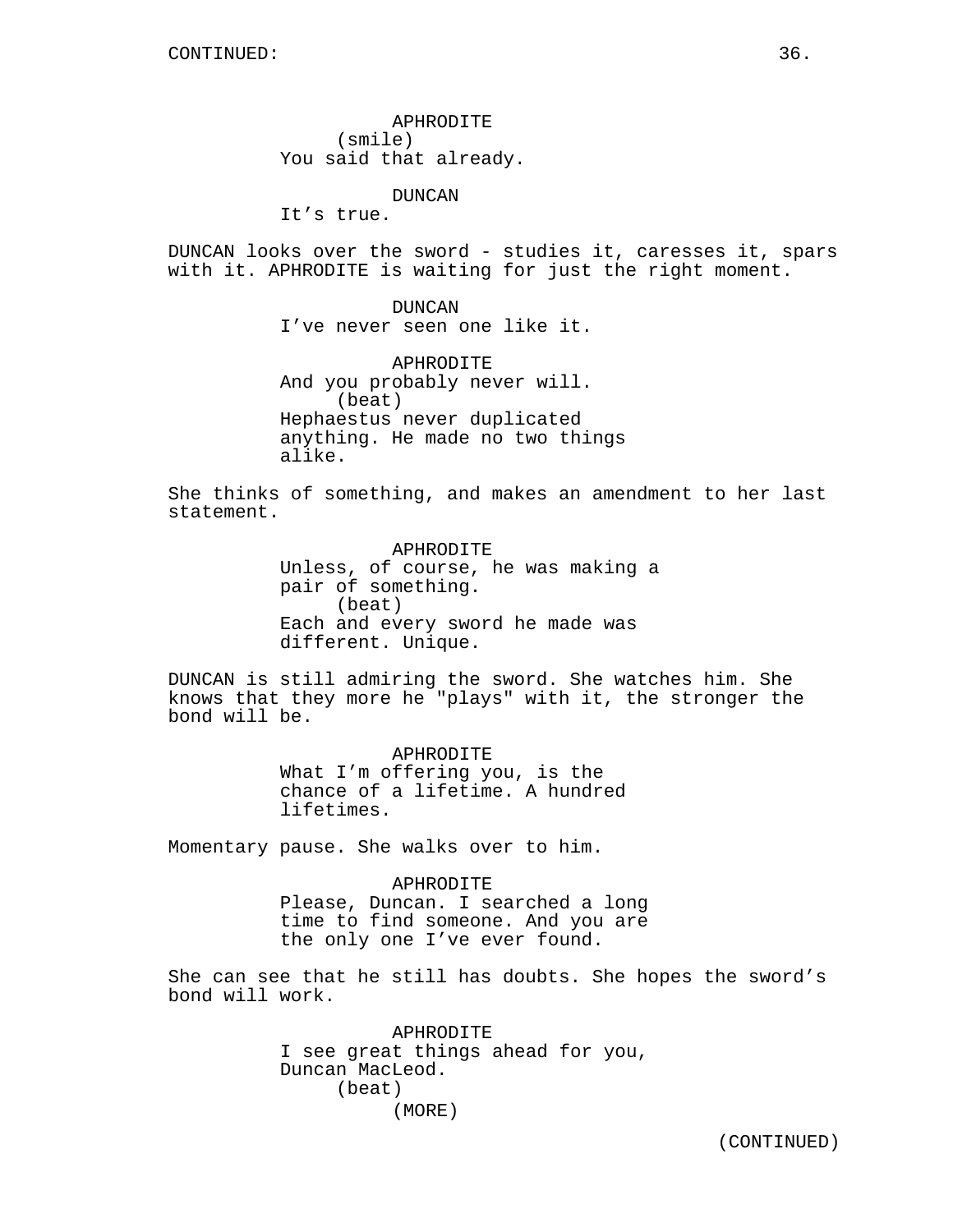APHRODITE (cont'd) I know you can handle what I have to offer. I know you won't misuse it.

She gives him a very "sad" look.

APHRODITE Please, Duncan. Please.

DUNCAN looks at her. He can see the desperation in her eyes. He feels for her. He looks into her eyes, and, without thinking, makes his answer.

#### DUNCAN

Okay.

Her eyes light up. It worked. It really worked.

DUNCAN But not here. (beat) I just redecorated the loft, and would hate to have to do it again.

APHRODITE looks at him.

## APHRODITE

Where then?

Momentary pause. DUNCAN thinks. After a few moments he thinks of a place.

#### DUNCAN

Come.

They leave. He is still carrying the sword that APHRODITE gave him. He grabs his coat on the way to the elevator. They reach the elevator. DUNCAN opens the door gate, they enter, he closes the door gate, and the elevator descends.

JUMP TO:

25 EXT: THE DOJO 25

They head for the T-Bird.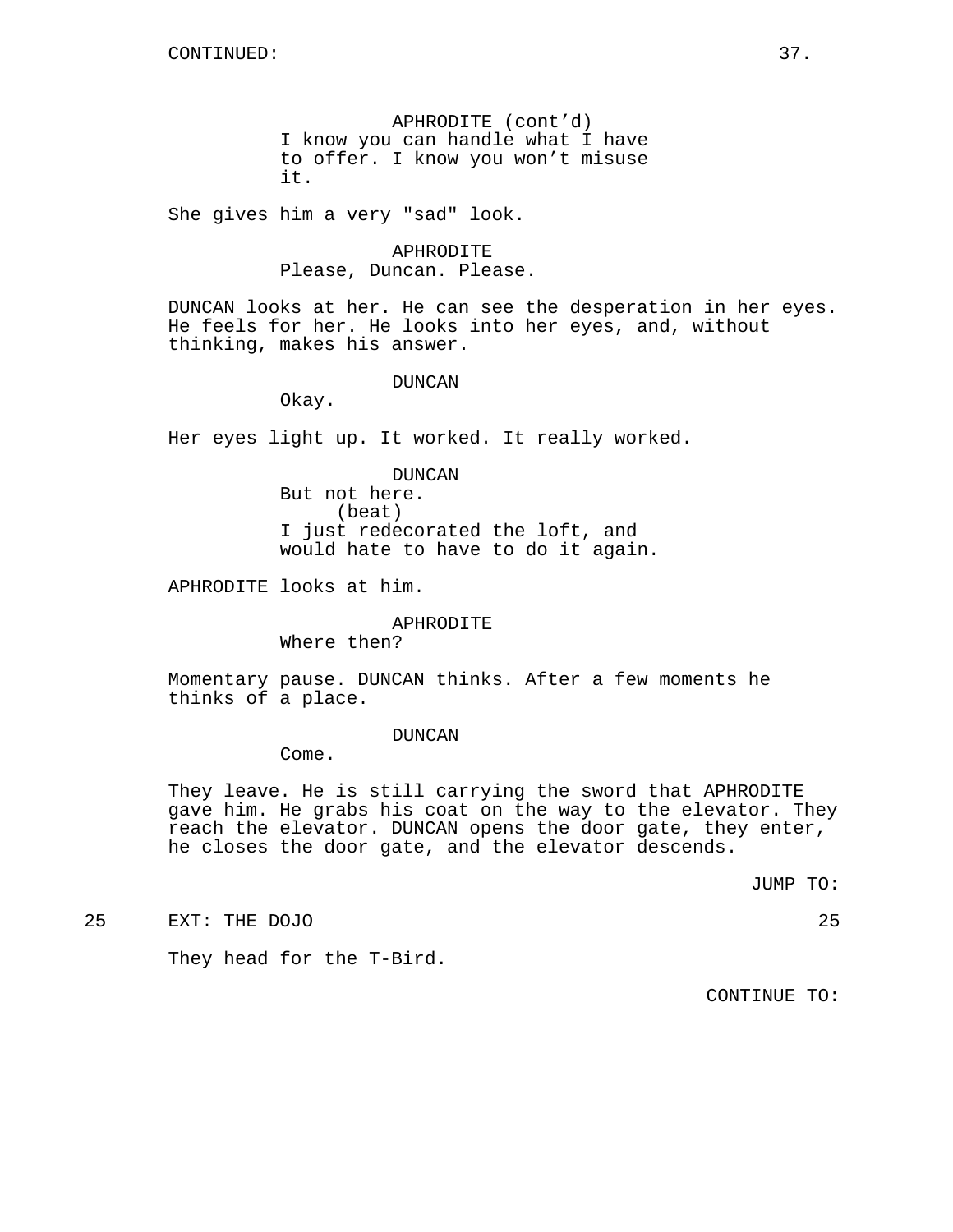# 26 EXT: T-BIRD 26

They reach the T-Bird. He opens the passenger side door for her.

#### APHRODITE

Thank-you.

APHRODITE gets into the car. DUNCAN closes the door, and walks around to his side of the car. He opens his door, and gets in.

CONTINUE TO:

27 INT: T-BIRD 27

DUNCAN places the sword on the car seat between himself and APHRODITE. He places his coat over the sword. He starts the car.

CONTINUE TO:

28 EXT: T-BIRD 28

The car drives off. The camera stays outside the car for a few moments, then goes back inside.

CONTINUE TO:

29 INT: T-BIRD 29

DUNCAN is starting to have mixed feelings about this. Part of him wants to just get it over with, and part of him wishes he'd never agreed to this in the first place. He looks over at her. DUNCAN's mind starts thinking.

> DUNCAN (VO) Why did I agree to this? What's...

He looks at her for a moment, then back to the road.

DUNCAN (VO) Maybe the drive will make her reconsider?

DUNCAN looks back at her again. She looks very calm, at ease. She is staring out the passenger window.

> DUNCAN (VO) Then again, maybe it won't.

DUNCAN's eyes return to the road, and the camera goes back outside the car.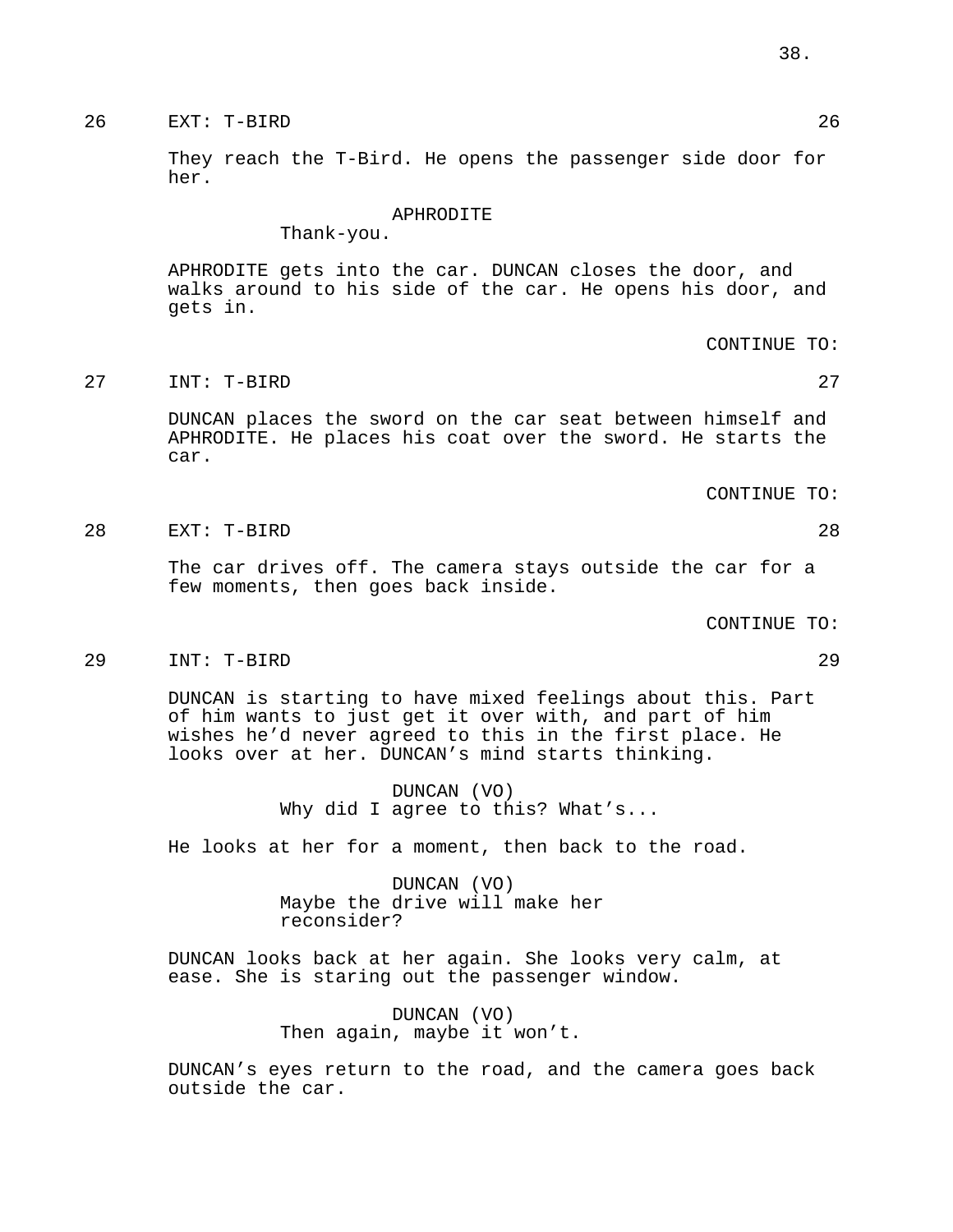CONTINUE TO: 30 EXT: T-BIRD 30 They drive to a deserted park. CONTINUE TO: 31 EXT: THE PARK - PARKING LOT 31 The T-Bird pulls into the parking lot. DUNCAN parks the car. CONTINUE TO: 32 INT: T-BIRD 32 He picks up his coat, and the sword and exits the car. CONTINUE TO: 33 EXT: T-BIRD 33 He puts on his coat, concealing the sword inside, as he walks around to the other side of the car. CONTINUE TO: 34 INT: T-BIRD 34 He opens the car door for APHRODITE, and she gets out. CONTINUE TO: 35 EXT: T-BIRD / PARKING LOT 35 They walk out of the parking lot and into the park. CONTINUE TO:

36 EXT: THE PARK 36

DUNCAN takes her deep into the park. When he believes they are deep enough that they will not easily be spotted, he stops. DUNCAN looks at her.

DUNCAN How do you want to do this? APHRODITE looks at him and kneels in front of him. APHRODITE

The same way my sister killed my father.

(CONTINUED)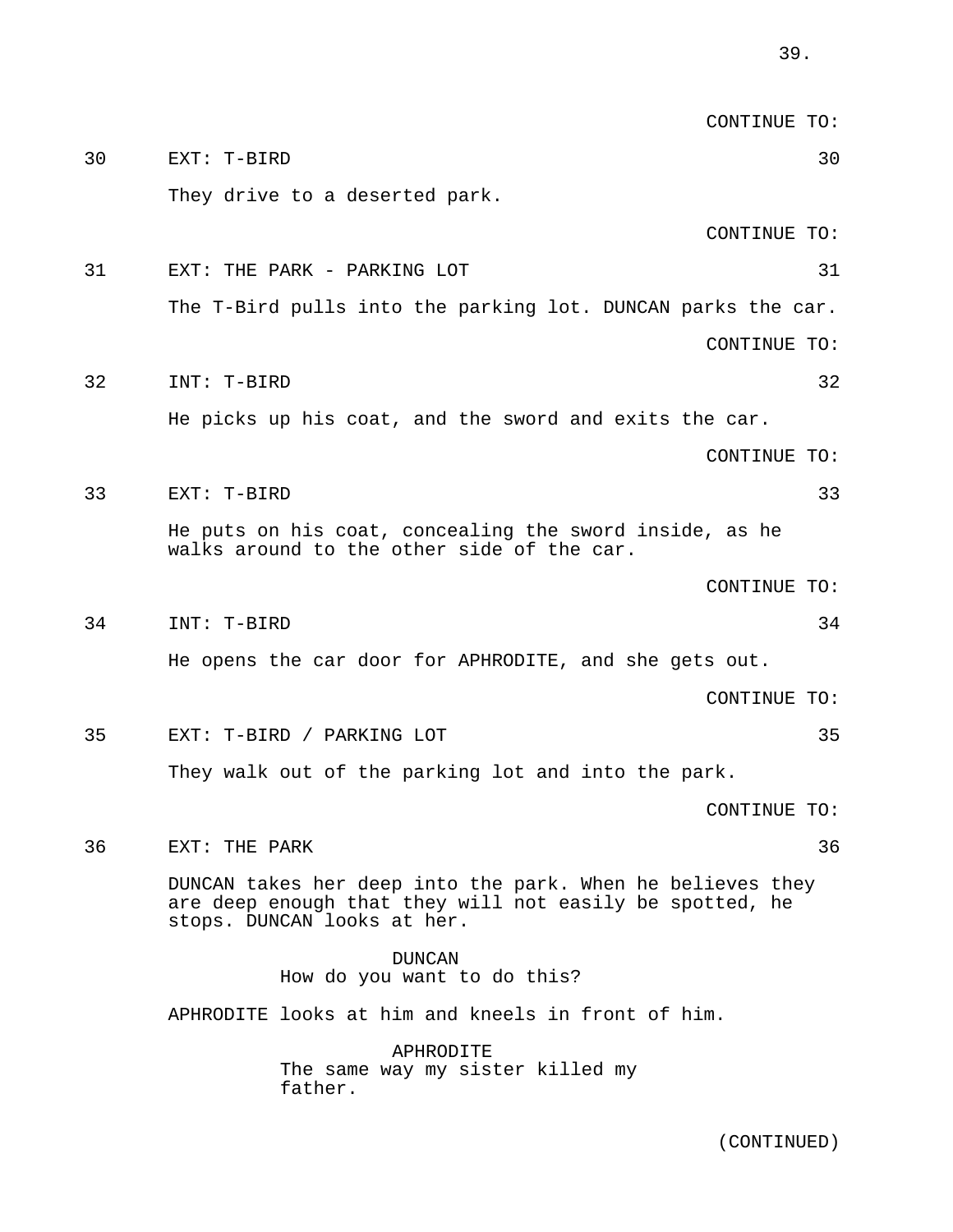(beat) Just do it.

DUNCAN raises the sword over his head, and looks at her. She looks up at him.

#### APHRODITE

Thank you.

She lowers her head and prepares herself. She mutters the following line very quietly. So quietly, that DUNCAN doesn't hear it. DUNCAN takes a deep breath, and pauses for a moment. He wants to give her a chance to change her mind.

> APHRODITE Once you get home, and the sword is out of your hands, I release you from your bond.

DUNCAN brings the sword down, severing her head. He braces himself for the approaching Quickening. But he isn't entirely prepared for the immense power of it. It's stronger, wilder, and more intense, than any other Quickening he has ever received. The whole earth seems to move. The sky fills with clouds, thunder roars, lightening strikes, the wind blows wild and fierce.

37 INT: HOTEL ROOM 37

ARES is sitting on the couch. The TV is on. He has fallen asleep watching something. All of a sudden, he awakes with a jolt.

> ARES No... I'm too late.

ARES has felt APHRODITE's death.

ARES She's gone. (beat) I am now truly alone. (beat) The one who did this will pay.

ARES turns of the TV, gets up, grabs his sword, and leaves the room.

JUMP TO:

CUT TO: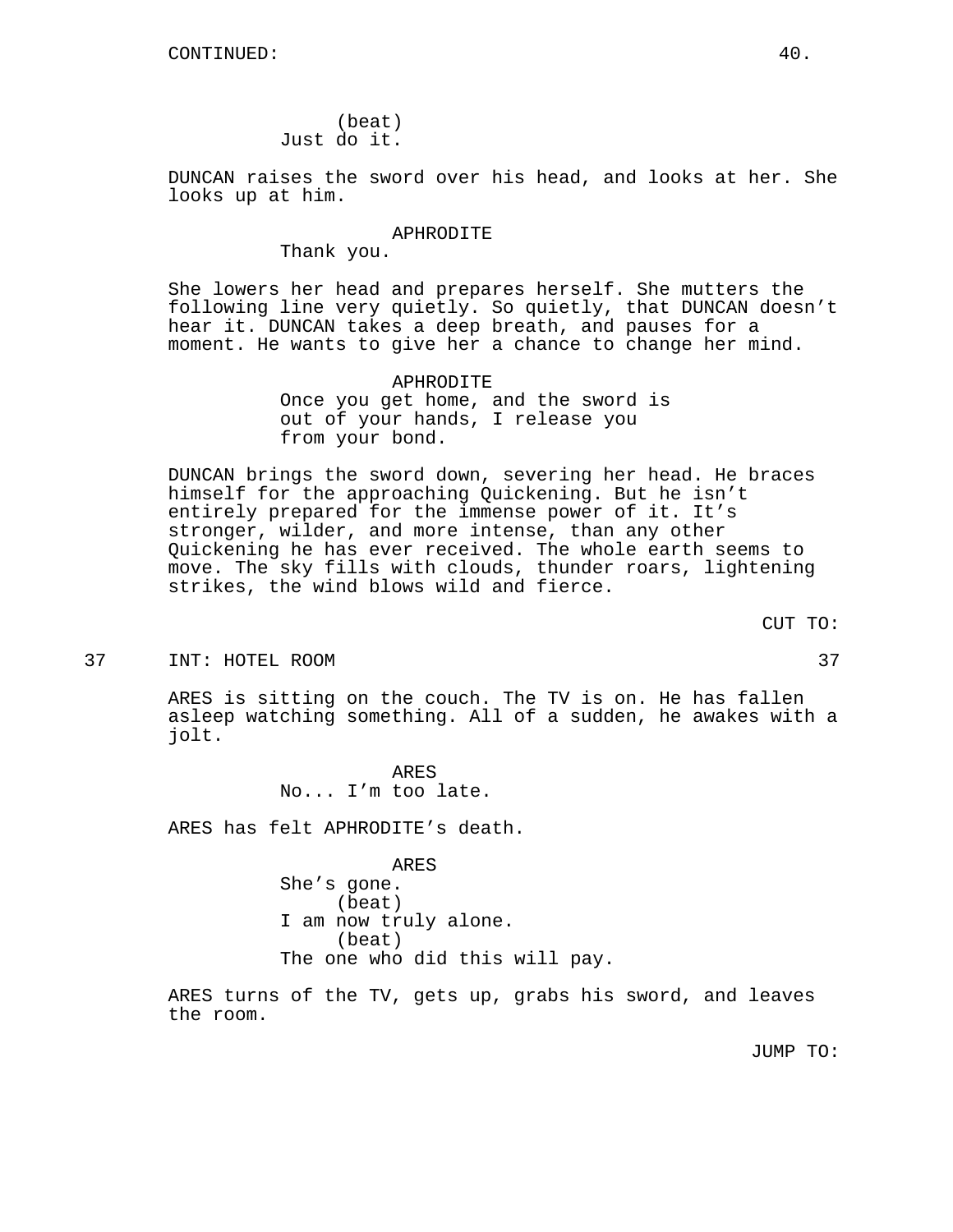DUNCAN is levitated off of the ground. The Quickening lasts longer than previous ones - for this one has thousands of years of knowledge waiting to be released. He sees her whole life flash before his eyes. It is a complete jumble of images, he can't make out any of it really. He falls to the ground, on his knees, as the Quickening comes to an end. By the time it has completely died away, he is out of breath. He collapses.

JUMP TO:

#### **3 HOURS LATER**

39 INT: THE LOFT (3 HOURS LATER) 39

DUNCAN enters the apartment - still in a daze. He drops the sword on the floor and falls onto the sofa. A spark and a glow emanate from the sword as it leaves his grasp. He doesn't notice. The minute the sword hits the floor, the spell is broken.

> DUNCAN What happened? What...

Momentary pause. DUNCAN remembers all to well what happened.

DUNCAN How did she convince me to do it? (beat) How?

Momentary pause. DUNCAN thinks. After a few moments, he shakes his head, as if trying to clear it.

> DUNCAN Get a grip, Mac!

Momentary pause. DUNCAN raises his hands to his head.

## DUNCAN

I need a drink.

DUNCAN sits up. He manages to get up off of the sofa, and walks over to the liquor cabinet. He takes out a bottle, and brings it to the kitchen. He gets a glass out of the cupboard, and pours a drink. He downs the contents of the glass, and then pours himself another. He takes the glass, and the bottle, back into the living room. On his way to the living room, he notices the envelope that Aphrodite left on the table. It says "DUNCAN" on it. He picks it up, and takes it with him to the sofa. He sits on the sofa. He places the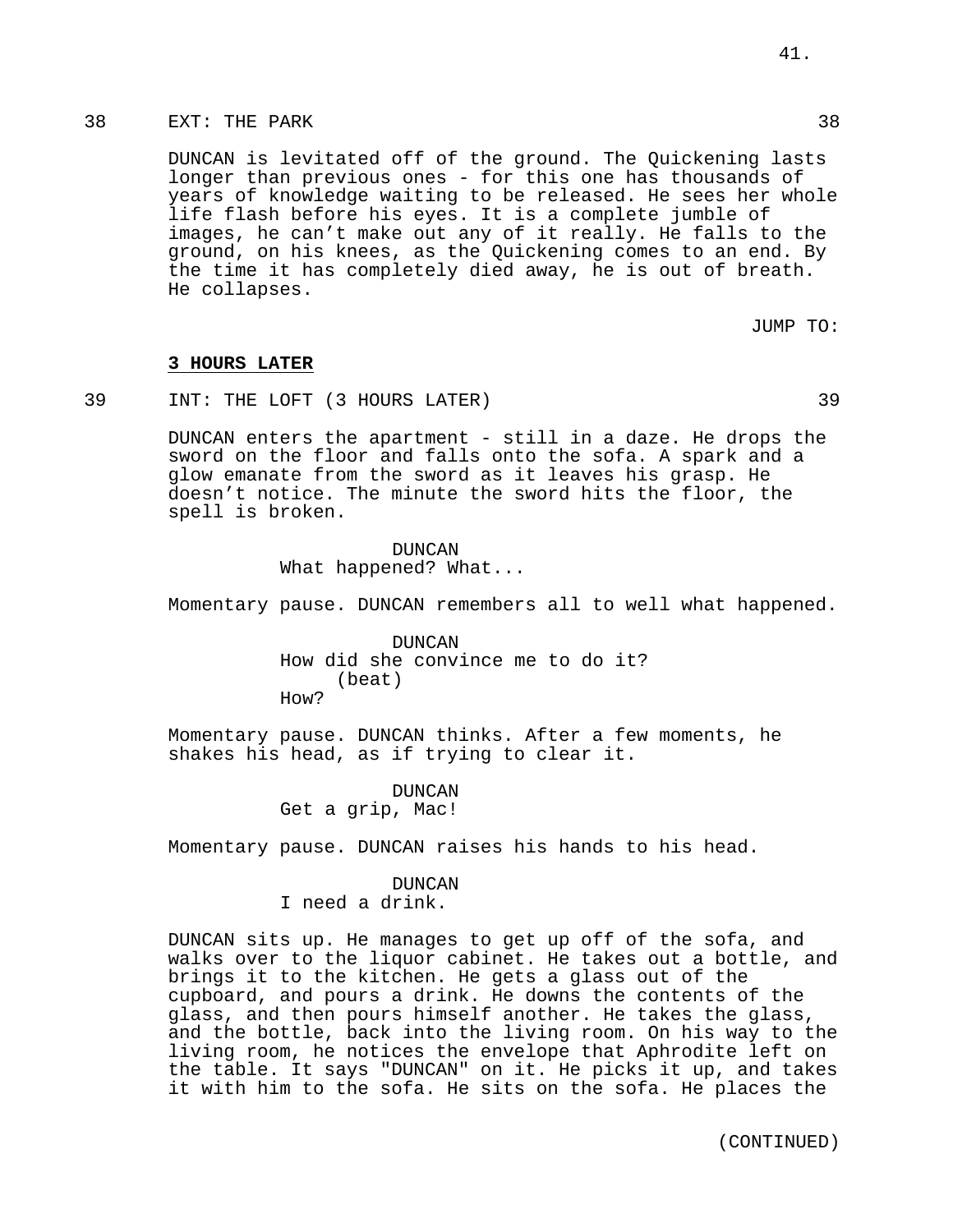bottle, and the glass, on the table. He looks at the envelope for a few moments, wondering where it came from. He opens it. There is a piece of paper inside. He removes the paper, and a key falls out. He picks up the key and looks at it. He opens the piece of paper. It's a note. He reads it.

NOTE

Duncan,

If you are reading this, it means that you have done as I asked. Thank-you. I told you that all I had would be yours. I wasn't only referring to what my Quickening would give you. The key that accompanies this note, is to a warehouse. A warehouse that contains all my earthly possessions. From alpha to omega.

Pause as DUNCAN looks up from the note.

DUNCAN Alpha to Omega. (beat) The beginning to the end.

DUNCAN looks back at the note and continues reading.

NOTE

Mac, I have a confession to make. I sort of tricked you tonight. I had to be certain that you'd do it. I didn't want your sense of honor to get in the way, so I... I used the only thing I had at my disposal. The sword.

DUNCAN looks up from the note. He looks to the sword on the floor. Then back at the note. He continues reading.

NOTE

I told you it was forged by Hephaestus, but what I didn't tell you was that it was The Sword of Obedience. Which means that, once you took it from me, you were susceptible to my every command. You wouldn't be able to deny me anything. Please don't be mad, Mac. I had to do it. I couldn't go on any longer. I couldn't wait to find someone else.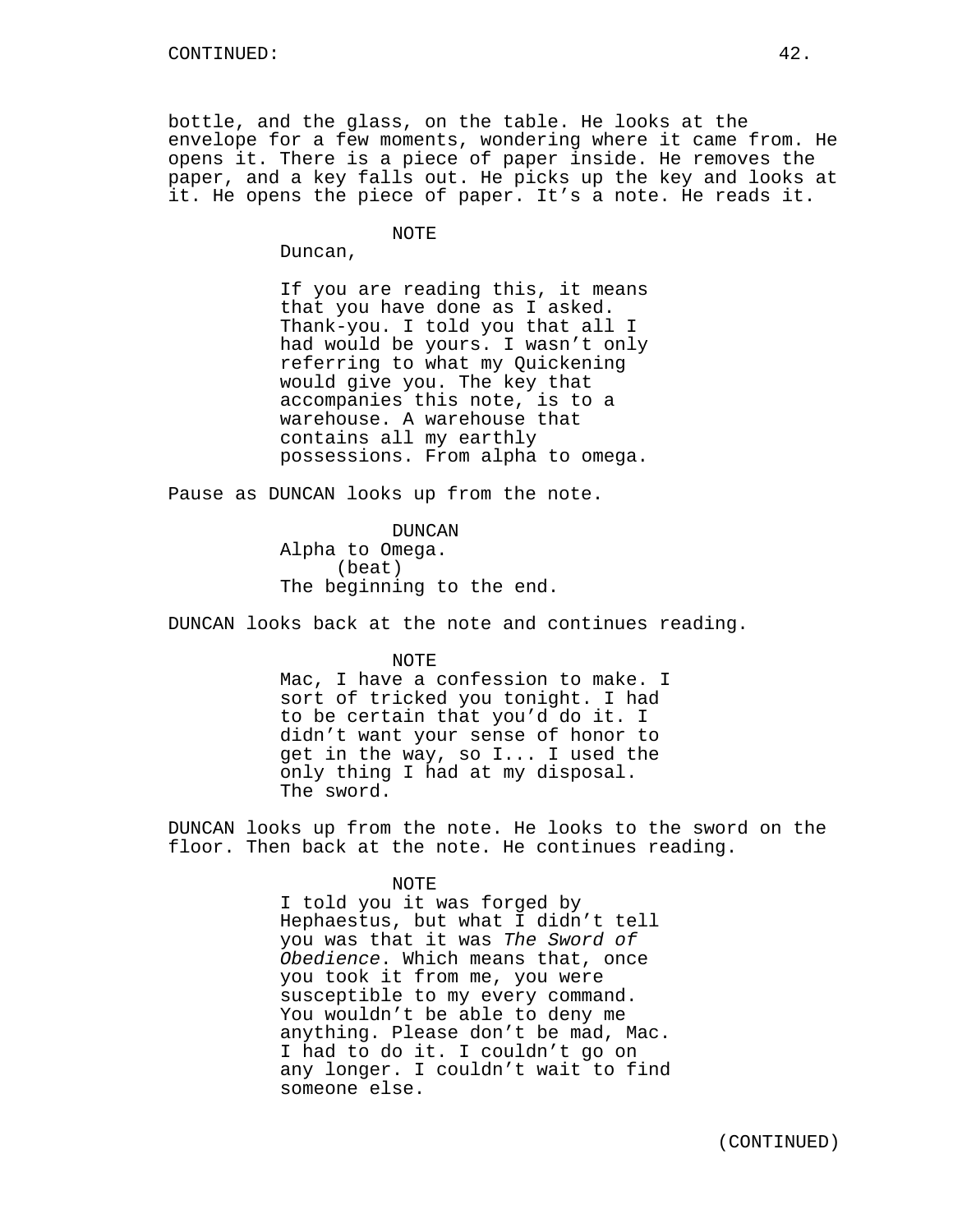DUNCAN looks up from the note and back at the sword again.

DUNCAN A magical sword. Hmmm.

DUNCAN looks back at the note and continues reading.

NOTE

Now that I'm dead, the power of the sword is yours. Anyone who touches it, while you are touching it, will be under your control. They will not be able to deny you anything. And, they will forever be under your control. Until you die, or until you release them. To release them, you just have to say "I release you from your bond." Use the sword well, Highlander. And again, thank-you. May the gods be with you,

Aphrodite.

P.S: The address of my warehouse, is 202 Fencepath Place.

DUNCAN puts the note down, and picks up the key.

DUNCAN I wonder what this warehouse holds? (beat) What will this key unlock? (beat) What things from yesteryear lie beyond the door that this key opens. What...

DUNCAN's thought is interrupted by the ringing of the telephone. He picks it up.

DUNCAN

Hello?

JOE (VO) Mac, it's Joe. (beat) Can I see you at the bar, now?!?

DUNCAN

What is it?

Momentary pause.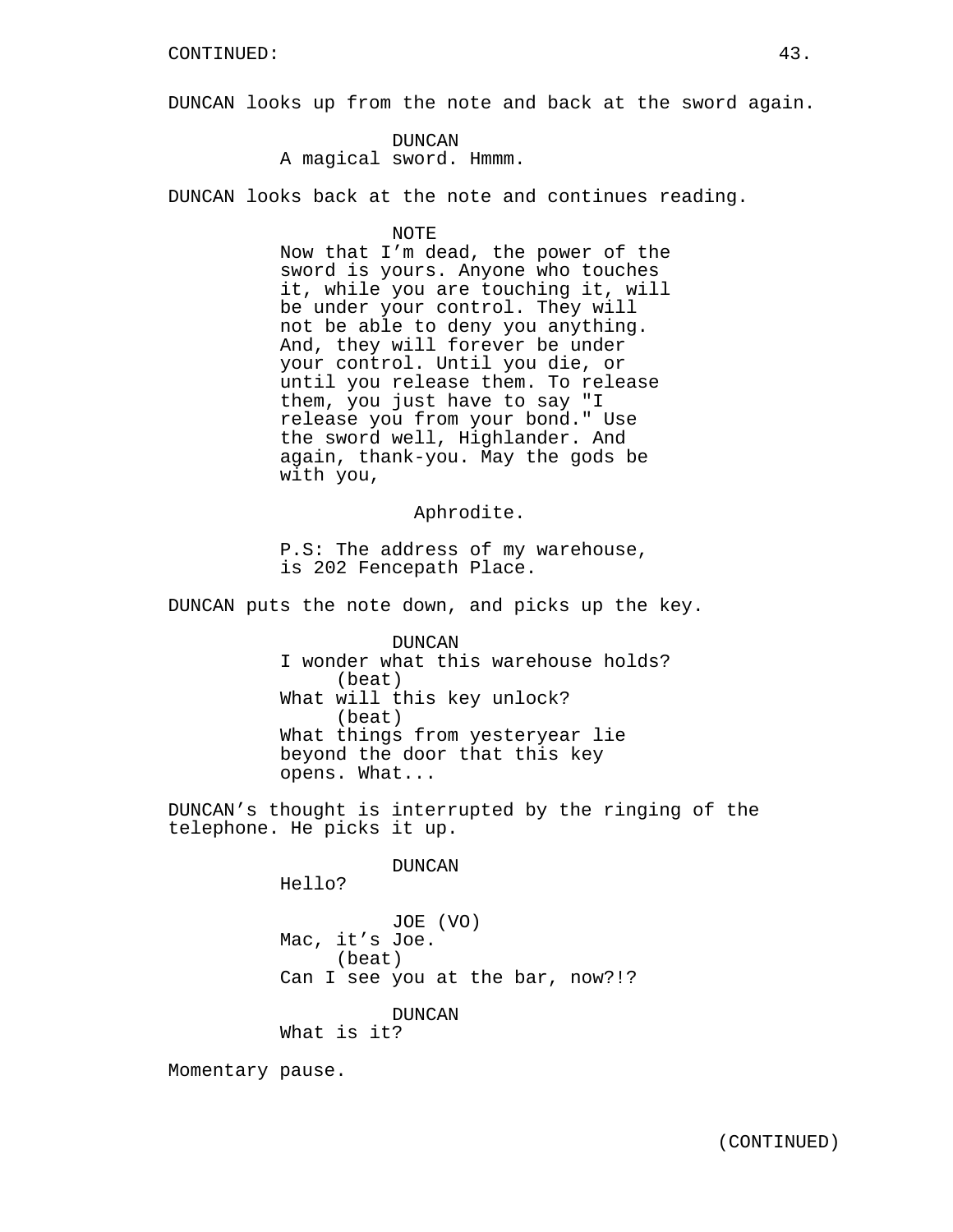JOE (VO) I'll explain when you get here. I don't want to get into it over the phone.

DUNCAN

I'm on my way.

DUNCAN hangs up the phone. He tosses the key in the air and catches it, while saying the next line.

> DUNCAN Looks like you'll have to wait.

DUNCAN puts the key into his pocket. He heads for the door. He notices the sword on the floor, and picks it up.

> DUNCAN The Sword of Obedience, hunh? (beat) Well, we can't just leave you lying around where anyone can pick you up now can we?

Momentary pause. DUNCAN looks for around the loft for a place to put it. He finally settles for under the bed. DUNCAN places the sword under the bed, and then leaves the loft.

JUMP TO:

40 INT: JOE'S BAR 40

DUNCAN enters and goes over to JOE. JOE motions him into the office. They go to the office.

CONTINUE TO:

41 INT: OFFICE 41

JOE enters, and sits behind his desk. DUNCAN follows, and sits on the sofa beside the door.

> DUNCAN So, what is it?

Momentary pause.

JOE There was this really weird guy in here tonight.

(CONTINUED)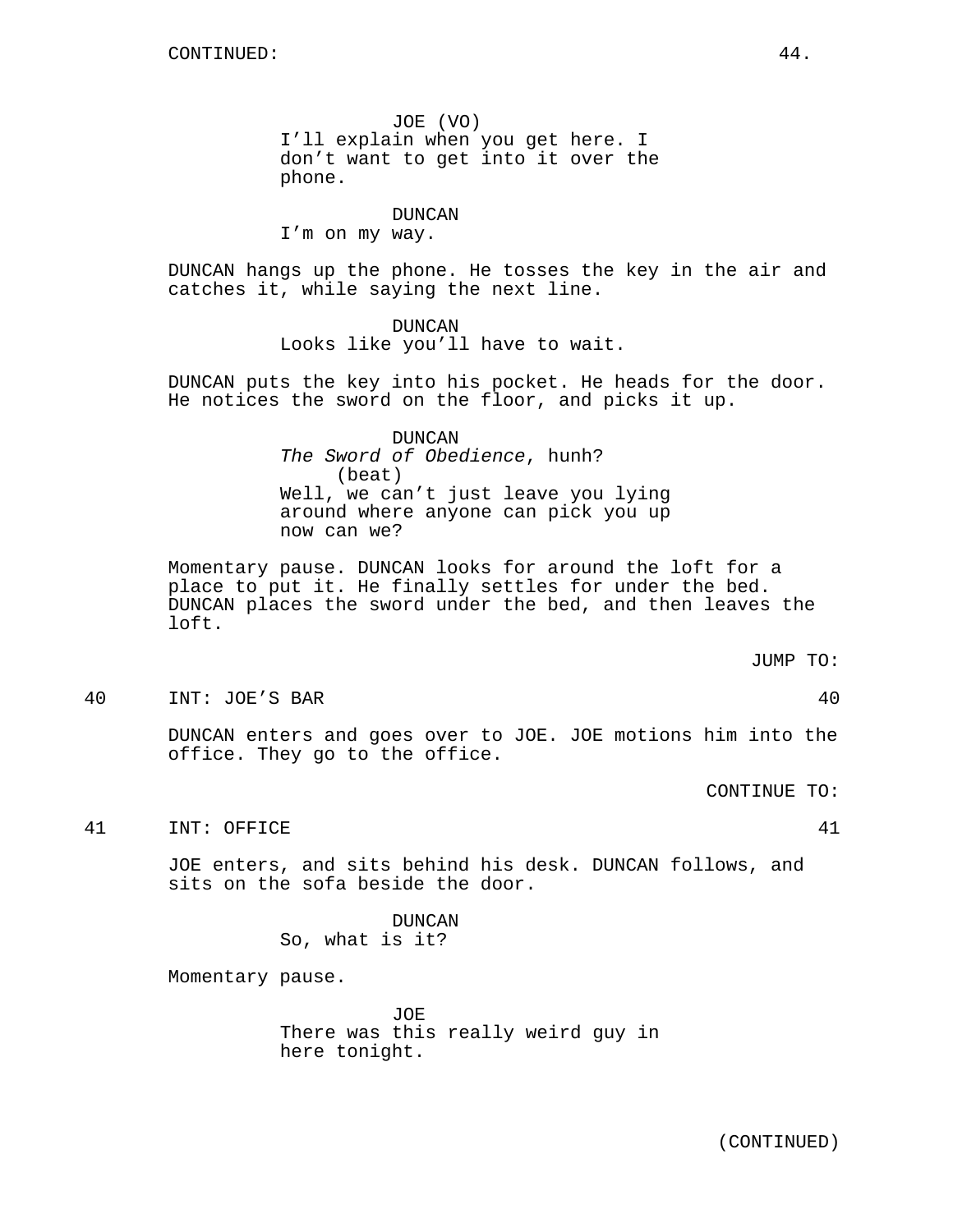DUNCAN There are weird guys in here all the time, Dawson. What's the...

JOE looks at DUNCAN and points his finger at him.

JOE This weird guy was looking for you.

DUNCAN

Me?

JOE Yeah. You.

DUNCAN is curious.

DUNCAN What did he look like?

Momentary pause. JOE pictures the guy in his mind.

JOE About 6'3", short black hair, and built. Boy was he built.

DUNCAN Did he say what he wanted?

JOE He mumbled something about you and his sister.

DUNCAN

Sister?

Momentary pause.

JOE

I think that was what he said anyway. You break any hearts lately?

DUNCAN

Joe, you know there hasn't been a woman in my life for a while. In fact, the only woman I spent any time with lately was Aph...

DUNCAN pauses. An expression crosses his face. He recalls something Aphrodite said.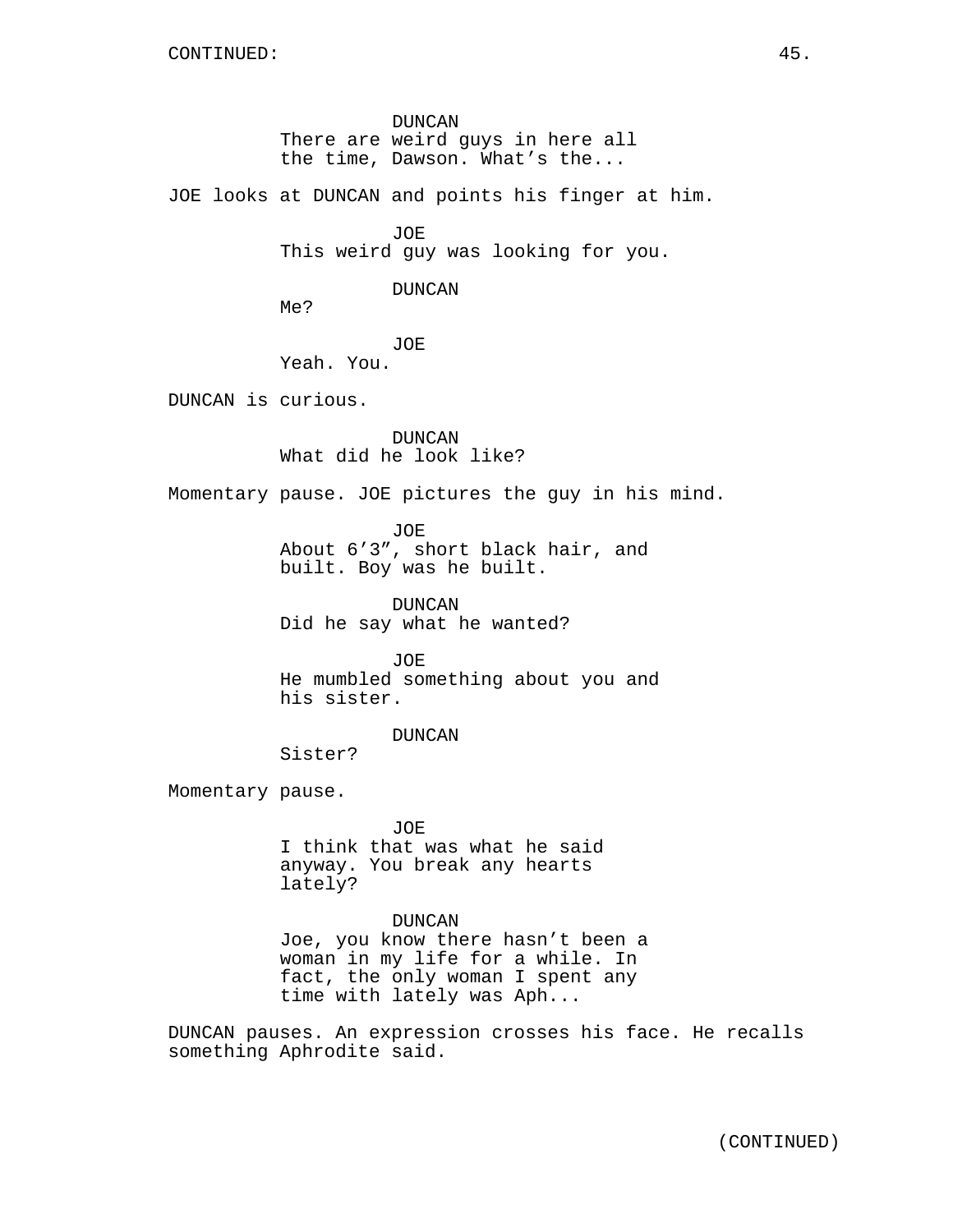APHRODITE (VO) The only one left, besides me... (beat) Is my brother... (beat) Ares.

DUNCAN mutters his next line more to himself then to JOE.

DUNCAN Nah, it couldn't be. (beat) Could it?

Momentary pause. JOE can tell from the look on DUNCAN's face that he knows who the guy is.

> JOE You know him, don't you.

> > DUNCAN

Maybe.

DUNCAN goes over to the desk and sits on the chair on his side of it. He looks at JOE.

> DUNCAN How much do you know about Greek Mythology?

JOE Mythology?

DUNCAN Yeah. Mythology.

JOE is curious at the sudden change of topic.

JOE The basics. Why?

Momentary pause.

DUNCAN How accurate are your records on us? (beat) How far back do they go?

JOE is curious. He still has no idea where DUNCAN is going with this.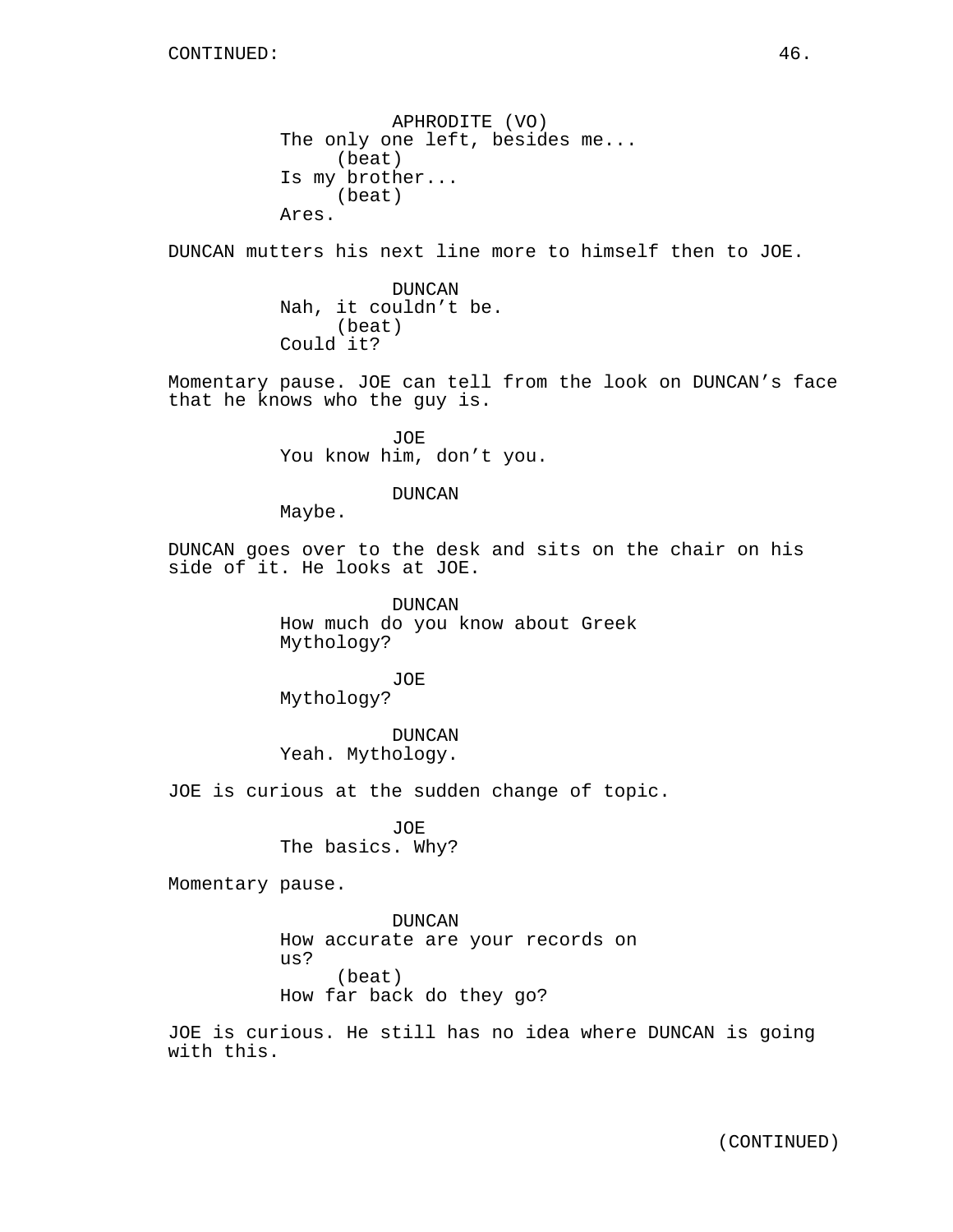JOE Why? (beat) What does Greek Mythology have to do with our records? DUNCAN What would you say if I told you that every Immortal is, or was, related to the Ancient Greek Immortals? JOE You mean the Gods? DUNCAN Yes. (beat) And that it was them, who started the game! JOE I'd say... (beat) Are you feeling okay? Are you sure you haven't had one too many... DUNCAN What if I told you I could prove it?!? Momentary pause. JOE looks at DUNCAN, his curiosity is now totally piqued. DUNCAN Last week a woman came to see me. JOE A woman. Why am I not surprised?! Momentary pause. DUNCAN gives JOE a look. JOE Sorry. (beat) Go on. DUNCAN I sensed her coming. JOE So she's an Immortal?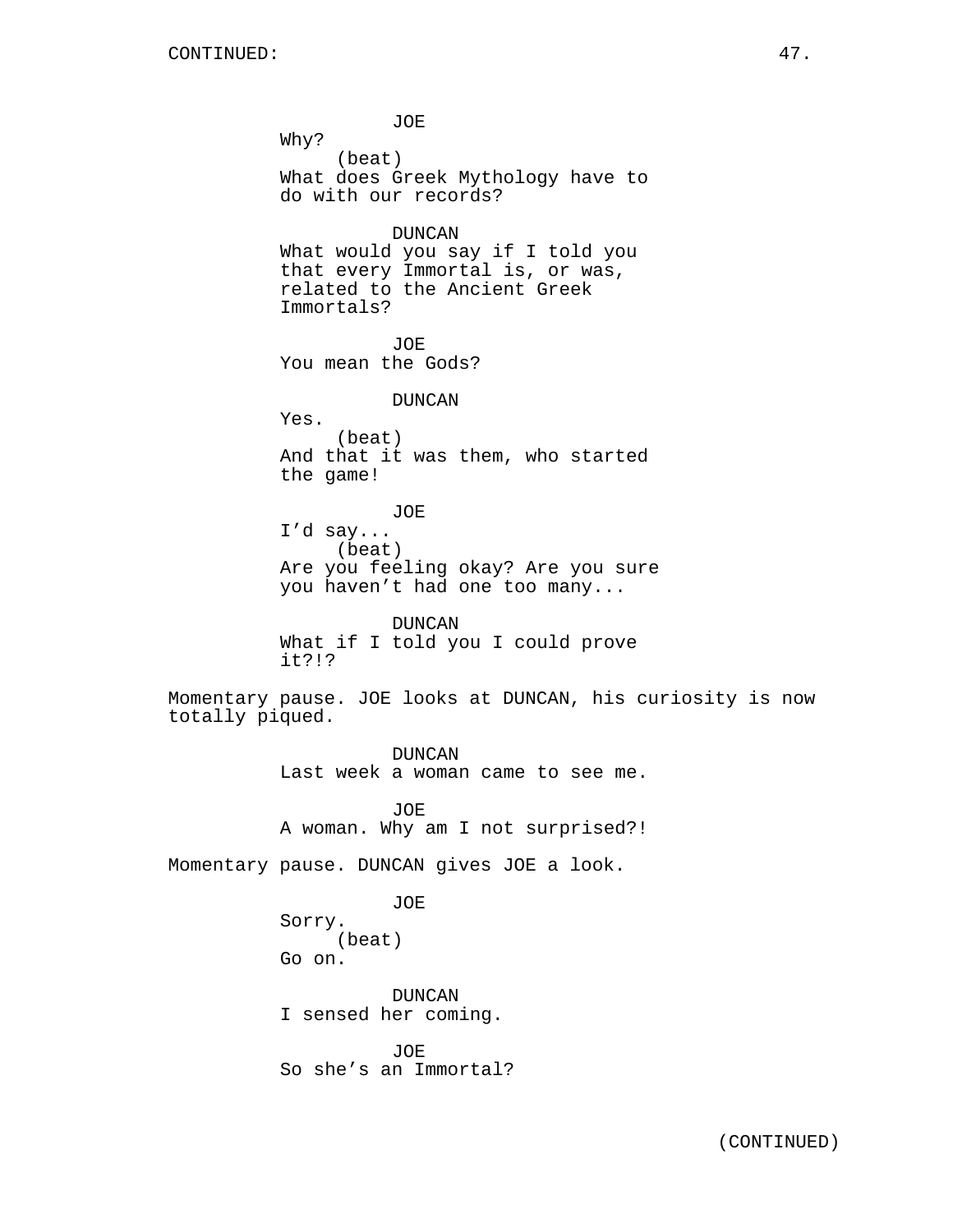#### DUNCAN

Yes.

DUNCAN rises from the chair, and starts pacing. JOE waits for him to continue.

> DUNCAN But, she was different.

JOE doesn't notice DUNCAN use of the past tense.

JOE Different, how?

DUNCAN The sensation I got from her was 10, no 100 times stronger than any I've ever felt. My head was actually throbbing. (beat) The sensation usually ceases once you have identified the other Immortal, but...

JOE ...not this time?

DUNCAN No. It didn't stop until she touched me.

Momentary pause. DUNCAN falls silent. JOE is really curious now, he is still wondering where DUNCAN is going with this. After a few moments, he prompts him to continue.

JOE

Go on, Mac.

DUNCAN turns to JOE. He sits down at the desk again. DUNCAN takes a deep breath, and then tells JOE about his first meeting with Aphrodite.

CONTINUE TO:

42 FLASHBACK 42

DUNCAN recaps scenes 1, 2, and 6 for JOE.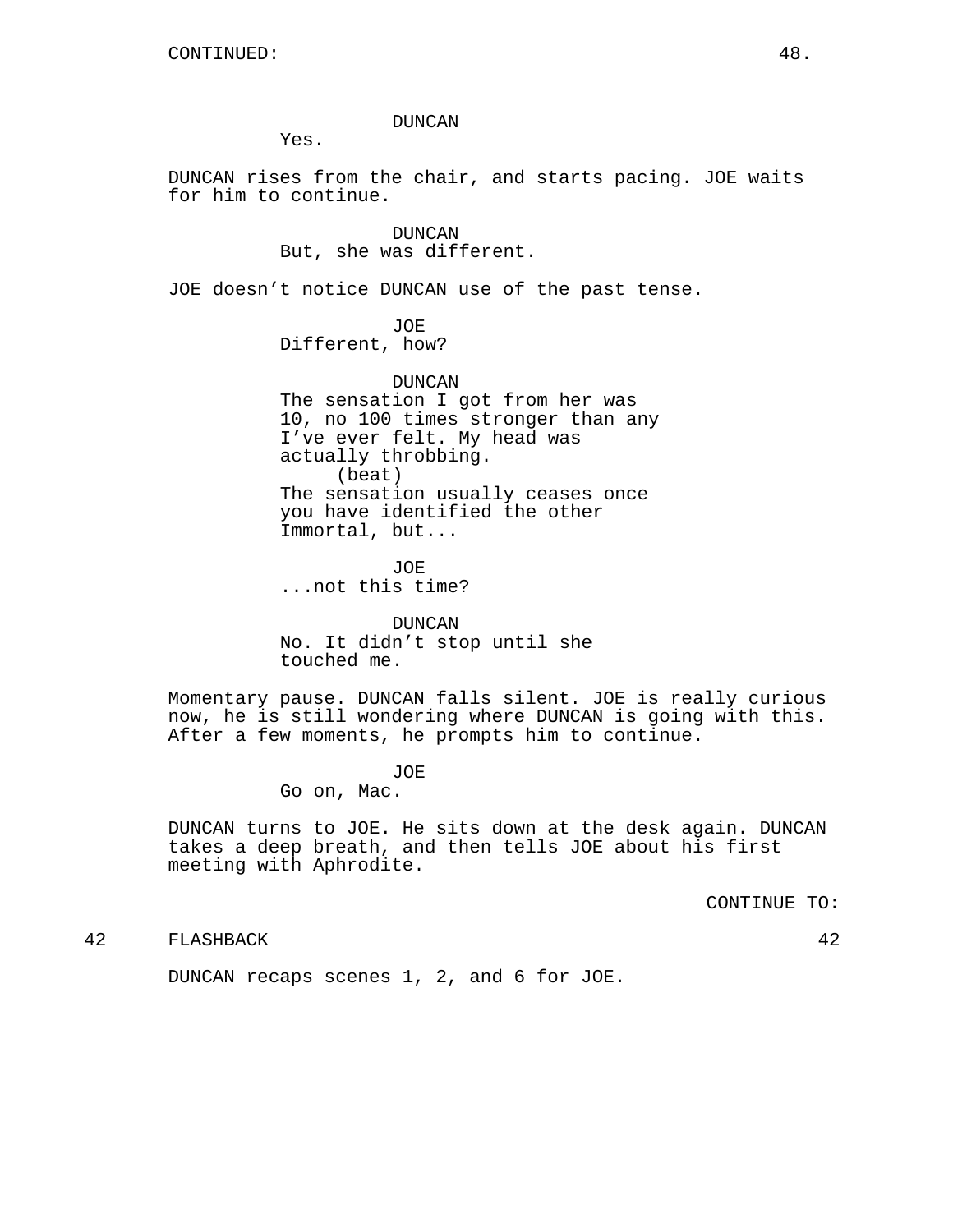JOE That's some story Mac. If you believe her.

### DUNCAN

The strange thing is that, for the most part, there was never any question as to whether or not she was lying. I believed her.

JOE looks at DUNCAN questioningly.

JOE

For the most part?

#### DUNCAN

There was this little part of me that had doubts. I couldn't put my finger on why though. So I tried calling Diana. I figured if anyone knew anything, she would.

JOE Diana? Have we moved to Roman Mythology?

#### DUNCAN

What?

JOE Diana was the Roman Goddess of the Moon and the Hunt. She was their equivalent to the Greek's Artemis.

Momentary pause.

DUNCAN No. I'm talking about Diana Marsson.

JOE stifles a laugh.

## DUNCAN

What?

JOE Marsson? As in the son of Mars? (beat) Mars was the Roman equivalent of Ares, God of War. You sure you haven't crossed over into Roman...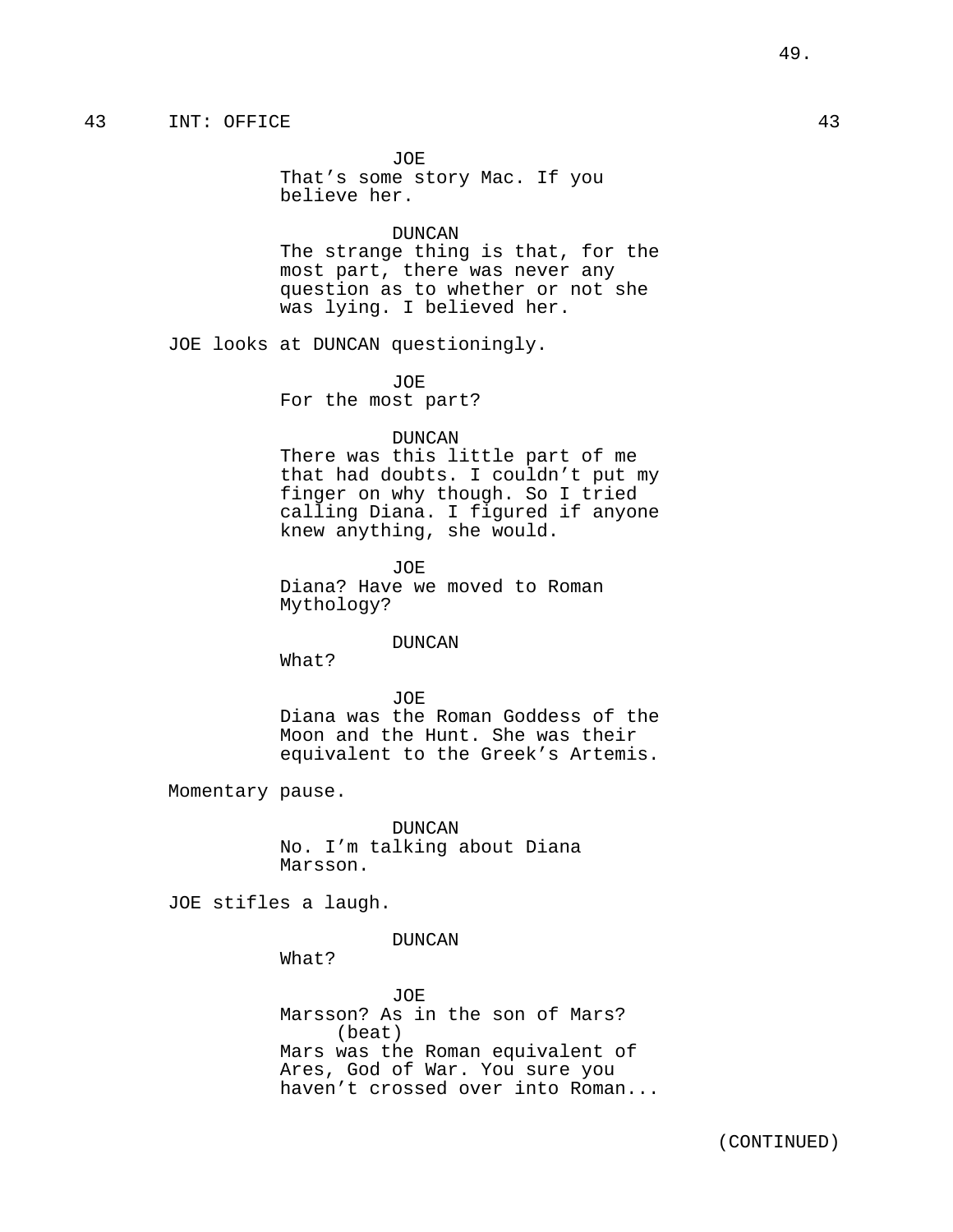DUNCAN gives JOE a "get serious" look.

DUNCAN

Joe!!

JOE

Sorry.

DUNCAN looks at JOE.

DUNCAN

I went to her place, since she has every book, video, and article ever written on Ancient Greece and its mythology.

JOE Every one? Must be some collection!

DUNCAN

It is.

JOE Did you, umm, find what you were looking for?

DUNCAN Not really. I wasn't even sure what it was I was looking for.

JOE So what happened next?

Momentary pause. DUNCAN takes a deep breath, and then proceeds to tell JOE about his second meeting with Aphrodite, and how he'd agreed to kill her.

```
44 FLASHBACK 44
```
Duncan recaps events of Scene 24

45 INT: OFFICE 45

JOE You killed her?

DUNCAN

Yes.

CONTINUE TO: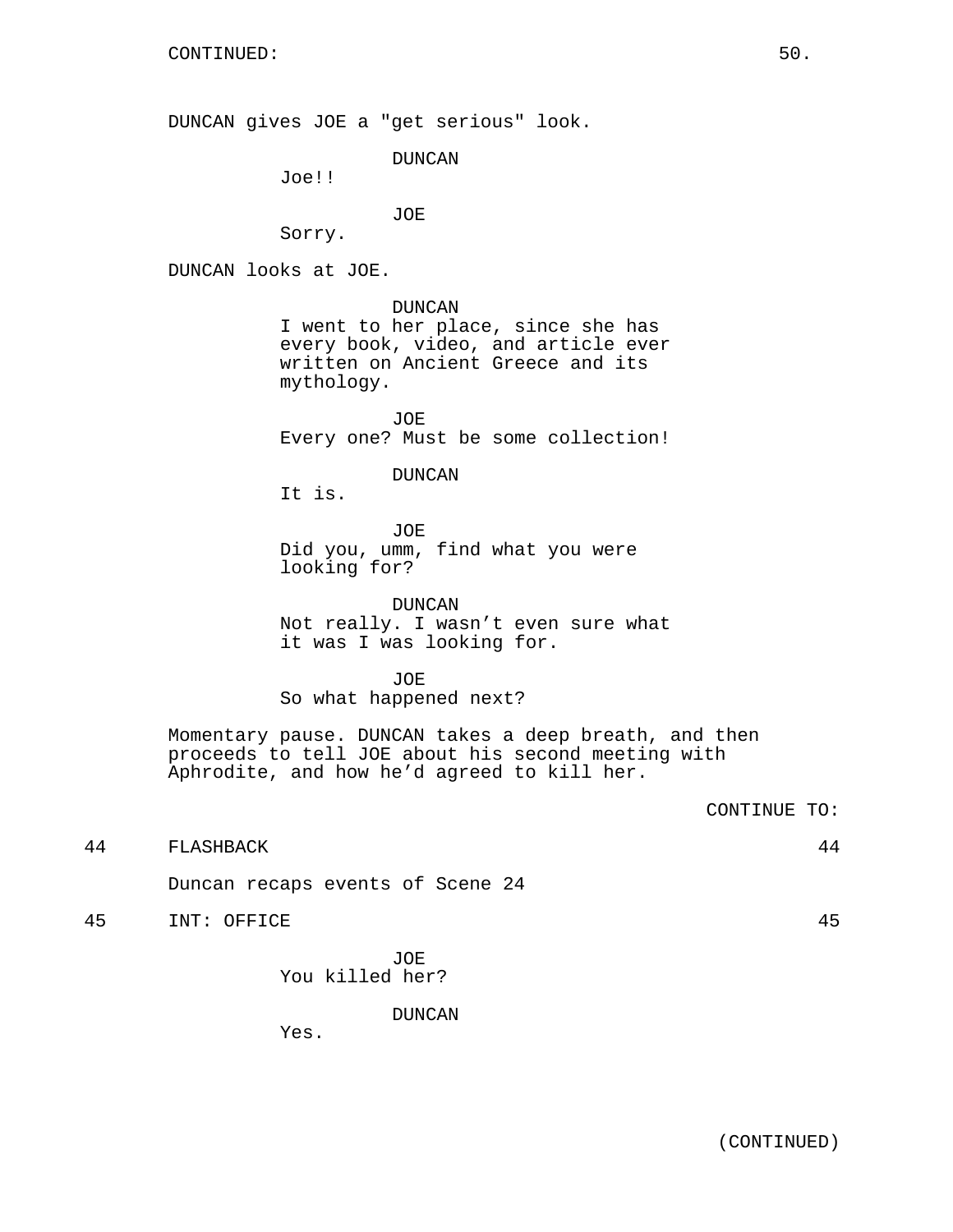JOE Just like that? What happened to your...

With a sad look in his eye, DUNCAN lowers his head.

DUNCAN I didn't have a choice.

DUNCAN thinks of the Sword. JOE is confused.

JOE What does that mean? You didn't have a choice? Everyone...

DUNCAN looks up at JOE.

DUNCAN It was the sword, Joe.

JOE The sword? I don't...

DUNCAN wonders how much he should tell JOE about the sword. He decides he really doesn't want to get into that right now.

> DUNCAN Doesn't matter. (beat) Any doubts I might have had as to who she was, were gone. (beat) When I received her Quickening, her whole life flashed before my eyes. Most of it was just a jumble of images, but I saw Ancient Greece when it wasn't Ancient. I saw Mount Olympus, and the Immortals that called themselves Gods. I saw them using their so-called powers. I saw the meeting at Stonehenge where the game was laid out.

Momentary pause. There is a silence between them for a moment.

> JOE Did she mention if she was the last of the...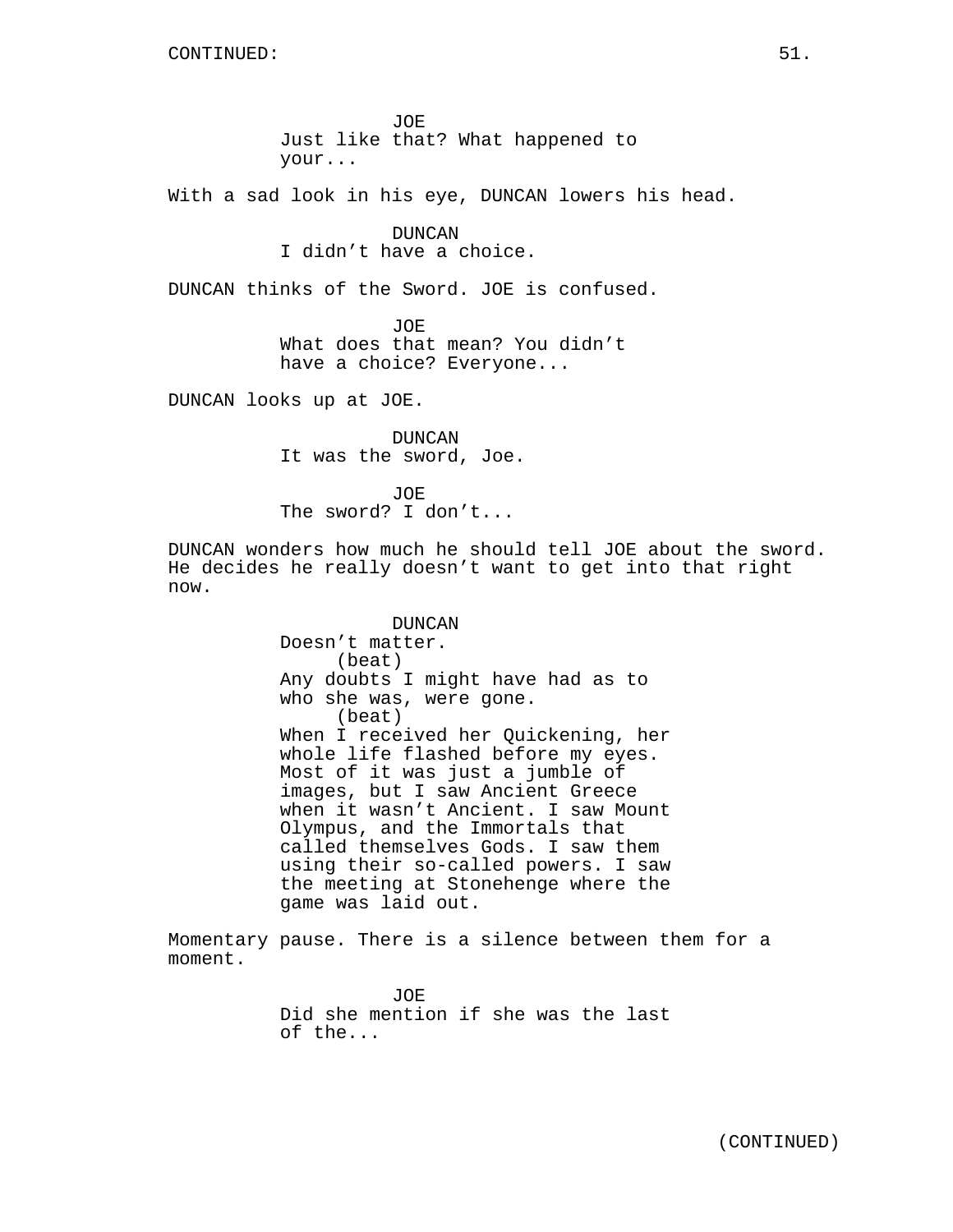DUNCAN

...Gods?

JOE nods a "yes".

DUNCAN She said that only one other remained.

JOE

Who?

## DUNCAN Her brother.

JOE Her brother? As a daughter of Zeus, she had many brothers, Mac. Did she get more specific? Give you a name?

DUNCAN wonders whether or not to reveal the name of her living brother.

JOE

Mac?

DUNCAN If I'm not mistaken, it's the guy who came to see you tonight.

JOE. And that would be?

DUNCAN mutters his line.

DUNCAN

Ares.

JOE

What?

DUNCAN repeats the line, only this time a little louder.

DUNCAN Ares. I said, Ares.

JOE

Ares?!?

DUNCAN Yeah. Ares.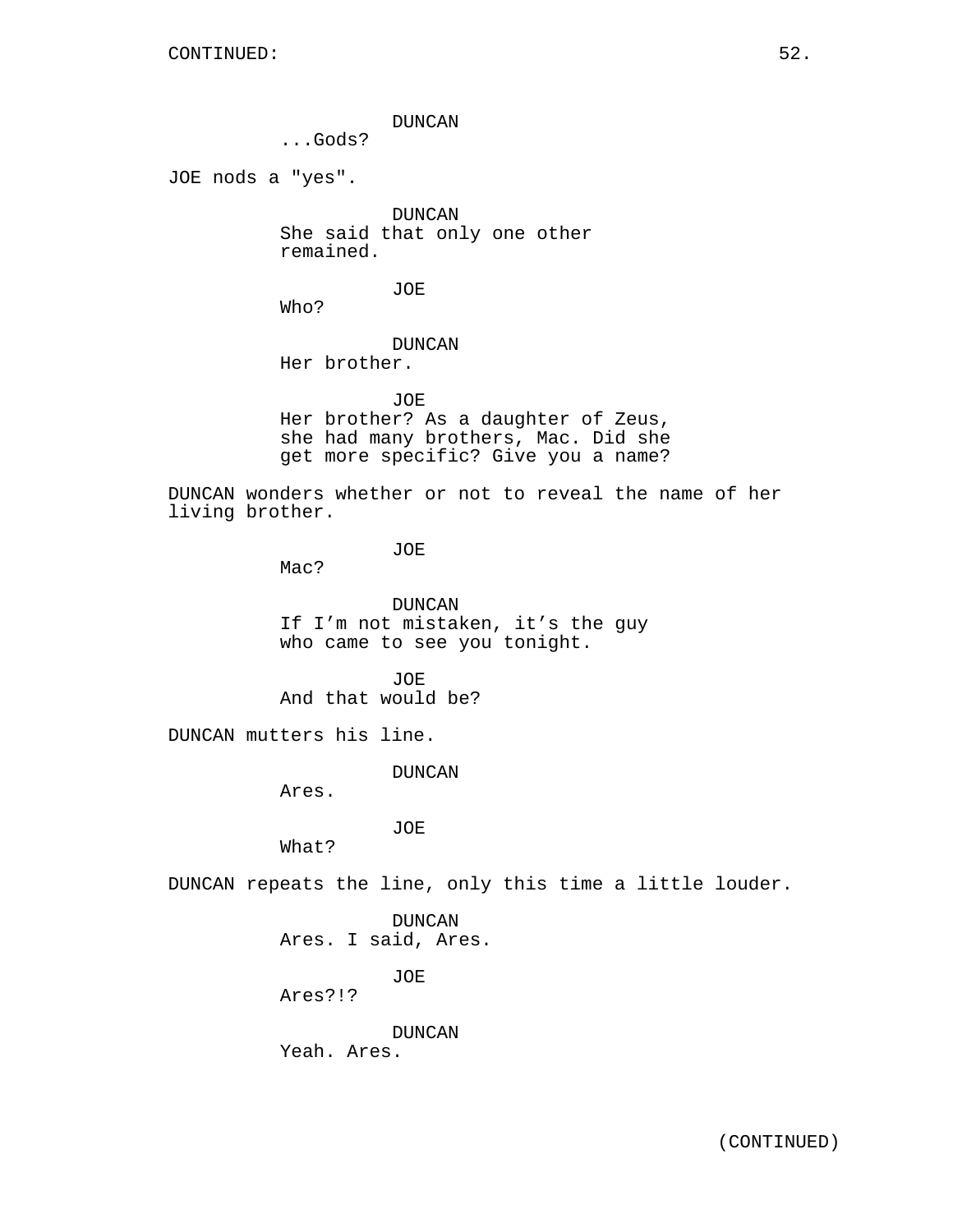Momentary pause. DUNCAN gets up from his chair and paces. There is a silence between them again. JOE is thinking. DUNCAN is thinking. All of a sudden DUNCAN remembers the key. He puts his hand in his pocket and takes it out. He looks at it and starts fiddling with it. JOE looks at him. JOE is about to say something, when he notices the key that DUNCAN is playing with.

> JOE What's that?

> > DUNCAN

A key.

JOE That's obvious. I mean, what is it a key to?

DUNCAN

The past.

JOE looks at DUNCAN with an eyebrow raised in curiosity.

JOE Going cryptic on me, Mac?

DUNCAN shakes his head as if coming out of a spell.

DUNCAN

What?

JOE The Past? (beat) Whose past?

DUNCAN Hers. Ours. Mans.

JOE You've lost me.

DUNCAN looks at him and holds up the key.

DUNCAN

This little key could hold the answer to many questions about that time, or the years since then.

DUNCAN falls silent again. His mind wanders. JOE waits for DUNCAN to continue.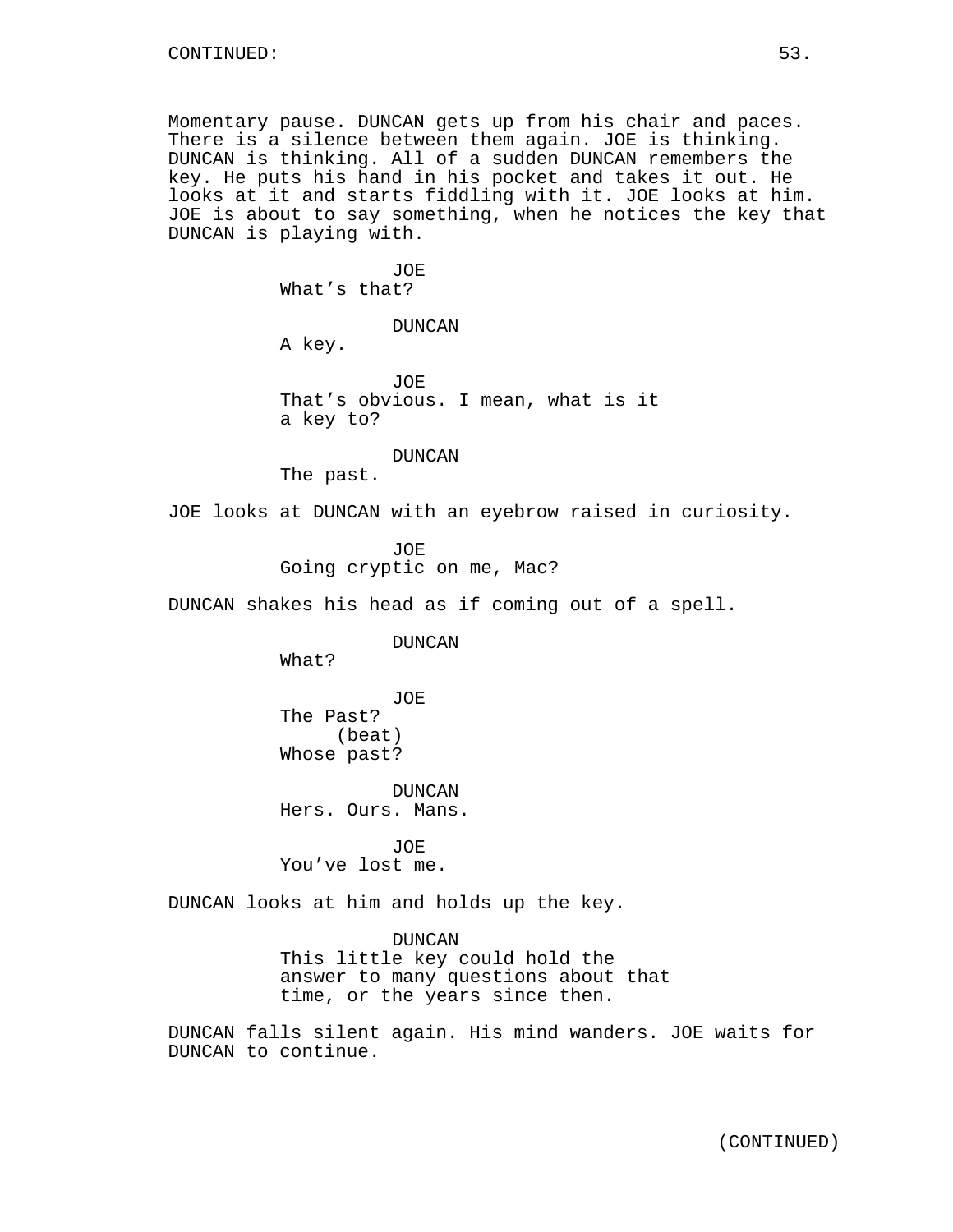DUNCAN The note with it, said it opened a warehouse.

JOE Have you checked it out yet?

DUNCAN What do you think?

JOE What are you waiting for?

DUNCAN

I don't know.

JOE Did the note give you any clue as to the contents of the warehouse?

DUNCAN No. It just said that it contained everything from alpha to omega.

JOE Alpha to Omega?

DUNCAN Alpha and Omega, are the first and last letter of the Greek Alphabet.

JOE I know that.

DUNCAN The phrase "Alpha to omega", means "the beginning to the end".

JOE That could be a lot of stuff, Mac.

DUNCAN

I know.

DUNCAN stares at the key.

JOE I'll ask again.

BEAT What are you waiting for?

DUNCAN doesn't answer.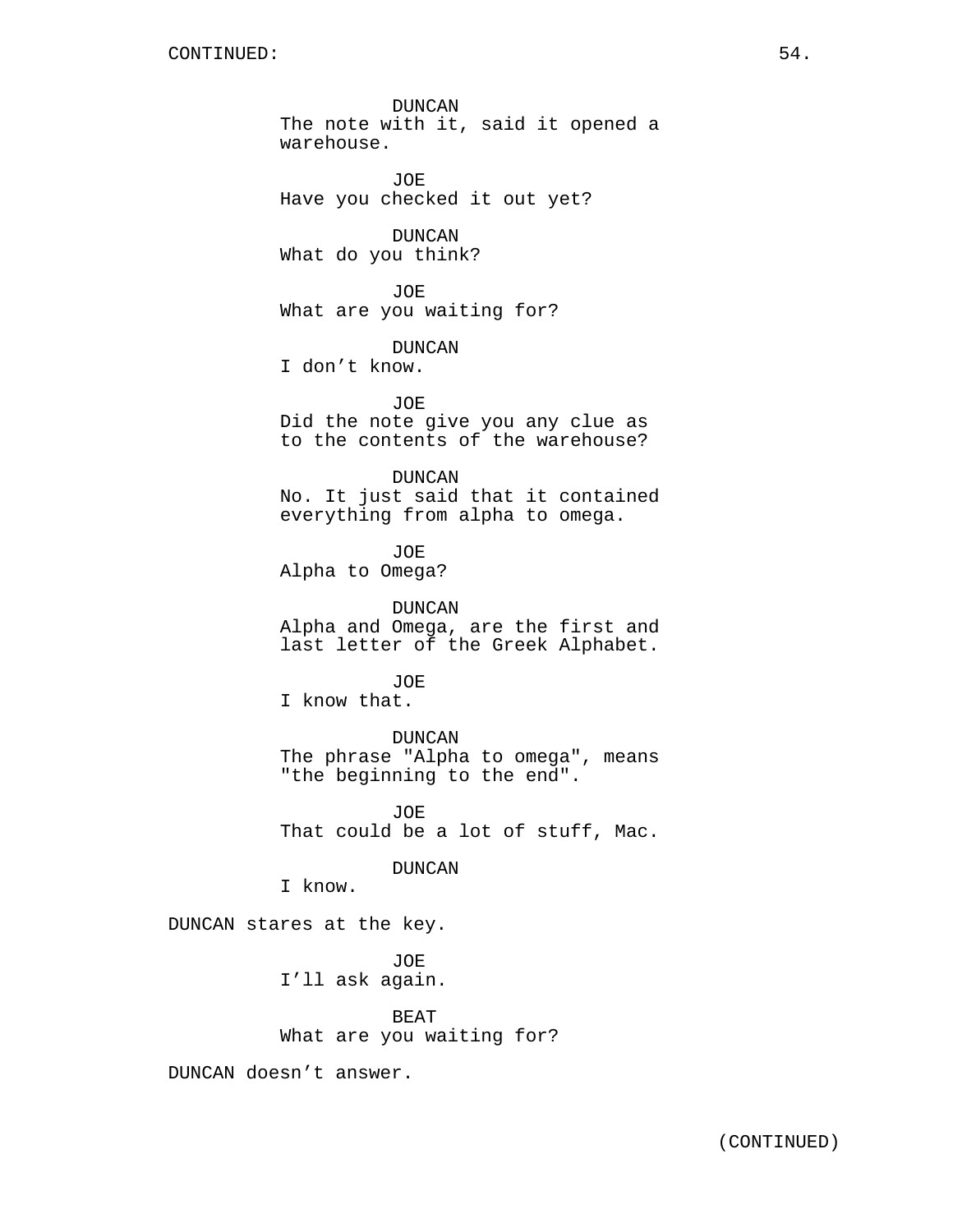DUNCAN

Afraid? No.

DUNCAN continues to stare at the key.

DUNCAN Curious. Yes.

JOE Then open it!

DUNCAN It could be a Pandora's Box, you know.

JOE looks at DUNCAN questioningly.

DUNCAN Don't tell me you've never heard the story of Pandora's Box?

JOE Oh, I've heard it, Mac. I've heard it. I just don't see...

DUNCAN ...the connection?

JOE nods a "yes". DUNCAN goes to him, and holds up the key.

DUNCAN This was a gift from a God! Just like the box was a gift to Pandora from a God. And, just like that sword was.

JOE

Yeah, but Pandora was given strict orders never to open that box. And from what you've told me, Aphrodite tricked you with that sword. S for the warehouse, she told you to open it.

DUNCAN Not exactly.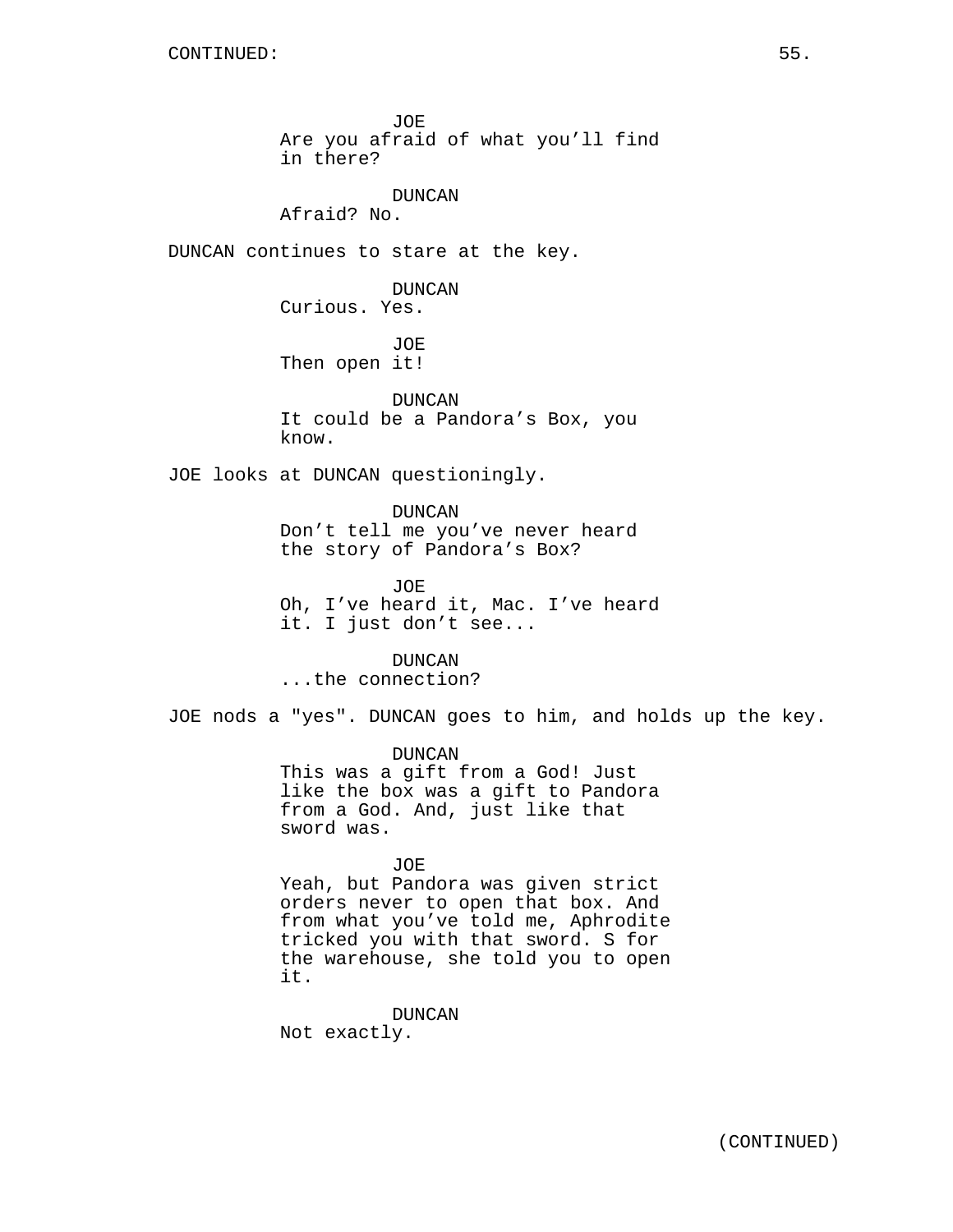JOE If she didn't want you to open it, why give you the key?

DUNCAN It could be a test.

## JOE

If it were a test, she would have given it to you before she let you take her head! Otherwise, it would be like giving a student his diploma and then making him pass the exams he needs to in order to get it.

DUNCAN Maybe I should wait till Diana gets back. She'll know if...

JOE Mac, I think it would be a good idea to inspect the warehouse before calling Diana. (beat) I mean, if there is nothing there...

#### DUNCAN

Where would you get the idea that there is nothing there? She said that...

JOE All I'm saying, is why waste Diana's time if there is nothing she'd...

DUNCAN I guess you're right.

JOE

Good. (beat) Then let's go.

JOE rises from behind the desk. DUNCAN looks at him questioningly.

> DUNCAN Go? Go where?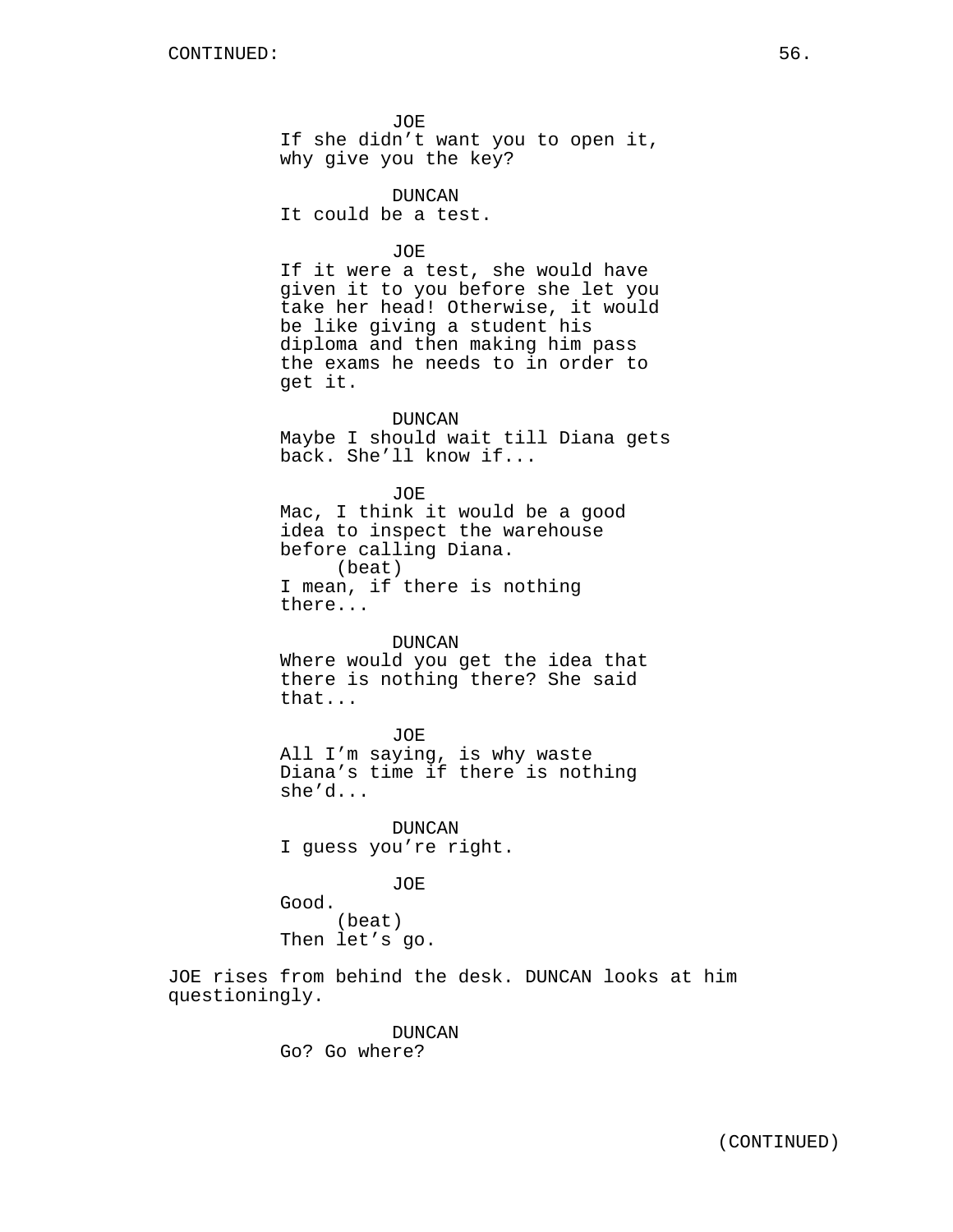JOE The warehouse!! DUNCAN Joe, I... JOE You're going to drive yourself crazy, Mac. (beat) Just go, get it over with. DUNCAN Oh, all right. (beat) Let's go.

DUNCAN and JOE exit the office.

JUMP TO:

46 EXT: WAREHOUSE 46

DUNCAN and JOE are standing in front of the warehouse. DUNCAN is playing with the key. He still isn't sure that this is a good idea.

> JOE Are we just going to stand here all night, or are you going to open that door?

DUNCAN I'm not sure.

JOE Not sure? I thought we'd gone through this already?

## DUNCAN

Look, I'm no expert on Ancient Greece, but I do know that the Gods were notorious for playing with mankind. For toying with them. I'd really feel better if...

JOE Sometimes you can be so stubborn, MacLeod. I'd have thought that a man of your age would...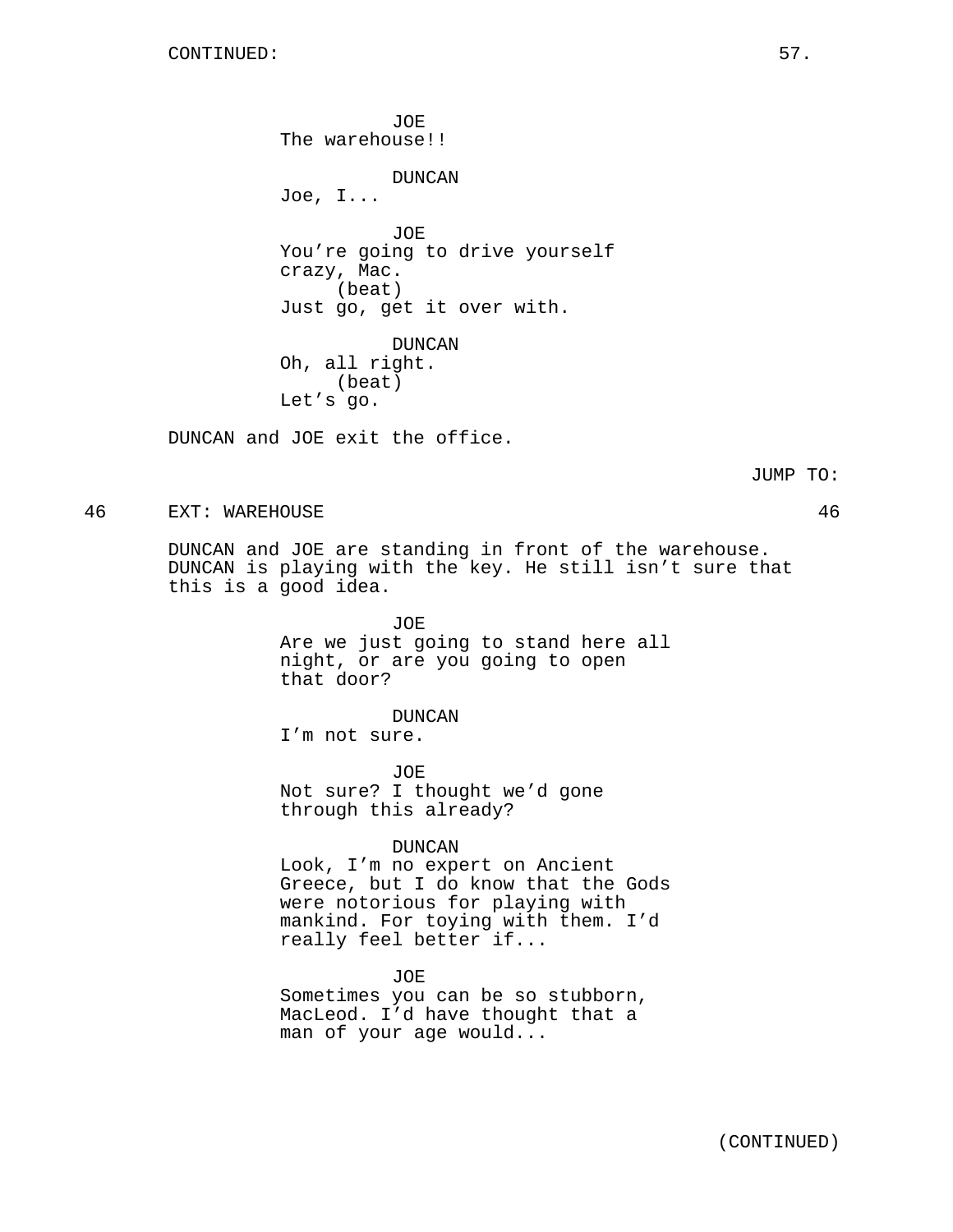DUNCAN Look, it's better to be safe than sorry, right.

Momentary pause.

JOE Didn't you say something about all the Gods losing their powers when the game began?

DUNCAN

Yeah.

JOE So, what could possibly be wrong with opening the door?

DUNCAN

Joe, I...

JOE grabs the key out of DUNCAN's hand.

JOE Fine, I'll open it then.

DUNCAN grabs JOE's arm.

DUNCAN

No! (beat) If anyone is going to open it, it will be me.

JOE holds out the key. DUNCAN looks at it. After a few moments, he takes it.

> DUNCAN But if all Tartarus breaks lose... (beat) ...it's your fault.

DUNCAN puts the key in the lock and opens the door.

JOE Well, nothing has jumped out at us.

DUNCAN

Yet.

JOE You really think there is something in there?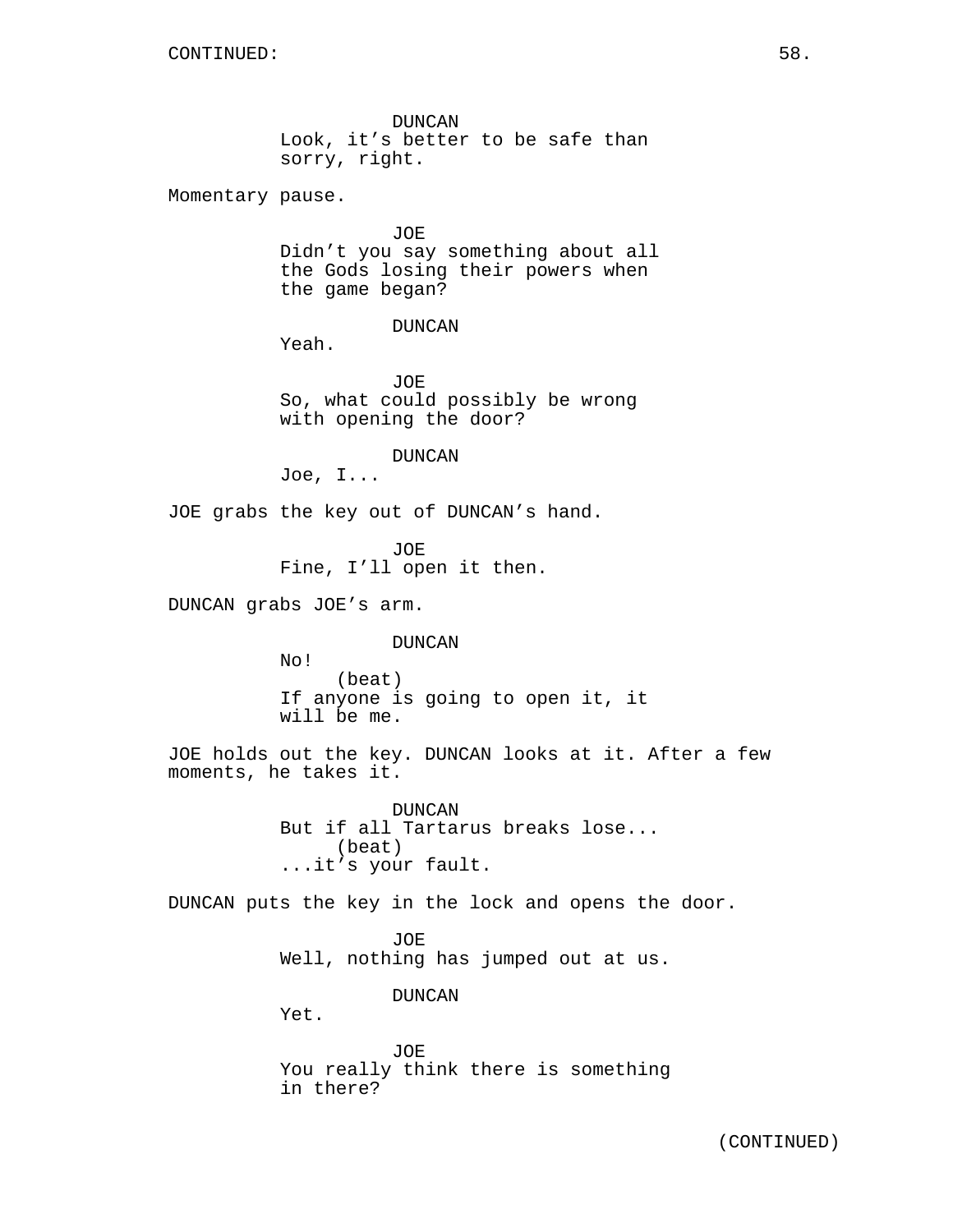Momentary pause.

DUNCAN Let's just say, I've got a bad feeling about this.

JOE Shall we go in?

DUNCAN

I guess so.

JOE

After you.

DUNCAN enters. JOE follows.

CONTINUE TO:

47 INT: WAREHOUSE 47

DUNCAN flips on the light switch. The sight of what they see amazes them.

> JOE Wow! Would you look at all this stuff!!

DUNCAN and JOE start walking around the warehouse.

DUNCAN Now I know I have to call, D!

They continue looking around.

DUNCAN I wonder if her friend is still interested in obtaining Ancient Greek artifacts?

JOE

What? You can't be serious? This stuff belongs in a museum! Not a private collection! There must be hundreds of scholars who would love to get their hands on this stuff.

DUNCAN I told Diana that if I heard of any artifacts, I'd let her know. I at least owe her a phone call.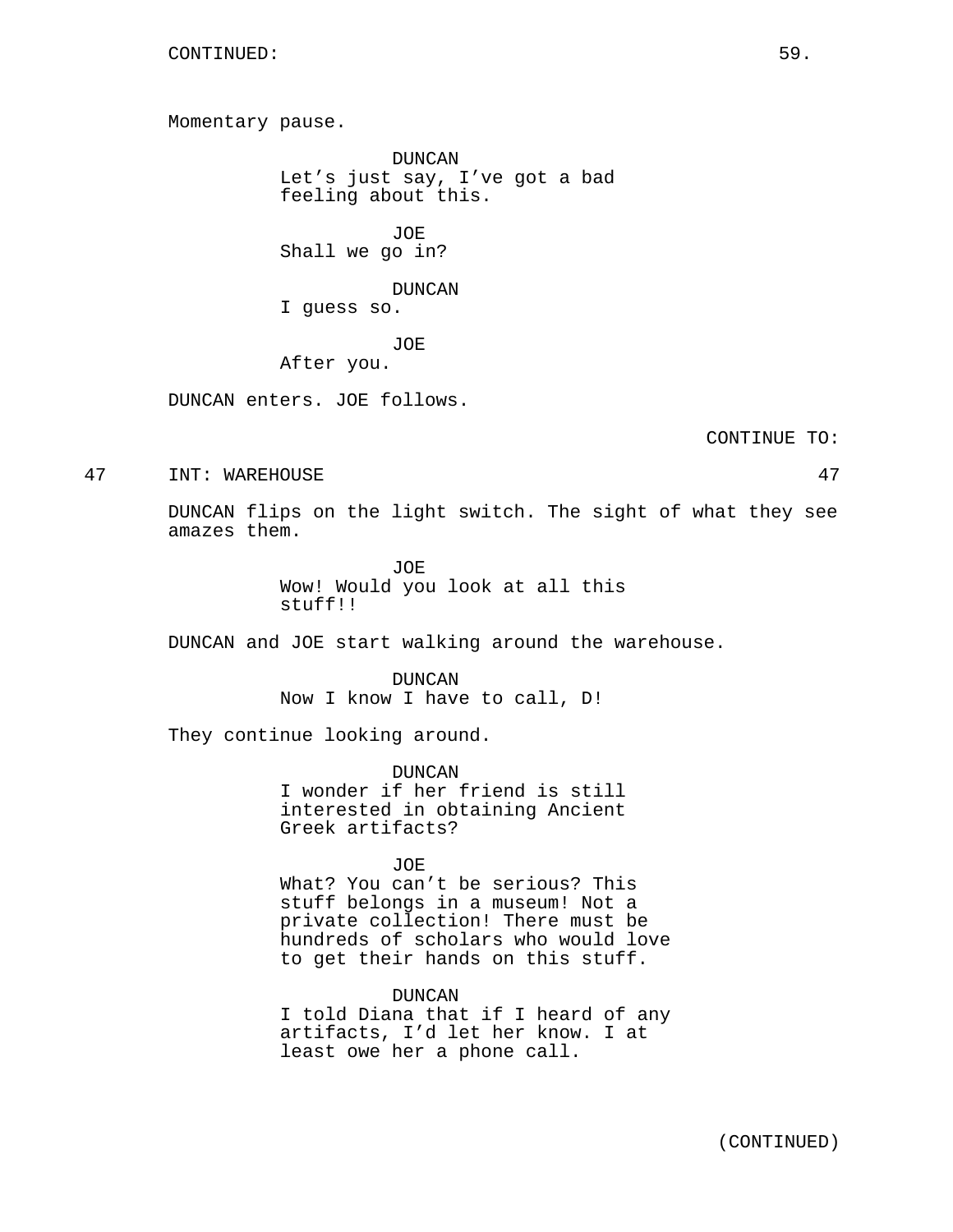JOE Just promise you won't agree to sell her friend anything until after we've talked to the museums and historians okay?

DUNCAN

We?!?

JOE You know what I mean.

DUNCAN (smile) Yeah. Let's look around. I want to see just exactly what is in here.

They look around. The CAMERA pans around the warehouse for a while then...

JUMP TO:

## **5 HOURS LATER**

48 INT: JOE'S BAR 48

JOE and DUNCAN enter. As they pass the bar on the way to the office, EMILIA, the bartender, signals JOE.

EMILIA

Ah, Mr. Dawson?

JOE and DUNCAN stop, and go over to her. JOE leans on the bar and looks at her.

> JOE It's Joe, Emilia. Joe. How many...

> > EMILIA

Sorry. Joe.

EMILIA notices DUNCAN.

JOE So, what can I... EMILIA Oh, right. (beat) Adela called why you were out.

DUNCAN raises an eyebrow in curiosity.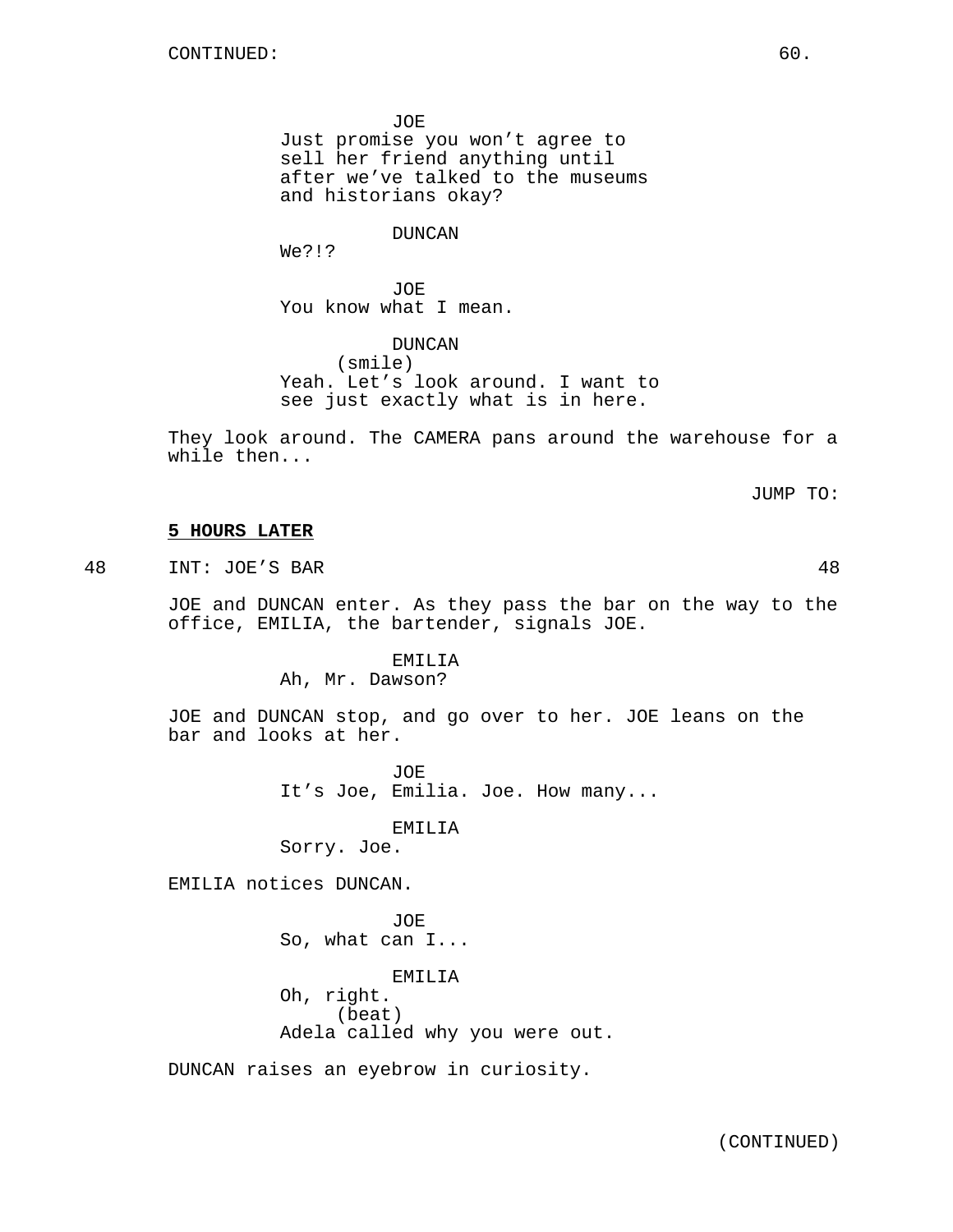### DUNCAN

Adela?

JOE looks at EMILIA in surprise.

JOE What did she...

EMILIA She wanted to know where you were.

JOE gets a puzzled look on his face. EMILIA can tell he must have forgotten.

> EMILIA You were supposed to pick her up three hours ago!!!

JOE slaps the counter.

JOE Damn! I completely forgot.

DUNCAN Who's Adela?

JOE Look, we're gonna have to finish this later, MacLeod. I've got to go.

JOE starts to head out. DUNCAN yells after the retreating JOE.

> DUNCAN Who's Adela?

JOE doesn't answer, he just keeps on going. DUNCAN watches him leave, then sits at the bar. EMILIA looks at him. DUNCAN brings a bowl of pretzels closer. He takes a handful, and eats them while talking to EMILIA.

> EMILIA So, you're MacLeod. It's nice to finally put a face to the name. Mr. Daw... Joe... talks about you all the time.

DUNCAN looks at her in a curious, yet playful, way.

DUNCAN Oh, really?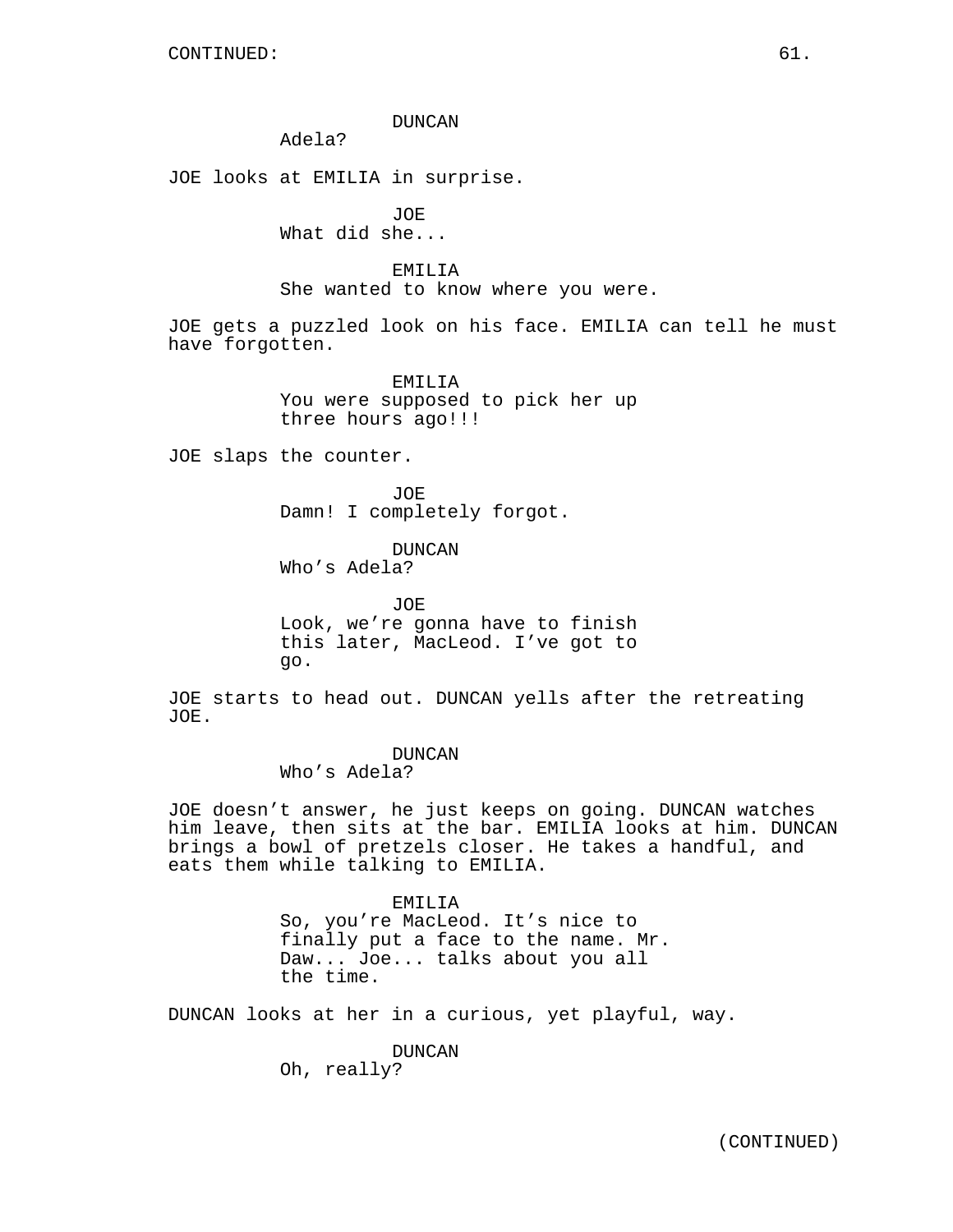EMILIA Well, not all the time. But enough to make one wonder just who you are. DUNCAN Emilia, right?

EMILIA

Right.

Momentary pause.

DUNCAN Who's this Adela?

EMILIA Oh, come on. You mean to tell me that you don't know?

Momentary pause.

DUNCAN If I knew, would I be asking?

EMILIA I guess not.

DUNCAN So, who is she?

EMILIA His girlfriend.

DUNCAN Girlfriend? (beat) Dawson has a girlfriend. Since when?

EMILIA I thought you were his best friend! How could you not know?

DUNCAN We're friends, but I wouldn't say we were best...

EMILIA He seems to know everything about you. (beat) What is your...